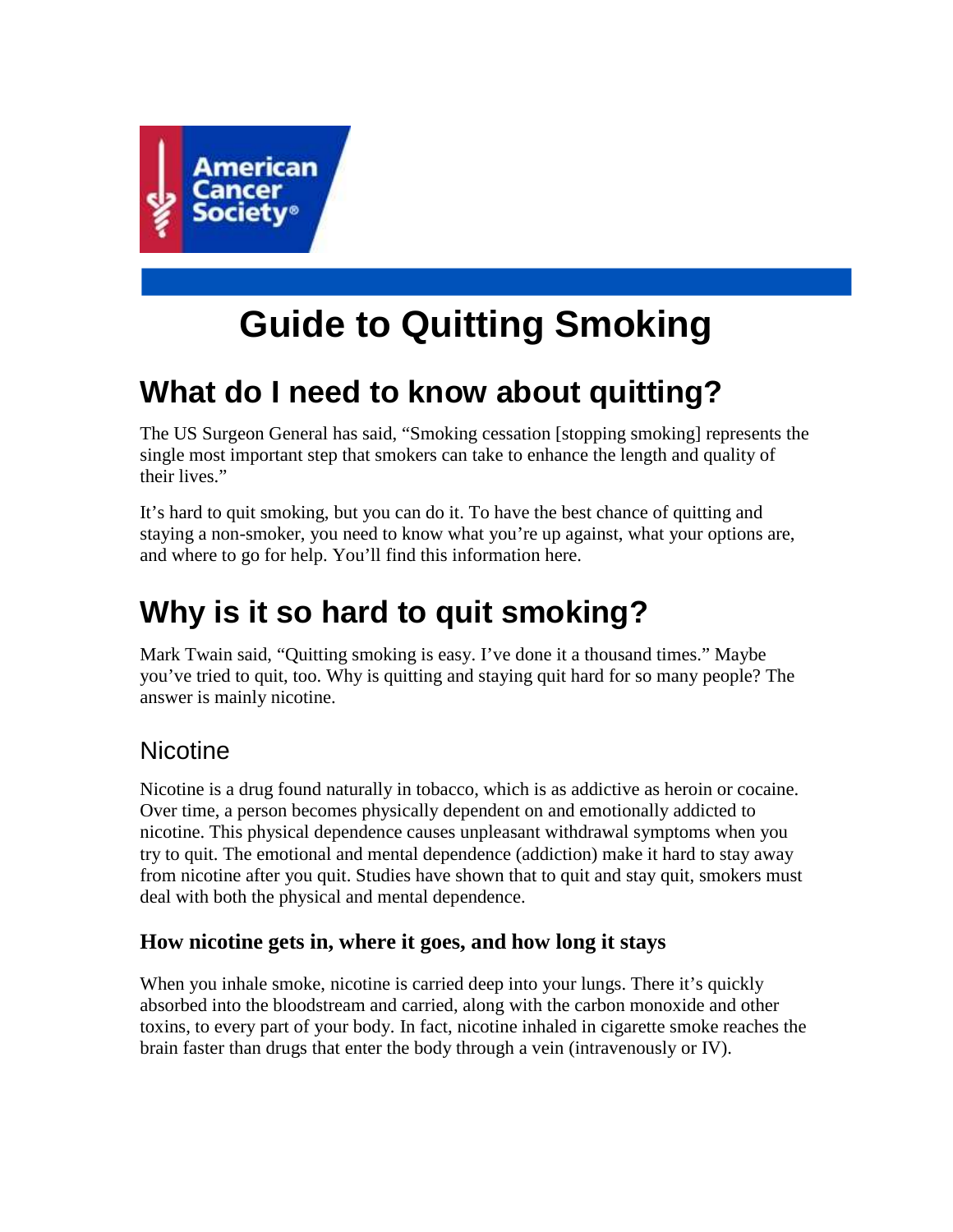Nicotine affects many parts of your body, including your heart and blood vessels, your hormones, the way your body uses food (your metabolism), and your brain. Nicotine can be found in breast milk and even in the cervical mucus of female smokers. During pregnancy, nicotine crosses the placenta and has been found in amniotic fluid and the umbilical cord blood of newborn infants.

Different factors affect how long it takes the body to remove nicotine and its by-products. In most cases, regular smokers will still have nicotine and/or its by-products, such as cotinine, in their bodies for about 3 to 4 days after stopping.

### **How nicotine hooks smokers**

Nicotine causes pleasant feelings and distracts the smoker from unpleasant feelings. This makes the smoker want to smoke again. Nicotine also acts as a kind of depressant by interfering with the flow of information between nerve cells. Smokers tend to smoke more cigarettes as the nervous system adapts to nicotine. This, in turn, increases the amount of nicotine in the smoker's blood.

Over time, the smoker develops a tolerance to nicotine. Tolerance means that it takes more nicotine to get the same effect that the smoker used to get from smaller amounts. This leads to an increase in smoking. At some point, the smoker reaches a certain nicotine level and then keeps smoking to keep the level of nicotine within a comfortable range.

When a person finishes a cigarette, the nicotine level in the body starts to drop, going lower and lower. The pleasant feelings wear off, and the smoker notices wanting a smoke. If smoking is postponed, the smoker may start to feel irritated and edgy. Usually it doesn't reach the point of serious withdrawal symptoms, but the smoker gets more uncomfortable over time. When the person smokes a cigarette, the unpleasant feelings fade, and the cycle continues.

### **Nicotine withdrawal symptoms can lead quitters back to smoking**

When smokers try to cut back or quit, the lack of nicotine leads to withdrawal symptoms. Withdrawal is both physical and mental. Physically, the body reacts to the absence of nicotine. Mentally, the smoker is faced with giving up a habit, which calls for a major change in behavior. Emotionally, the smoker may feel like they've lost their best friend. All of these factors must be addressed for the quitting process to work.

Those who have smoked regularly for a few weeks or longer will have withdrawal symptoms if they suddenly stop using tobacco or greatly reduce the amount they smoke. Symptoms usually start within a few hours of the last cigarette and peak about 2 to 3 days later when most of the nicotine and its by-products are out of the body. Withdrawal symptoms can last for a few days to up to several weeks. They will get better every day that you stay smoke-free.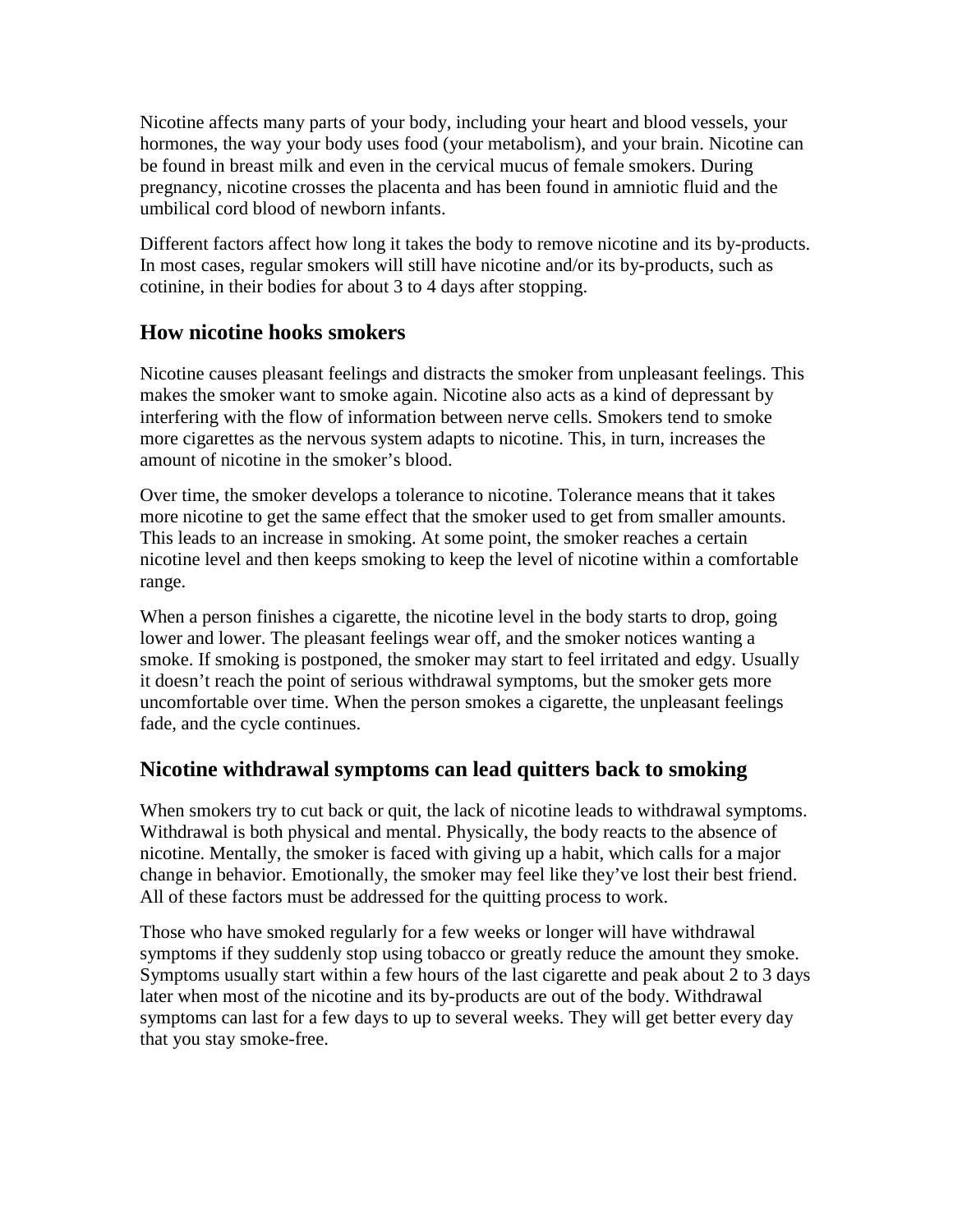Withdrawal symptoms can include any of the following:

- Dizziness (which may last 1 to 2 days after quitting)
- Depression
- Feelings of frustration, impatience, and anger
- Anxiety
- Irritability
- Sleep disturbances, including having trouble falling asleep and staying asleep, and having bad dreams or even nightmares
- Trouble concentrating
- Restlessness or boredom
- Headaches
- Tiredness
- Increased appetite
- Weight gain
- Constipation and gas
- Cough, dry mouth, sore throat, and nasal drip
- Chest tightness
- Slower heart rate

These symptoms can make the smoker start smoking again to boost blood levels of nicotine until the symptoms go away. (For information on coping with withdrawal, see the section called "Dealing with smoking withdrawal.")

### Other substances in cigarette smoke

There is some evidence that other chemicals in cigarette smoke may act with nicotine to make it harder to quit smoking. The effects of smoking on monoamine oxidase (a brain chemical) is still being studied. For some people, withdrawing from smoking causes more severe mood problems, which can result in worse cravings and more trouble staying quit.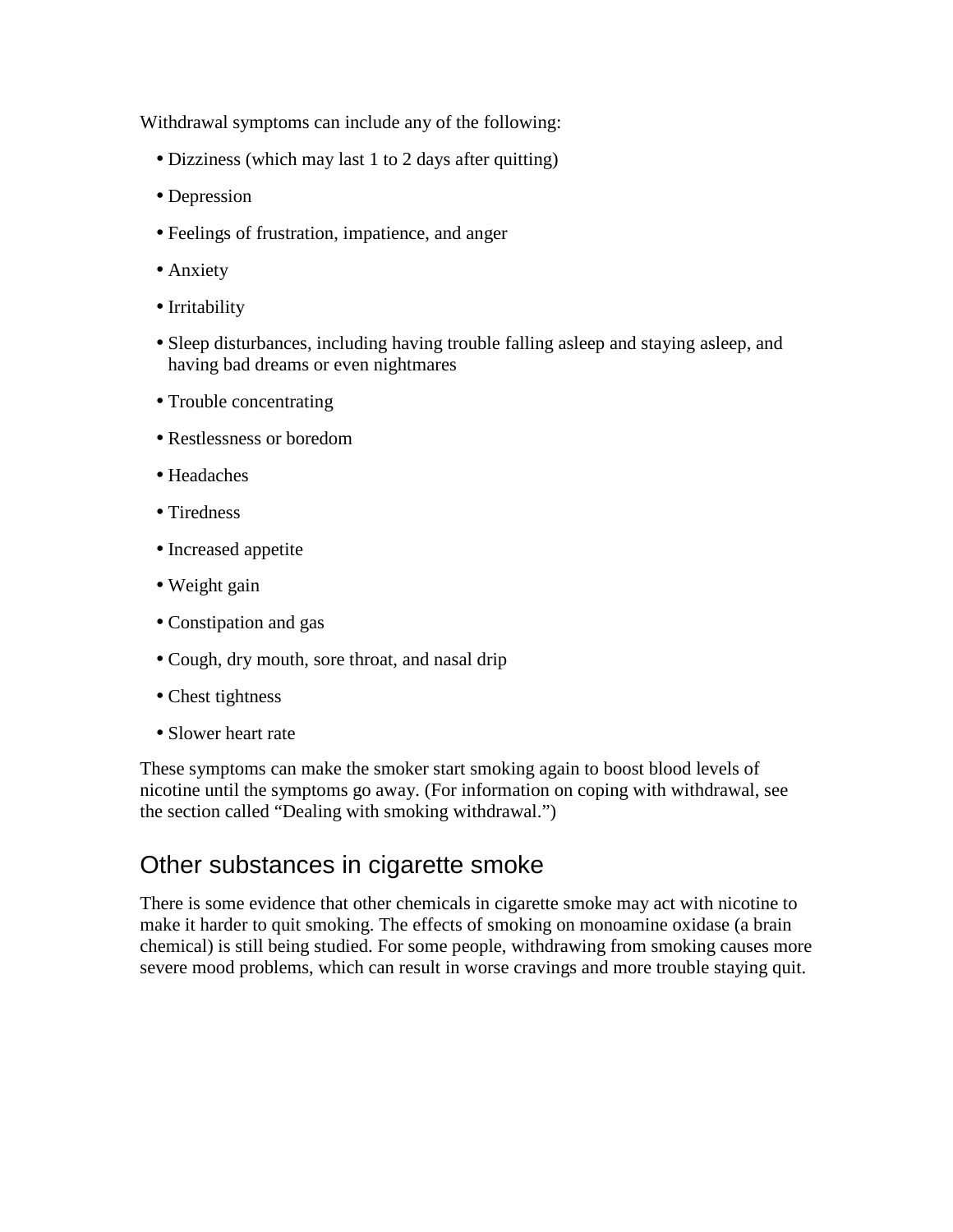## Smoking affects other medicines

Smoking also makes your body get rid of some drugs faster than usual. When you quit smoking, it may change the levels of these drugs. Though it's not truly withdrawal, this change can cause problems and add to the discomfort of quitting. Ask your doctor if any medicines you take need to be checked or changed after you quit.

# **How does smoking affect your health?**

Health concerns usually top the list of reasons people give for quitting smoking. This is a very real concern: smoking harms nearly every organ of the body.

Half of all smokers who keep smoking will end up dying from a smoking-related illness. In the United States alone, smoking is responsible for nearly 1 in 5 deaths, and more than 16 million people suffer from smoking-related diseases.

## Cancer

Nearly everyone knows that smoking can cause lung cancer, but few people realize it is also linked to a higher risk for many other kinds of cancer too, including cancer of the mouth, nose, sinuses, lip, voice box (larynx), throat (pharynx), esophagus, bladder, liver, kidney, pancreas, ovary, cervix, stomach, colon, rectum, and acute myeloid leukemia.

## Lung diseases

Smoking greatly increases your risk of getting long-term lung diseases like emphysema and chronic bronchitis. These diseases make it harder to breathe, and are grouped together under the name *chronic obstructive pulmonary disease* (COPD). COPD causes chronic illness and disability, and gets worse over time – sometimes becoming fatal. Emphysema and chronic bronchitis can be found in people as young as 40, but are usually found later in life, when the symptoms become much worse. Long-term smokers have the highest risk of developing severe COPD. Pneumonia and tuberculosis are also included in the list of diseases caused or made worse by smoking.

## Heart attacks, strokes, and blood vessel diseases

Smokers are twice as likely to die from heart attacks as non-smokers. Smoking is a major risk factor for *peripheral vascular disease*, a narrowing of the blood vessels that carry blood to the leg and arm muscles. Smoking also affects the walls of the vessels that carry blood to the brain (carotid arteries), which can cause strokes. Smoking can cause *abdominal aortic aneurysm*, in which the layered walls of the body's main artery (the aorta) weaken and separate, often causing sudden death. And men who smoke are more likely to develop erectile dysfunction (impotence) because of blood vessel disease.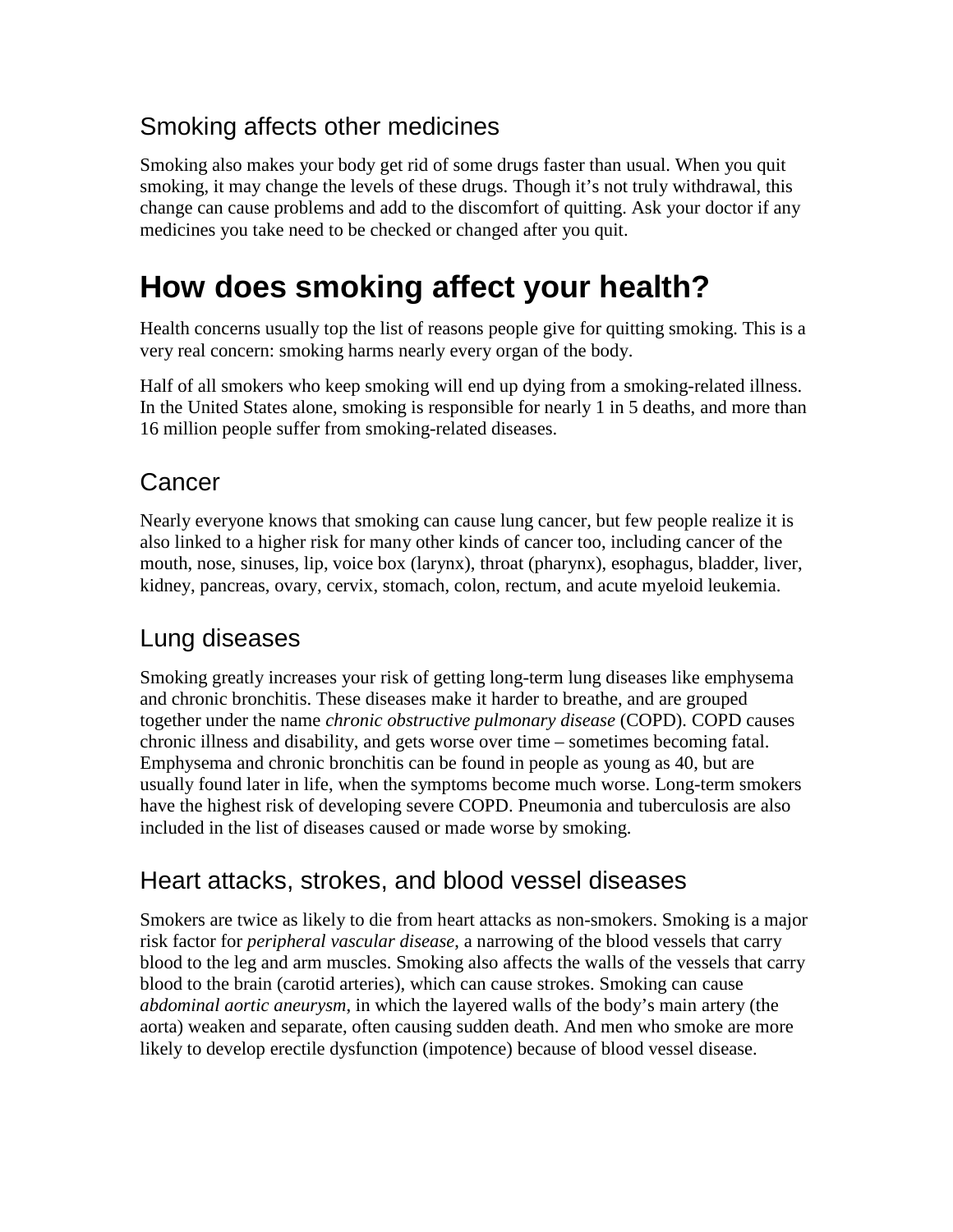## Blindness and other problems

Smoking increases the risk of macular degeneration, one of the most common causes of blindness in older people. It promotes cataracts, which cloud the lens of the eye. It also causes premature wrinkling of the skin, bad breath, gum disease, tooth loss, bad-smelling clothes and hair, and yellow teeth and fingernails.

## Special risks to women and babies

Women have some unique risks linked to smoking. Women over 35 who smoke and use birth control pills have a higher risk of heart attack, stroke, and blood clots in the legs. A woman who smokes is more likely to have an ectopic pregnancy (tubal pregnancy), which can't be saved and can threaten the mother's life. Smokers are also more likely to miscarry (lose the baby) or have a lower birth-weight baby. Low birth-weight babies are more likely to die or have learning and physical problems. And mothers who smoke during early pregnancy are more likely to have babies with cleft lip and cleft palate.

For more on how smoking can affect women and their babies, please see *Women and Smoking*.

## Years of life lost due to smoking

Based on data collected in the late 1990s, the US Centers for Disease Control and Prevention (CDC) estimated that adult male smokers lost an average of 13.2 years of life and female smokers lost 14.5 years of life because of smoking.

Each year, smoking causes early deaths of about 480,000 people in the United States. And given the diseases that smoking can cause, it can steal your quality of life long before you die. Smoking-related illness can limit your activities by making it harder to breathe, get around, work, or play.

# **Why quit smoking now?**

No matter how old you are or how long you've smoked, quitting can help you live longer and be healthier. People who stop smoking before age 50 cut their risk of dying in the next 15 years in half compared with those who keep smoking. Ex-smokers enjoy a higher quality of life – they have fewer illnesses like colds and the flu, lower rates of bronchitis and pneumonia, and feel healthier than people who still smoke.

For decades the Surgeon General has reported the health risks linked to smoking. In 1990, the Surgeon General concluded: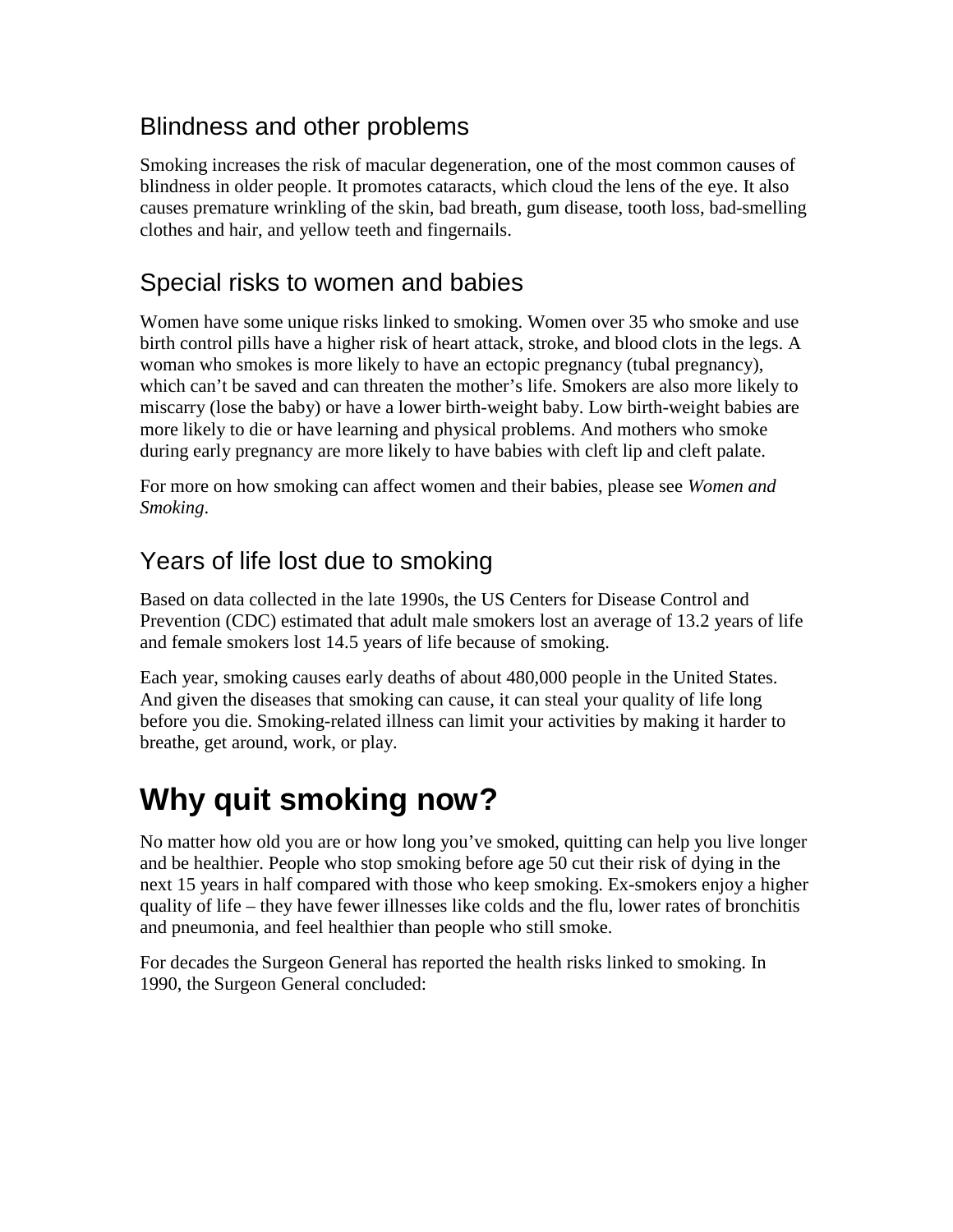- Quitting smoking has major and immediate health benefits for men and women of all ages. These benefits apply to people who already have smoking-related diseases and those who don't.
- Ex-smokers live longer than people who keep smoking.
- Quitting smoking lowers the risk of lung cancer, other cancers, heart attack, stroke, and chronic lung disease.
- Women who stop smoking before pregnancy or during the first 3 to 4 months of pregnancy reduce their risk of having a low birth-weight baby to that of women who never smoked.
- The health benefits of quitting smoking are far greater than any risks from the small weight gain (usually less than 10 pounds) or any emotional or psychological problems that may follow quitting.

### When smokers quit – what are the benefits over time?

#### **20 minutes after quitting**

Your heart rate and blood pressure drop.

(Effect of smoking on arterial stiffness and pulse pressure amplification, Mahmud A, Feely J. *Hypertension*. 2003:41:183)

#### **12 hours after quitting**

The carbon monoxide level in your blood drops to normal.

```
(US Surgeon General's Report, 1988, p. 202)
```
#### **2 weeks to 3 months after quitting**

Your circulation improves and your lung function increases.

(*US Surgeon General's Report*, 1990, pp.193, 194,196, 285, 323)

#### **1 to 9 months after quitting**

Coughing and shortness of breath decrease; cilia (tiny hair-like structures that move mucus out of the lungs) start to regain normal function in the lungs, increasing the ability to handle mucus, clean the lungs, and reduce the risk of infection.

(*US Surgeon General's Report*, 1990, pp. 285-287, 304)

#### **1 year after quitting**

The excess risk of coronary heart disease is half that of a continuing smoker's.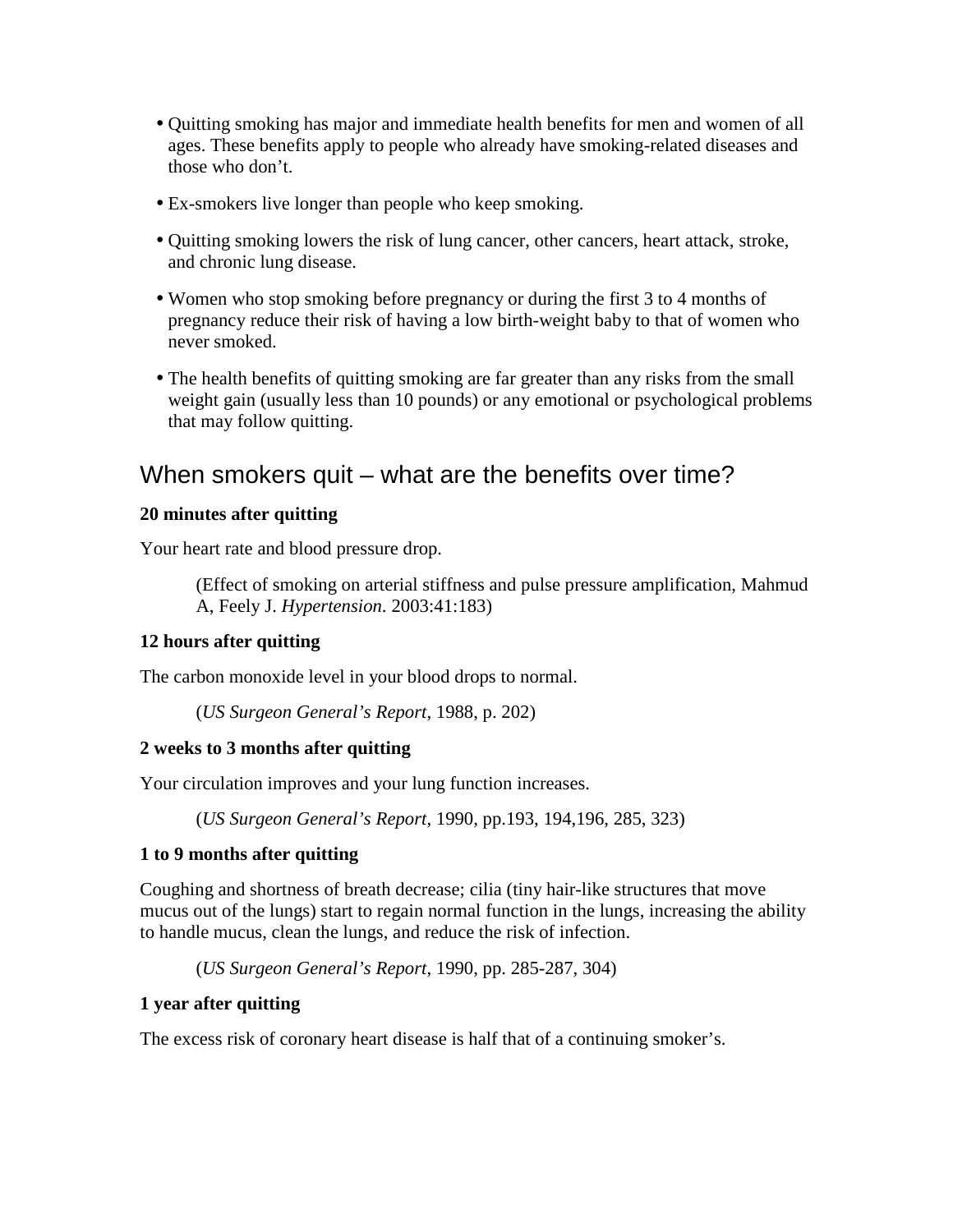(*US Surgeon General's Report*, 2010, p. 359)

#### **5 years after quitting**

Risk of cancer of the mouth, throat, esophagus, and bladder are cut in half. Cervical cancer risk falls to that of a non-smoker. Stroke risk can fall to that of a non-smoker after 2-5 years.

*(A Report of the Surgeon General: How Tobacco Smoke Causes Disease - The Biology and Behavioral Basis for Smoking-Attributable Disease Fact Sheet, 2010*; and *Tobacco Control: Reversal of Risk After Quitting Smoking*. *IARC Handbooks of Cancer Prevention, Vol. 11.* 2007, p 341)

#### **10 years after quitting**

The risk of dying from lung cancer is about half that of a person who is still smoking. The risk of cancer of the larynx (voice box) and pancreas decreases.

*(A Report of the Surgeon General: How Tobacco Smoke Causes Disease - The Biology and Behavioral Basis for Smoking-Attributable Disease Fact Sheet, 2010;* and *US Surgeon General's Report*, 1990, pp. vi, 155, 165)

#### **15 years after quitting**

The risk of coronary heart disease is that of a non-smoker's.

*(Tobacco Control: Reversal of Risk After Quitting Smoking*. *IARC Handbooks of Cancer Prevention, Vol. 11.* 2007. p 11)

These are just a few of the benefits of quitting smoking for good. Quitting smoking lowers the risk of diabetes, lets blood vessels work better, and helps the heart and lungs. Quitting while you are younger will reduce your health risks more, but quitting at any age can give back years of life that would be lost by continuing to smoke.

### What are the immediate rewards of quitting smoking?

Kicking the tobacco habit offers some benefits that you'll notice right away and some that will develop over time. These rewards improve most peoples' day-to-day lives a great deal:

- Breath smells better
- Stained teeth get whiter
- Bad smell in clothes and hair go away
- Yellow fingers and fingernails disappear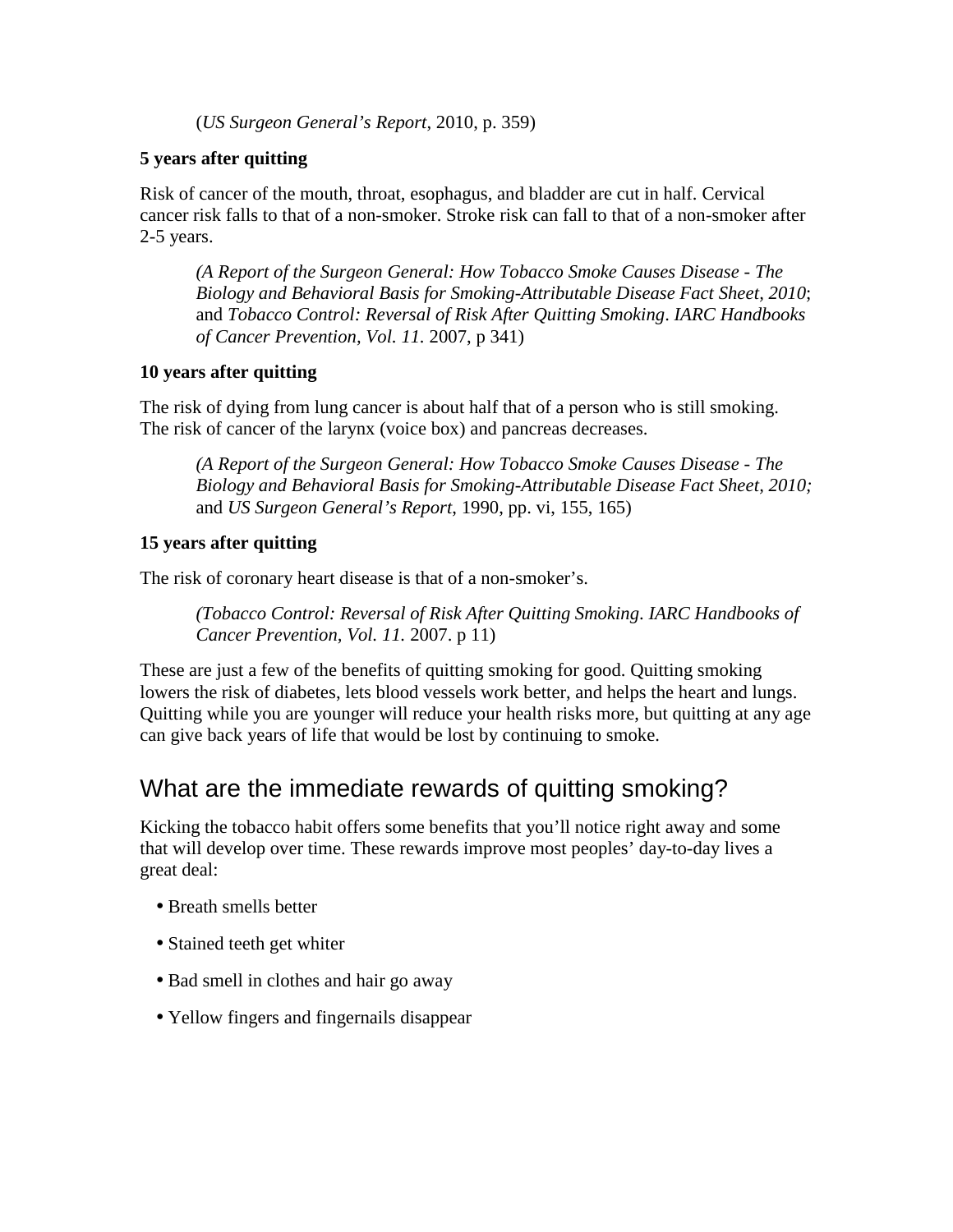- Food tastes better
- Sense of smell returns to normal
- Everyday activities (such as climbing stairs or light housework) no longer leave them out of breath
- They can be in smoke-free buildings without having to go outside to smoke.

#### **Cost**

The prospect of better health is a major reason for quitting, but there are other reasons, too.

Smoking is expensive. It isn't hard to figure out how much you spend on smoking: multiply how much money you spend on tobacco every day by 365 (days per year). The amount may surprise you. Now multiply that by the number of years you have been using tobacco and that amount will probably shock you.

Multiply the cost per year by 10 (for the next 10 years) and ask yourself what you would rather do with that much money.

And this doesn't include other possible costs, such as higher costs for health and life insurance, and likely health care costs due to tobacco-related problems.

#### **Social acceptance**

Smoking is less socially acceptable now than ever. This can cost you in terms of friends, money, and convenience.

Today, almost all workplaces have some type of smoking rules. Some employers even prefer to hire non-smokers. Studies show smoking employees cost businesses more. In fact, one 2013 study found that for each employee who successfully quits tobacco, an employer can expect to see an annual savings of about \$5,800. Employees who smoke tend to be out sick more. Employees who are ill more often than others can raise an employer's need for costly short-term replacement workers. They can increase insurance costs for other employees and for the employer, who often pays part of the workers' insurance premiums. Regular smoking breaks mean time away from work. Smokers in a building also can increase the maintenance costs of keeping odors down, since residue from cigarette smoke gets into to carpets, drapes, and other fabrics.

Smoking is banned in most public elementary and secondary school buildings and, in many states, it's banned on school campuses. It's common for colleges and universities to have no-smoking policies for all campus buildings, including residential housing. And many are moving toward smoke-free campuses, even in outdoor areas.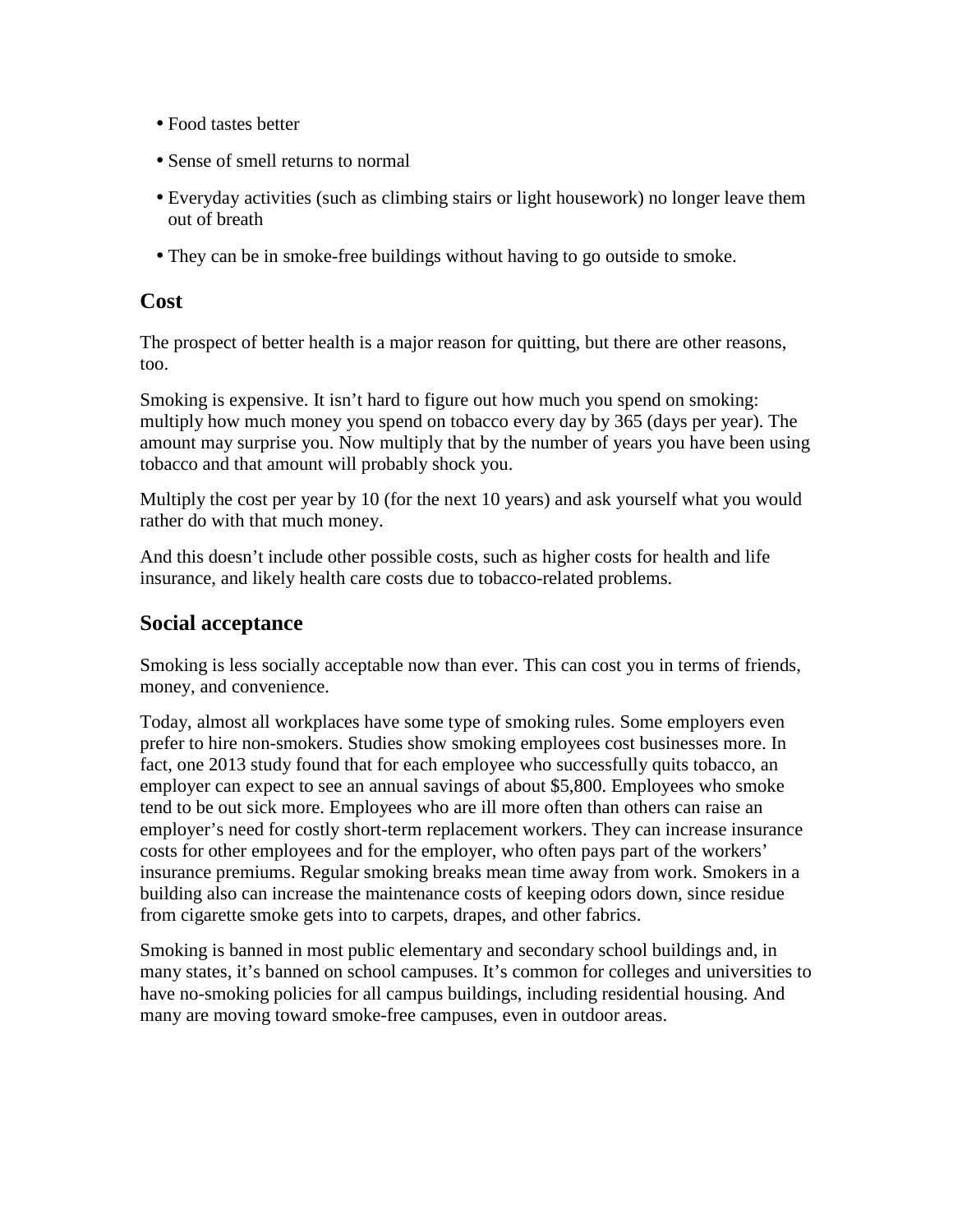Landlords may choose not to rent to smokers since maintenance costs and insurance rates may go up when smokers live in buildings. Resale values are lower on buildings, homes, and cars that smell like old smoke.

Friends may ask you not to smoke in their homes or cars. Public buildings, concerts, and even sporting events are largely smoke-free. And more and more communities are restricting smoking in all public places, including restaurants and bars. Like it or not, finding a place to smoke can be a hassle.

Smokers may also find their prospects for dating or romantic involvement, including marriage, are largely limited to other smokers. Cigarette smokers now make up about 18% of the adult population.

### **Health of others**

Smoking not only harms your health but it hurts the health of those around you. Exposure to secondhand smoke (also called *environmental tobacco smoke* or *passive smoking*) includes exhaled smoke as well as smoke from burning cigarettes.

Studies have shown that secondhand smoke causes thousands of deaths each year from lung cancer in healthy non-smokers. Over the past 50 years, this amounts to more than 2.5 million deaths from secondhand smoke.

If a mother smokes, there is a higher risk of her baby developing asthma in childhood, especially if she smoked while she was pregnant. Women who smoke during pregnancy are more likely to have babies with cleft lip, cleft palate, and low birth weight.

Babies and children raised in a household where there is smoking have more ear infections, colds, bronchitis, and problems with breathing than children in non-smoking families. Secondhand smoke is linked to sudden infant death syndrome (SIDS) and slow lung growth in children. Secondhand smoke can also cause eye irritation, headaches, nausea, and dizziness.

To learn more, please see our document called *Secondhand Smoke*.

### **Setting an example**

If you have children, you probably want to set a good example for them. When asked, nearly all smokers say they don't want their children to smoke. But children whose parents smoke are more likely to start smoking themselves. You can become a better role model for them by quitting now.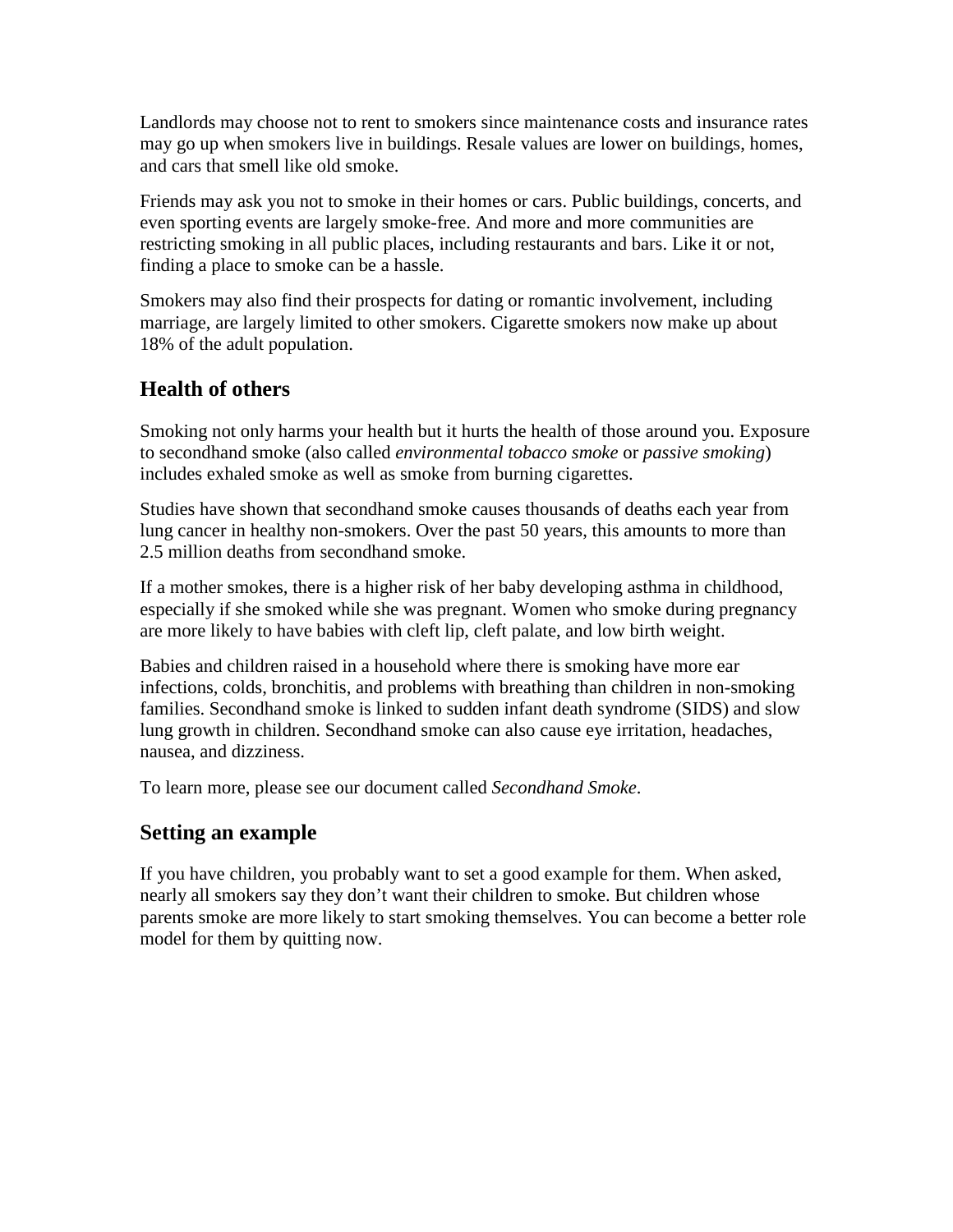# **Getting help with the mental part of addiction**

Smokers have more tools than ever to help quit smoking for good – there's a wide range of counseling services, self-help materials, nicotine replacement therapies, and medicines available.

Some people are able to quit on their own, without the help of others or the use of medicines. But for many smokers, it can be hard to break the social and emotional ties to smoking while getting over nicotine withdrawal symptoms at the same time. Fortunately, there are many sources of support out there.

## Telephone-based help to stop smoking

All 50 states and the District of Columbia offer some type of free, telephone-based program that links callers with trained counselors. These specialists help plan a quit method that fits each person's unique smoking pattern. People who use telephone counseling have twice the success rate in quitting smoking as those who don't get this type of help. Help from a counselor can keep quitters from making many common mistakes.

Telephone counseling is also easier to use than some other support programs. It doesn't require driving, transportation, or child care, and it's available nights and weekends.

Counselors may suggest a combination of methods including medicines, local classes, self-help brochures, and/or a network of family and friends.

Call us to get help finding a phone counseling program in your area.

## Quit-smoking programs and support groups

Members of support groups for quitters can be helpful, too. One long-standing peer help program is Nicotine Anonymous® , an open support group that offers a way to find others who are quitting tobacco and living smoke-free. It also offers a long-term approach to quitting. (See the "To learn more" section for contact information.) But this is only one of many types of support programs.

Some workplaces, hospitals, and wellness centers have stop-smoking programs, groups, or classes. They may be led by professionals and focus on information and education, or they may be run by volunteers. Some programs may be set up like classes, while others focus on sharing by members of the group. Some groups are set up for just a few weeks, and others go on indefinitely. There are lots of options, and different types of groups work better for different people. Find one that works for you.

For people who can't go to support group meetings, there are online support systems as well as phone-based support (discussed above). Check with your employer, health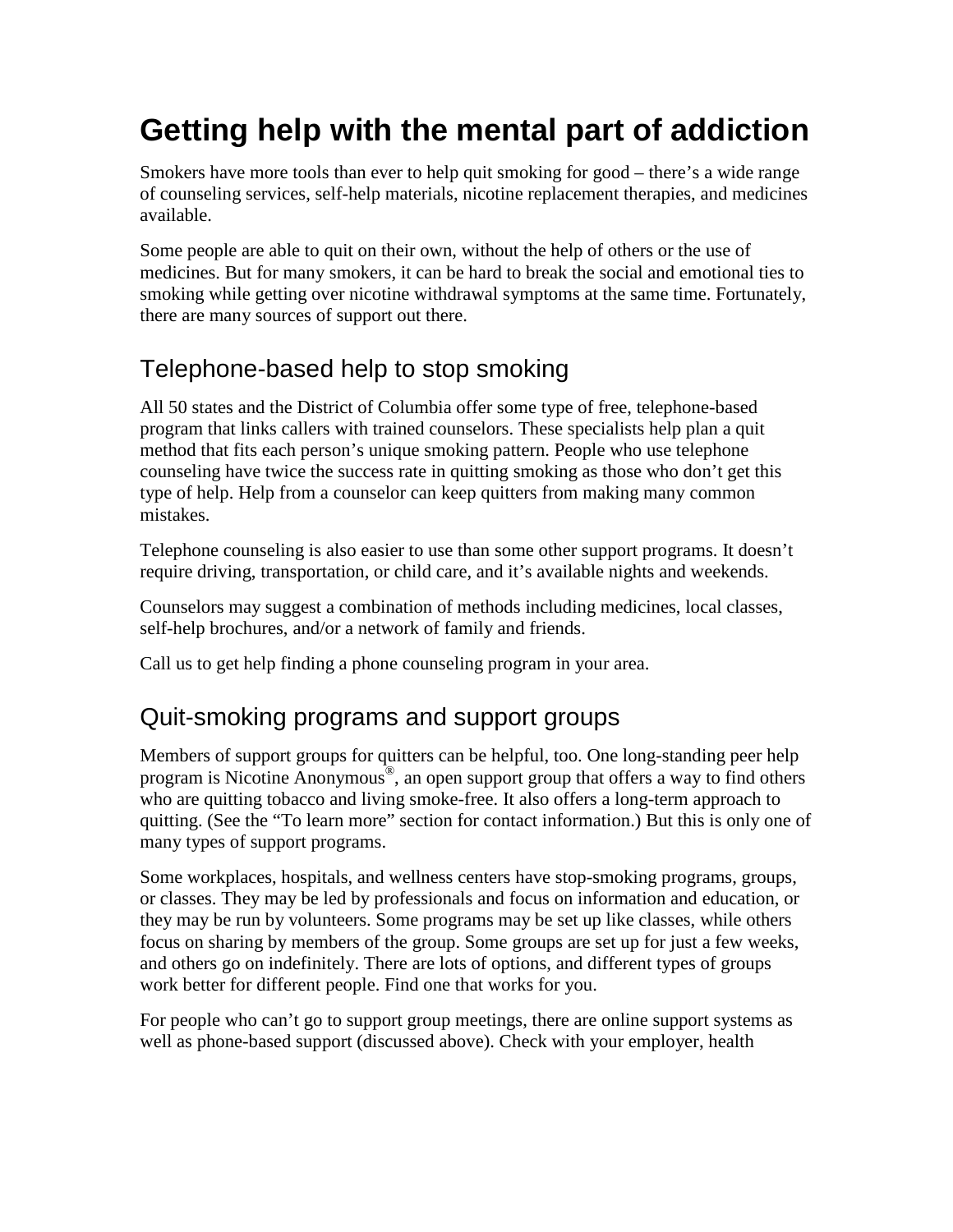insurance company, or local hospital to find a support group that fit your needs. Or call your American Cancer Society at 1-800-227-2345.

#### **What to look for in a stop-smoking program**

Stop-smoking programs are designed to help smokers recognize and cope with problems that come up while quitting. This helps the ex-smoker avoid many of the common pitfalls of quitting. The programs should also provide support and encouragement in staying quit. Studies have shown that the best programs include either one-on-one or group counseling. There's a strong link between how often and how long counseling lasts (its intensity) and the success rate – overall, the more intense the program, the greater the chance of success.

Intensity may be increased by having more or longer sessions or by increasing the number of weeks over which the sessions are given. So when looking for a program, try to find one that has the following:

- Each session lasts at least 15 to 30 minutes
- There are at least 4 sessions
- The program lasts at least 2 weeks (longer is usually better)

Make sure the leader of the group is trained in smoking cessation.

Some communities have a Nicotine Anonymous (NicA) group that holds regular meetings. This group applies the 12-step program of Alcoholics Anonymous (AA) to the addiction of smoking. This includes attending meetings and following the program. People new to NicA may choose a sponsor to help them through the steps and help when they are tempted to smoke. The NicA meetings are free, but donations are collected to help cover expenses. NicA also has phone meetings and web meetings, and offers online support.

Often your American Cancer Society, American Lung Association, or local health department will sponsor quit smoking classes, too. Call us for more information.

Not all programs are honest, so be careful. Think twice about any programs that:

- Promise instant, easy success with little to no effort on your part
- Use shots (injections) or pills, especially "secret" ingredients
- Advertise 100% success rate with no ill effects
- Charge a very high fee (check with the Better Business Bureau if you have doubts)
- Will not give you references and phone numbers of people who have used the program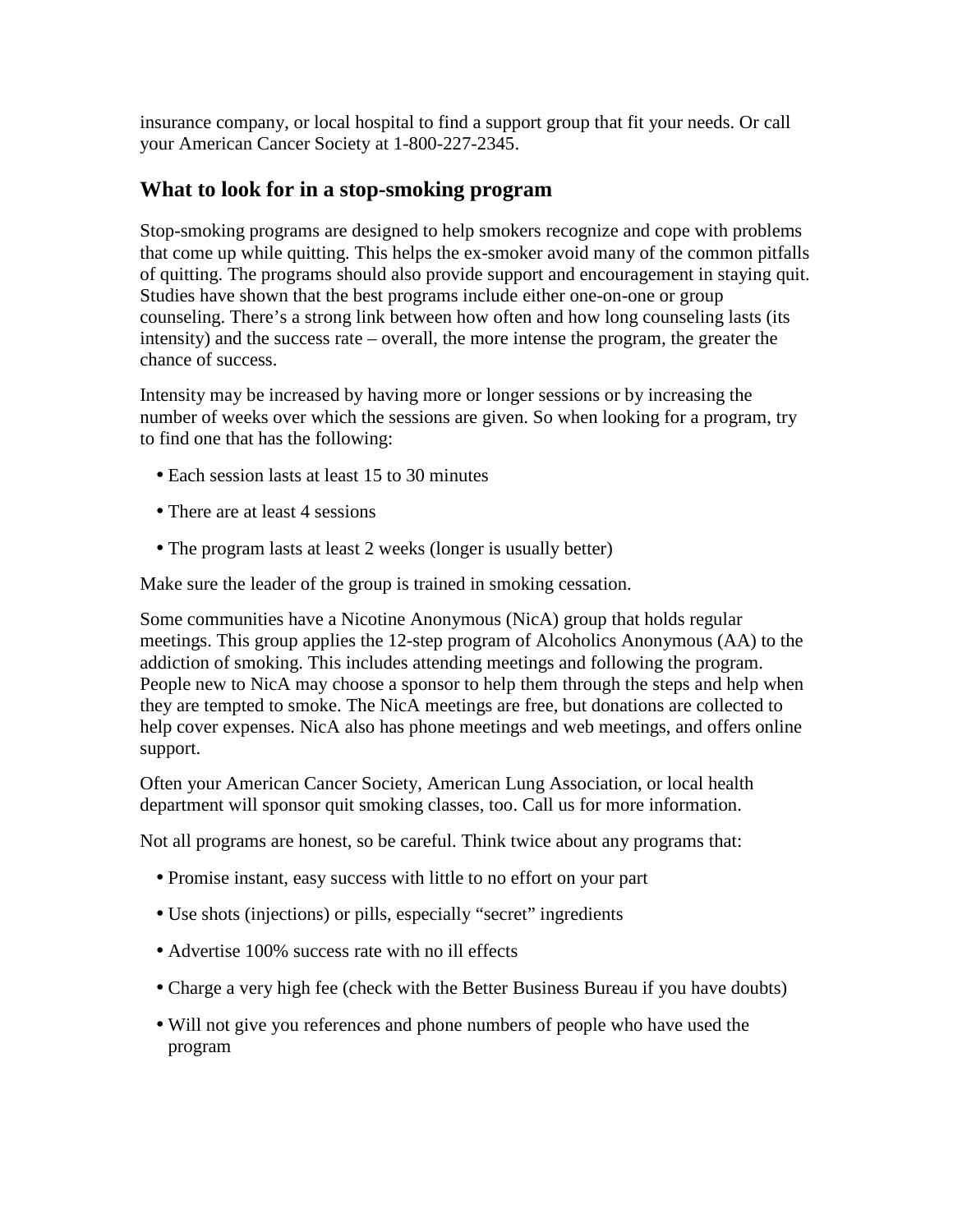## Support of family and friends

Many former smokers say a support network of family and friends was very important during their quit attempt. Other people who may offer support and encouragement are your co-workers and your family doctor. Tell your friends about your plans to quit. Try to spend time with non-smokers and ex-smokers who support your efforts to quit. Talk with them about what you need – for instance, patience as you go through cravings, taking your late-night or early-morning phone calls, and plans for doing things in smoke-free settings. Find out what you can count on each friend or family member to do. You can also suggest that they read our document *Helping a Smoker Quit: Do's and Don'ts.*

# **Getting help with the physical part of addiction**

Remember, tobacco addiction is both mental and physical. For most people, the best way to quit will be some combination of medicine, a method to change personal habits, and emotional support. The next few sections will discuss nicotine replacement therapy (NRT), including types of NRT and how to choose and use NRT, as well as medicines and other methods to deal with the physical part of withdrawal.

## Nicotine replacement therapy

As mentioned earlier, the nicotine in cigarettes leads to actual physical dependence. This can cause unpleasant withdrawal symptoms when a person tries to quit. Nicotine replacement therapy (NRT) gives you nicotine – in the form of gums, patches, sprays, inhalers, or lozenges – but not the other harmful chemicals in tobacco. NRT can help relieve some of the physical withdrawal symptoms so that you can focus on the psychological (emotional) aspects of quitting. Many studies have shown using NRT can nearly double the chances of quitting with success.

### **How does nicotine replacement therapy work?**

Nicotine replacement therapy (NRT) can help with the difficult withdrawal symptoms and cravings that 70% to 90% of smokers say is their only reason for not giving up cigarettes. Using NRT reduces those symptoms.

Many smokers can quit smoking without using NRT, but most of those who attempt quitting do not succeed on the first try. In fact, smokers usually need many tries – sometimes as many as 10 or more – before they're able to quit for good. Most quitters go back to smoking within the first 3 months of quitting.

Lack of success is often related to the onset of withdrawal symptoms. So don't be discouraged if you start smoking again. Just make a plan to stop again, and make your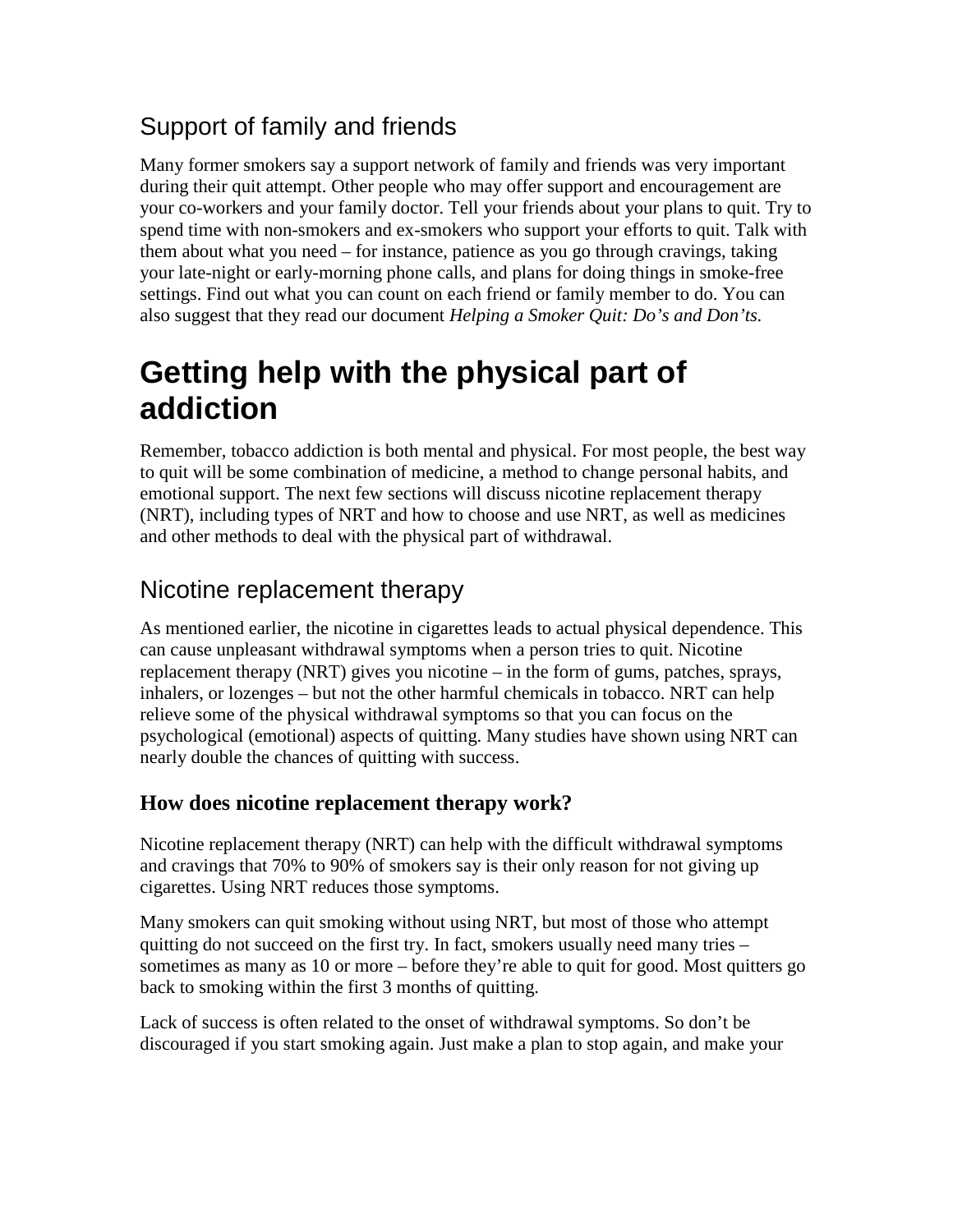attempt more successful by adding another method or technique to help you quit. You can reduce withdrawal symptoms with NRT and reduce the way they affect you by getting support. This gives you a better chance of quitting and staying quit.

### **Getting the most from nicotine replacement therapy**

Nicotine replacement therapy (NRT) only deals with the physical dependence. It's not meant to be the only thing you use to help you quit smoking. You'll need other methods that help with the psychological (emotional and mental) part of smoking, such as a stop smoking program. Use these support systems during treatment with NRT and for at least a few months after you quit. Studies have shown that this approach – pairing NRT with a program that helps to change behavior – can improve your chances of quitting and staying quit compared to approaches that use only one method.

The best time to start NRT is when you first quit. Often smokers first try to quit on their own then decide to try NRT a day or more into quitting. This does not give you the greatest chance of success, but don't let this discourage you. There are many options for quitting smoking and staying quit. Just remember that it often takes many tries.

### **Are there smokers who should not use NRT?**

The US Agency for Healthcare Research and Quality (AHRQ) Clinical Practice Guideline on Smoking Cessation in 2000 stated that NRT was safe for all adult smokers except pregnant women and people with heart or circulatory diseases. But the 2008 Clinical Practice Guidelines for treating tobacco dependence says that NRT (in this case, the nicotine patch) can be used safely under a doctor's careful monitoring, even in people who have heart or blood vessel disease. Studies have found the benefits of quitting smoking outweigh the risks of NRT in people with cardiovascular (heart and blood vessel) disease. When looking at NRT use, the benefits of quitting smoking must outweigh the potential health risks of NRT for each person.

As of 2014 there's still not enough good evidence one way or the other to be absolutely sure that NRT is safe for pregnant women. A 2012 analysis of 6 studies done on NRT in 1,745 pregnant women showed no significant differences in ill effects (such as miscarriage, premature birth, low birth-weight and newborn admission to an intensive care unit) between the NRT groups and the groups that didn't get NRT. And smoking during pregnancy can cause these problems and many others, so many doctors think NRT is less harmful than smoking during pregnancy.

Also, while NRT exposes the fetus to nicotine, smoking exposes the fetus to nicotine and a number of other chemicals, too. Nicotine may have unknown effects as the child grows up, and this has not been carefully studied over the long term. With all of this in mind, it's best to quit smoking before getting pregnant. If it's too late for that, quitting in early pregnancy can still greatly reduce many risks to the baby. Smokers who find themselves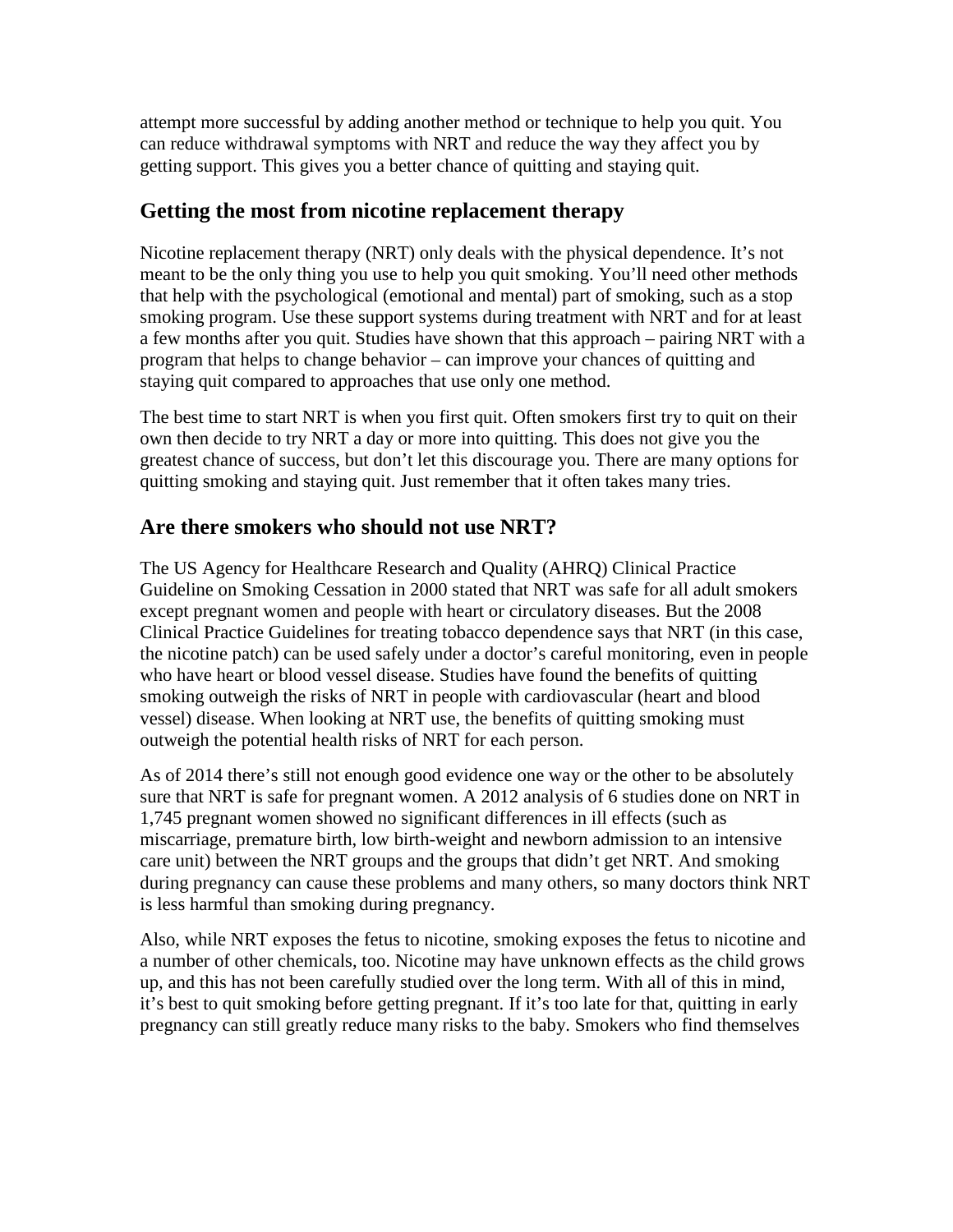pregnant should talk with their doctors right away to get help in choosing the best way for them to quit smoking.

Note that NRT has not yet been proven to help people who smoke fewer than 10 cigarettes a day. You might want to talk with your doctor about a lower dose of NRT if you smoke less than that but feel you need nicotine replacement.

### **Can you get too much nicotine from NRT?**

Nicotine overdose is rare, but possible. NRT products are labeled to match the amount of nicotine you get from NRT to the amount you got when you smoked. If used this way, you should get a nicotine dose fairly close to what you've been getting from cigarettes. You don't want to get more than that, because higher doses of nicotine can cause harm. Even just a bit too much can cause some of the milder symptoms listed below. To avoid this, follow dosing instructions carefully. Also, don't use heat (like a heating pad or heat lamp) on the skin near your nicotine patch – you could absorb more nicotine due to the increased blood supply.

Nicotine absorbs through the skin and mucous membranes, so you must store and dispose of your NRT safely. Nicotine overdose can cause death. Because of their smaller size, overdose is more of a problem in children and pets. Keep NRT and used gum, patches, empty cartridges, bottles, etc., safely away from children and pets. Never drop them on the street or in open trash cans where kids and animals can reach them.

It's very rare for an adult who is following the instructions to get a serious overdose. But especially with liquid forms (such as sprays and inhalers) that absorb quickly through the skin and mucous membranes, overdose could happen. All forms of nicotine can cause harm if too much is taken in.

Here are some symptoms of too much nicotine:

- Headache
- Nausea and vomiting
- Belly pain
- Diarrhea
- Agitation, restlessness
- Fast or irregular heartbeat
- Cold sweat
- Pale skin and mouth
- Weakness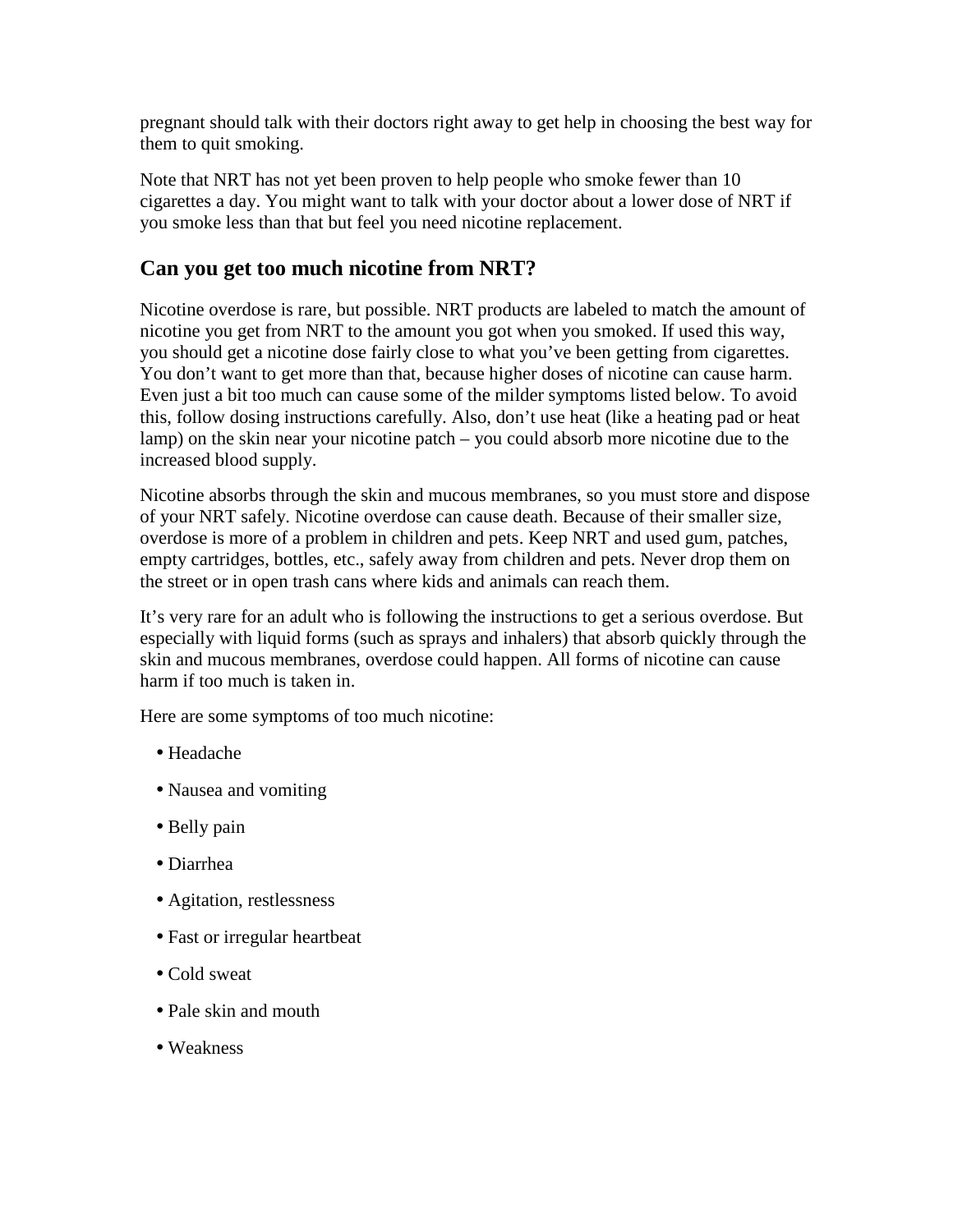- Tremors (shaking)
- Confusion
- Disturbed vision and hearing
- Weakness
- High blood pressure, which then drops
- Dizziness or faintness due to low blood pressure
- Seizures
- Fast breathing in early poisoning, breathing may stop later

Call Poison Control and get emergency help if you suspect an overdose. If you are taking NRT as prescribed and are still having mild symptoms such as headache, vomiting, diarrhea, or sweating, lower your dose and talk to your doctor.

### **How do I know if I'm a light, average, or heavy smoker?**

Most NRT products are recommended on the basis of how much you smoke. But there's no formal category in any textbook or group that defines a light, average, or heavy smoker.

In general, a light smoker is someone who smokes fewer than 10 cigarettes per day. Someone who smokes a pack a day or more is thought of as a heavy smoker. An average smoker falls in between.

Sometimes a doctor will use the term *pack year* to describe how long and how much a person has smoked. A pack year is defined as the number of packs of cigarettes a person has smoked every day multiplied by the number of years he or she has smoked. Since 1 pack is 20 cigarettes, a person who has smoked 20 cigarettes a day for 1 year is considered to have smoked 1 pack year. Someone who has smoked 30 cigarettes a day ( $1\frac{1}{2}$  packs) for 4 years is described as having smoked 6 pack years ( $1\frac{1}{2}$  x 4), and so on. This is another way to figure out how high your risk of smoking-related disease might be.

## What are the types of nicotine replacement therapy?

The US Food and Drug Administration (FDA) has approved 5 forms of nicotine replacement therapy:

- Patch
- Gum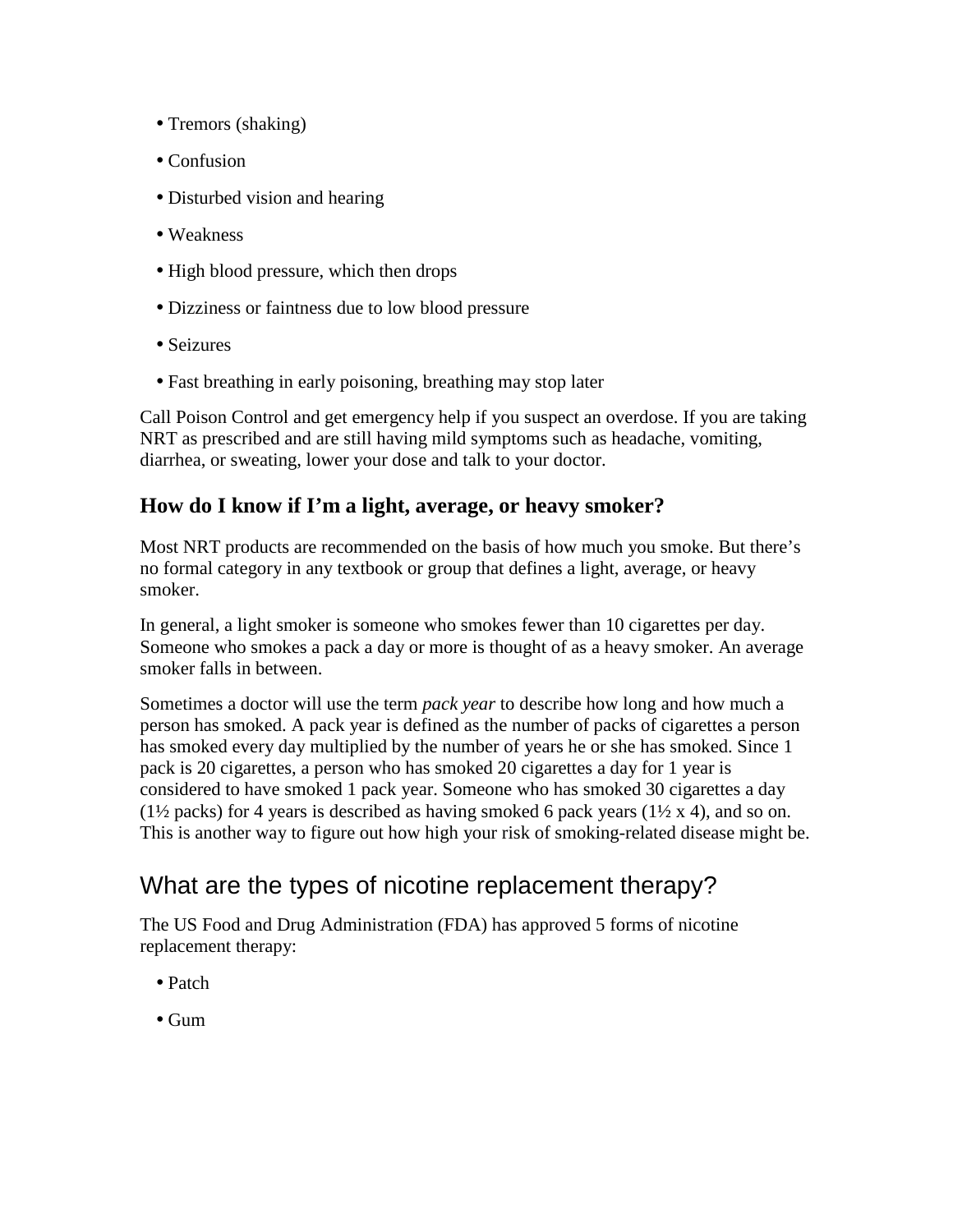- Nasal spray
- Inhalers
- Lozenges

**Nicotine patches (transdermal nicotine systems):** Patches give a measured dose of nicotine through the skin. You're weaned off nicotine by switching to lower-dose patches over a course of weeks. Patches can be bought with or without a prescription. Many different types and strengths are available. Package instructions tell you how to use them, and list special considerations and possible side effects. Follow the directions carefully.

The 16-hour patch works well if you are a light-to-average smoker. It's less likely to cause side effects like skin irritation, racing heartbeat, sleep problems, and headache. But it doesn't deliver nicotine during the night, so it may not be right for those with early morning withdrawal symptoms.

The 24-hour patch provides a steady dose of nicotine, avoiding peaks and valleys. It helps with early morning withdrawal. But there may be more side effects like disrupted sleep patterns and skin irritation.

Depending on body size and smoking habits, most smokers should start using a fullstrength patch (15-22 mg of nicotine) daily for 4 weeks, and then use a weaker patch (5- 14 mg of nicotine) for another 4 weeks. The patch should be put on in the morning on a clean, dry area of the skin without much hair. It should be placed below the neck and above the waist – for example, on the upper arm or chest. The FDA has approved using the patch for a total of 3 to 5 months.

Side effects are related to:

- The dose of nicotine
- The brand of patch
- Skin characteristics and allergies (some people have reactions to patch adhesives)
- How long the patch is used
- How it's applied

Some possible side effects of the nicotine patch include:

- Skin irritation (redness and itching)
- Dizziness
- Racing heartbeat
- Sleep problems or unusual dreams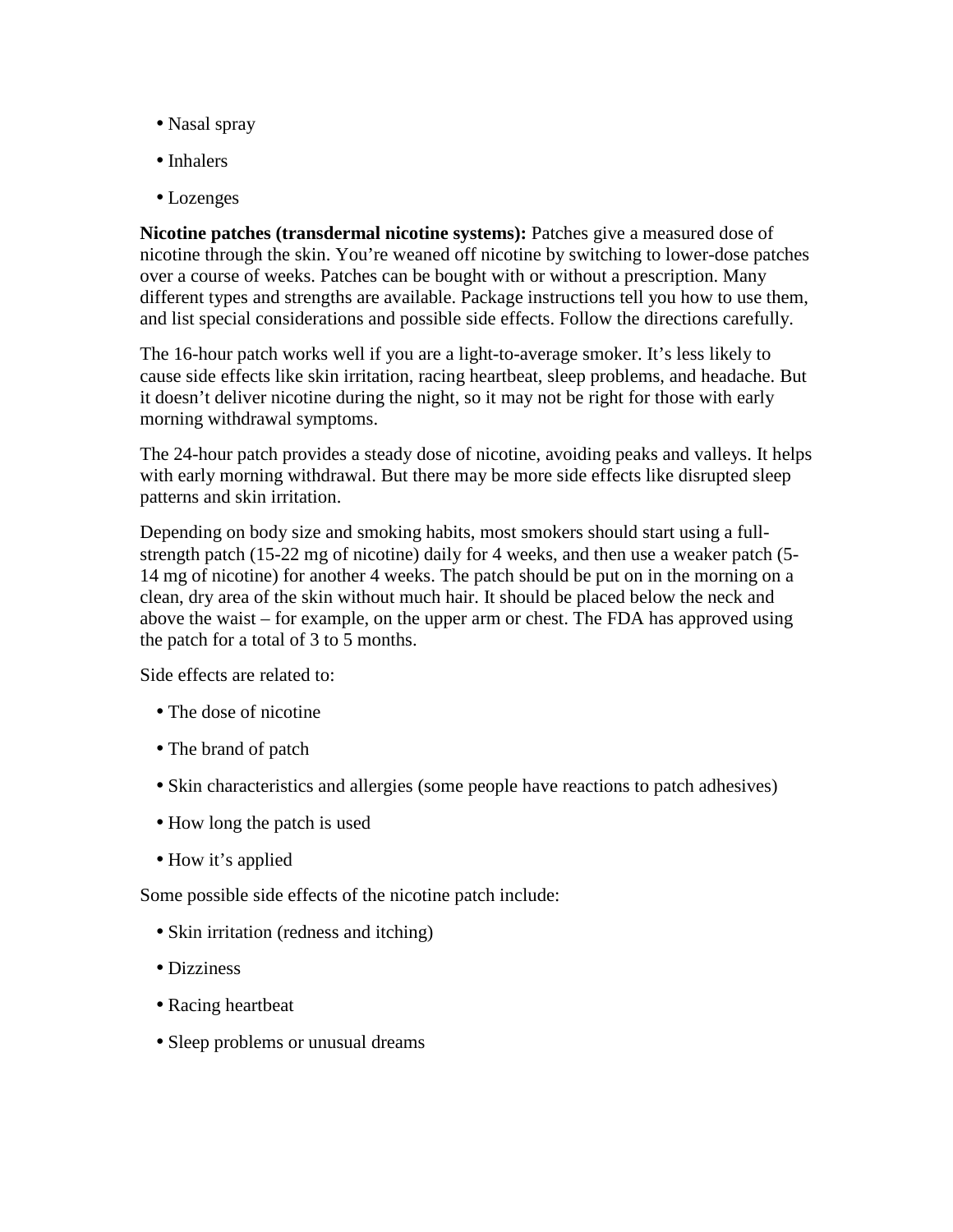- Headache
- Nausea
- Muscle aches and stiffness

No one has all of the side effects, and some people have none. Some side effects, such as racing heart, may occur because the dose of nicotine is too high for you. Stop using the patch and talk to your doctor if this happens. You can also have nicotine withdrawal symptoms during this time if your NRT dose is too low.

#### **What to do about side effects**

- Do not smoke while you are using a patch unless your doctor tells you it's OK.
- Try a different brand of patch if your skin becomes irritated.
- Reduce the amount of nicotine by using a lower-dose patch.
- Sleep problems may go away in 3 or 4 days. If not, and you're using a 24-hour patch, try switching to a 16-hour patch.
- Stop using the patch and try a different form of NRT.

**Nicotine gum (nicotine polacrilex):** Nicotine gum is a fast-acting form of replacement in which nicotine is taken in through the mucous membrane of the mouth. You can buy it over the counter (without a prescription). It comes in 2 mg and 4 mg strengths.

For best results, follow the instructions in the package. Chew the gum slowly until you get a peppery taste or tingle. Then hold it inside your cheek until the taste fades. Chew it to get the peppery taste back, and park it again. Do this off and on for 20 to 30 minutes. Food and drink can affect how well the nicotine is absorbed, so don't eat or drink for at least 15 minutes before and during gum use.

In choosing your dose, think about whether you

- Smoke 25 or more cigarettes per day
- Smoke within 30 minutes of waking up
- Have trouble not smoking in restricted areas

If any of these describe you, you may need to start with the higher 4mg gum dose.

Chew no more than 24 pieces of gum in one day. Nicotine gum is usually recommended for 6 to 12 weeks, with the maximum being 6 months. Tapering down the amount of gum you use as you approach 3 months may help you stop using it.

If you have sensitive skin, you might prefer the gum to the patch.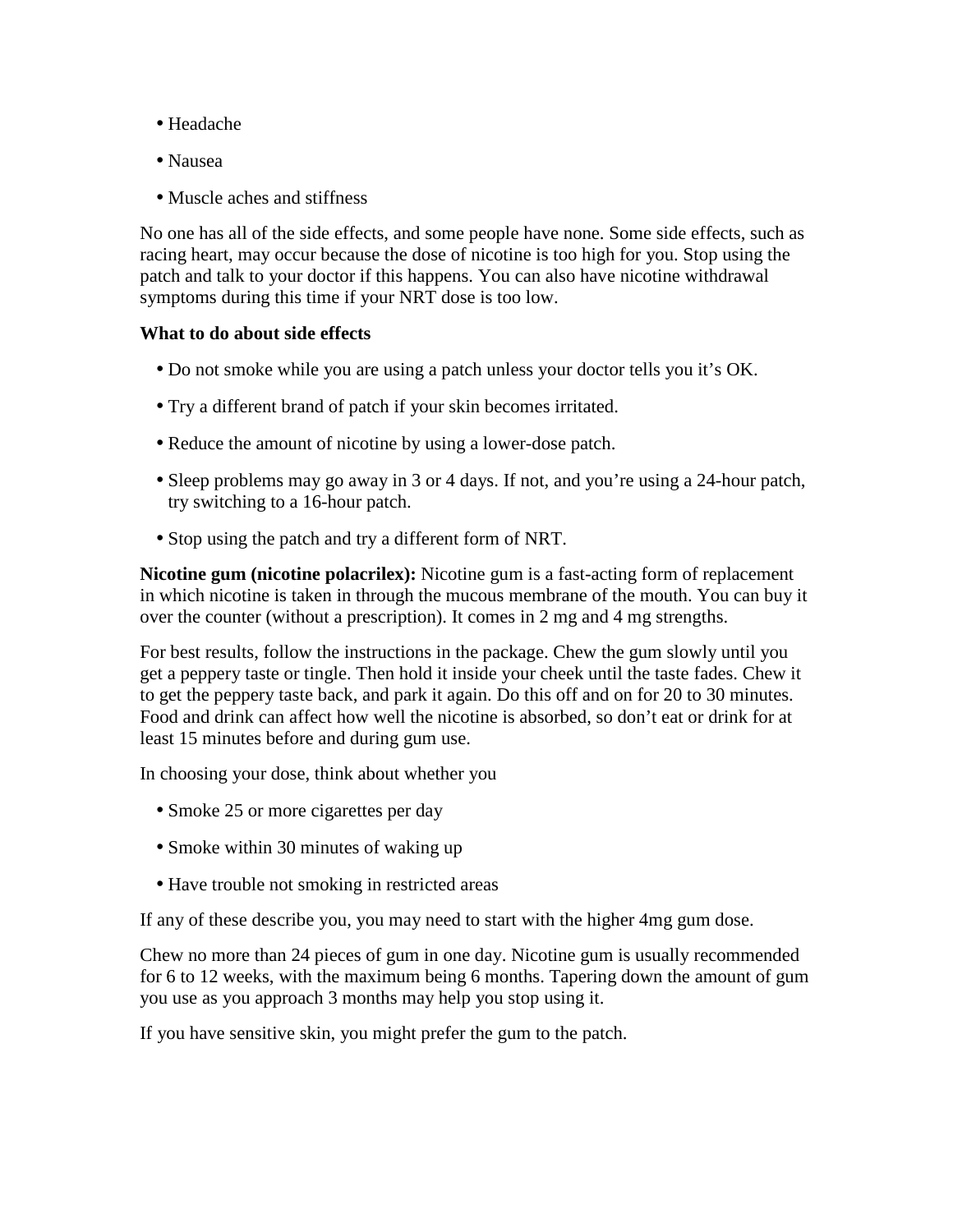Another advantage of nicotine gum is that it allows you to control the nicotine doses. The gum can be used as needed or on a fixed schedule during the day. The most recent research has shown that scheduled dosing works better. A schedule of 1 to 2 pieces per hour is common. On the other hand, with an as-needed schedule, you can use it when you need it most – when you have cravings.

Some possible side effects of nicotine gum:

- Bad taste
- Throat irritation
- Mouth sores
- Hiccups
- Nausea
- Jaw discomfort
- Racing heartbeat
- Nausea

The gum can also stick to and damage dentures and dental work.

Symptoms related to the stomach and jaw are usually caused by improper use of the gum, such as swallowing the nicotine or chewing too fast. No one has all of the side effects, and some people have none. If your heart is racing or beating irregularly, stop using the gum and talk to your doctor. You can also have nicotine withdrawal symptoms during this time if your NRT dose is too low.

Long-term dependence is one possible drawback of nicotine gum. In fact, research has shown that a small percentage of gum users who are able to quit smoking keep using the gum beyond 6 months. Nicotine is addictive, and people can transfer their dependence from cigarettes to the gum. The maximum recommended length of use is 6 months, but continuing to use the gum may be safer than going back to smoking. Because there's little research on the health effects of long-term nicotine gum use, most health care providers still recommend limiting its use to 6 months. Talk to your doctor if you are having trouble stopping the gum.

**Nicotine nasal spray:** The nasal spray delivers nicotine to the bloodstream quickly because it's absorbed through the nose. Nicotine nasal spray requires a doctor's prescription.

The nasal spray relieves withdrawal symptoms very quickly and lets you control your nicotine cravings. Smokers usually like the nasal spray because it's easy to use. Nicotine is addictive, and a person can transfer their dependence from cigarettes to the fast-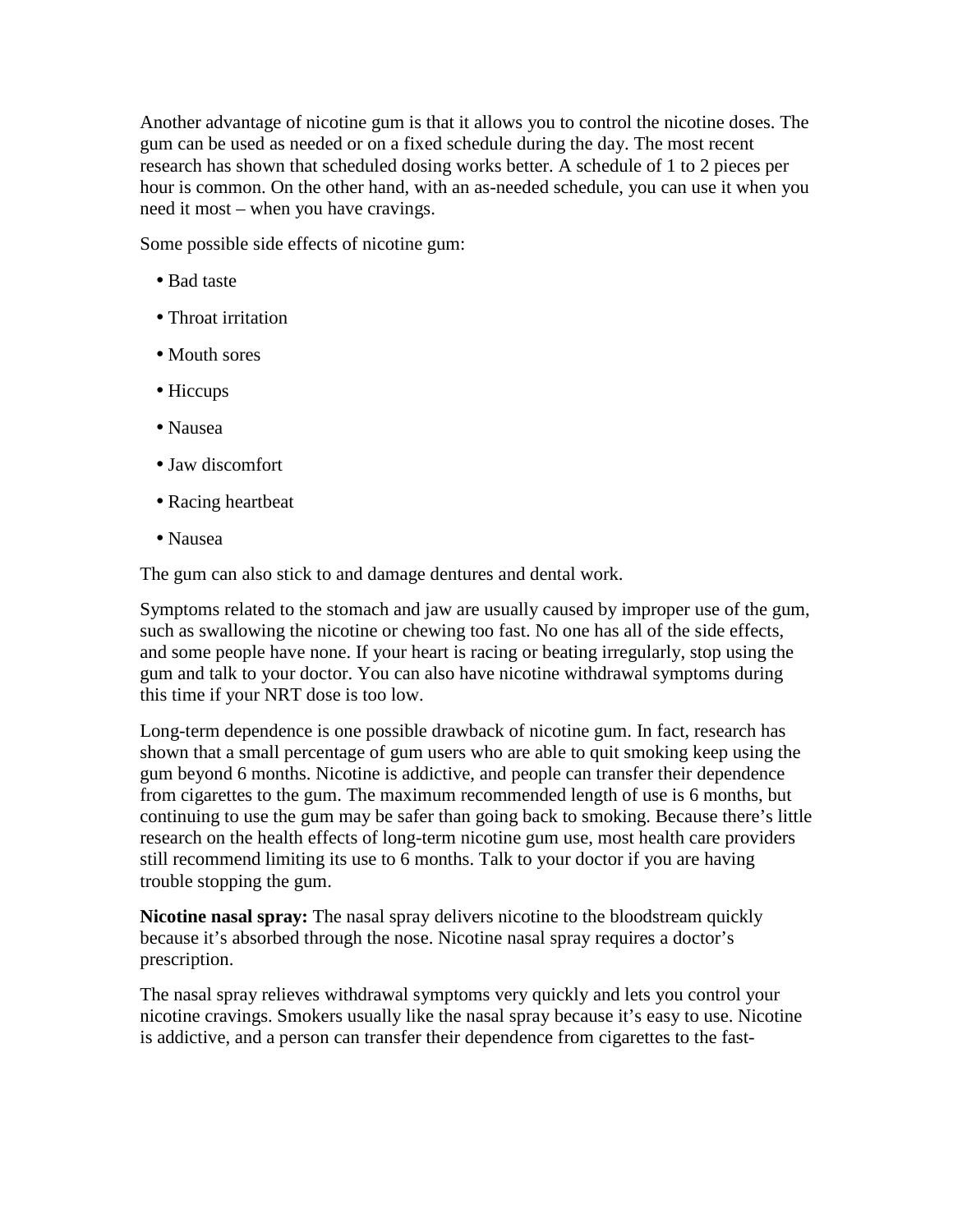delivering nasal spray. Use it only as long as you need it, as prescribed by your doctor. The FDA recommends that the spray be prescribed for 3-month periods and that it not be used for longer than 6 months.

The most common side effects last about 1 to 2 weeks and can include:

- Nasal irritation
- Runny nose
- Watery eyes
- Sneezing
- Throat irritation
- Coughing

There's also the danger of using more than is needed. If you have asthma, allergies, nasal polyps, or sinus problems, your doctor may suggest another form of NRT.

This form of NRT poses a more serious risk to small children and pets, since even empty bottles of nasal spray contain enough nicotine to harm them. Nicotine absorbs through the skin as well as mucous membranes like the mouth or eyes, and can cause serious harm. If there's any skin contact, rinse thoroughly with plain water right away. If a bottle breaks or liquid leaks out, put on plastic or rubber gloves to clean it up. Call Poison Control and get emergency help if there's any question of overdose.

**Nicotine inhalers:** Inhalers are available only by prescription. The nicotine inhaler is a thin plastic tube with a nicotine cartridge inside. It looks a bit like a fat cigarette with a mouthpiece. When you take a puff from the inhaler, the cartridge puts out a pure nicotine vapor. Unlike other inhalers, which deliver most of the medicine to the lungs, the nicotine inhaler delivers most of the nicotine vapor to the mouth where it's absorbed into the bloodstream. Nicotine inhalers are the FDA-approved nicotine replacement method that's most like smoking a cigarette, which some smokers find helpful.

The recommended dose is between 4 and 20 cartridges a day, slowly tapering off over 6 months.

The most common side effects, especially when first using the inhaler, include:

- Coughing
- Mouth and/or throat irritation
- Upset stomach

This form of NRT poses an extra risk to small children and pets because the used cartridges still have enough nicotine in them to cause harm if it gets on skin or mucous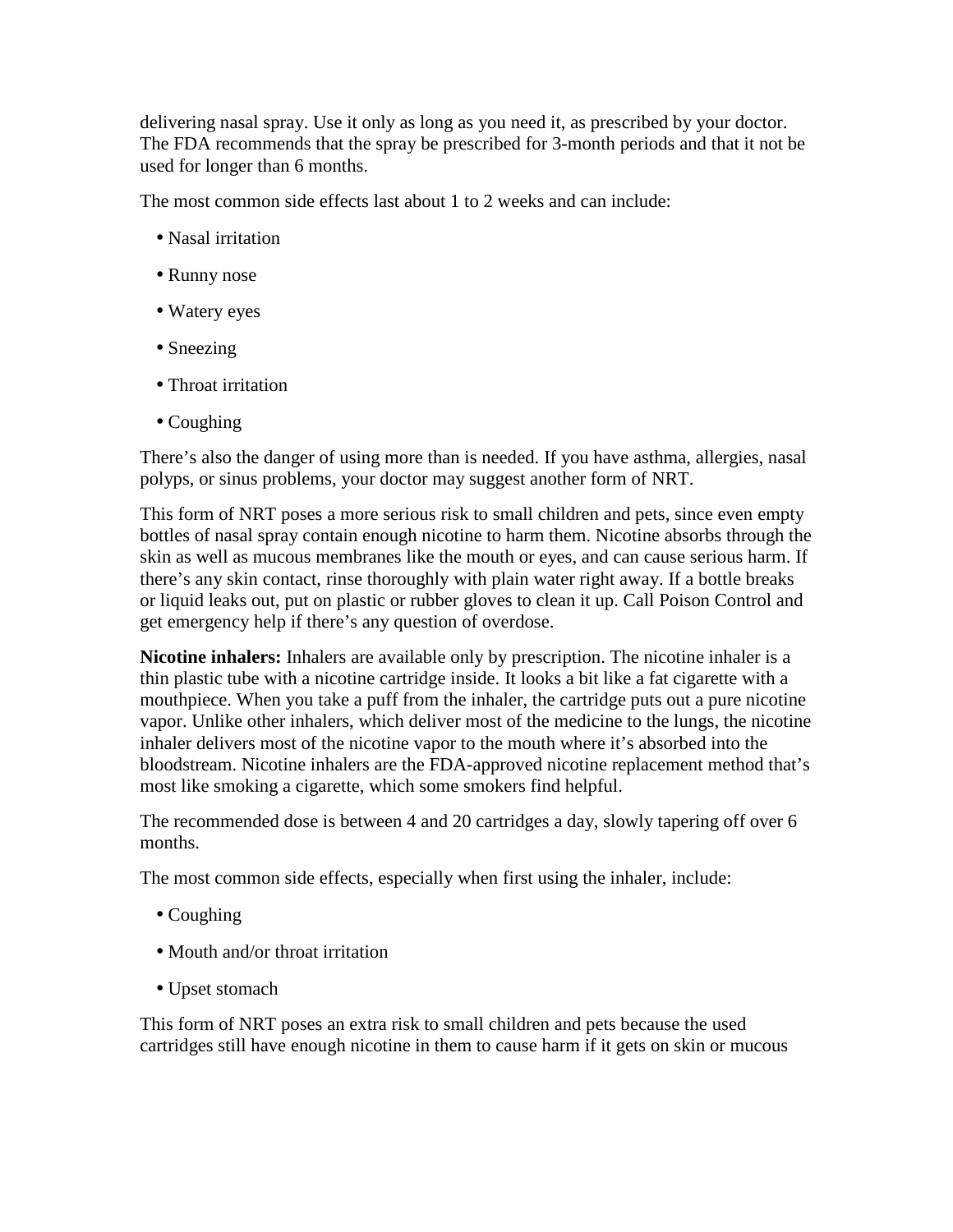membranes (for instance, if licked or touched to the eyes, mouth, or other mucous membrane). Be sure to store and dispose of the cartridges away from children and pets.

At this time, inhalers are the most expensive form of NRT available. They are not the same as electronic cigarettes, which are not approved by the FDA to help people quit smoking. (For more on these, see "Other nicotine and tobacco products not reviewed or approved by the FDA" in the "Other methods of quitting smoking" section.)

**Nicotine lozenges:** Nicotine-containing lozenges can be bought without a prescription. Like nicotine gum, the lozenge is available in 2 strengths: 2 mg and 4 mg. Smokers choose their dose based on how long after waking up they normally have their first cigarette.

Lozenge makers recommend using them as part of a 12-week program. The recommended dose is 1 lozenge every 1 to 2 hours for 6 weeks, then 1 lozenge every 2 to 4 hours for weeks 7 to 9, and finally, 1 lozenge every 4 to 8 hours for weeks 10 to 12. The lozenge makers also recommend:

- Stop all smoking when you start using the lozenge.
- Do not eat or drink for 15 minutes before using a lozenge. (Some drinks can reduce how well the lozenge works.)
- Suck on the lozenge until it is fully dissolved, about 20 to 30 minutes. Do not bite or chew it like a hard candy, and don't swallow it. The nicotine absorbs through the mucous membranes of the mouth.
- Do not use more than 5 lozenges in 6 hours, or more than 20 lozenges per day.
- Stop using the lozenge after 12 weeks. If you still feel you need to use the lozenge, talk to your doctor.
- Do not use the lozenge if you keep smoking, chewing tobacco, using snuff, or use any other product containing nicotine (such as the nicotine patch or nicotine gum).

Possible side effects of the nicotine lozenge include:

- Trouble sleeping
- Nausea
- Hiccups
- Coughing
- Heartburn
- Headache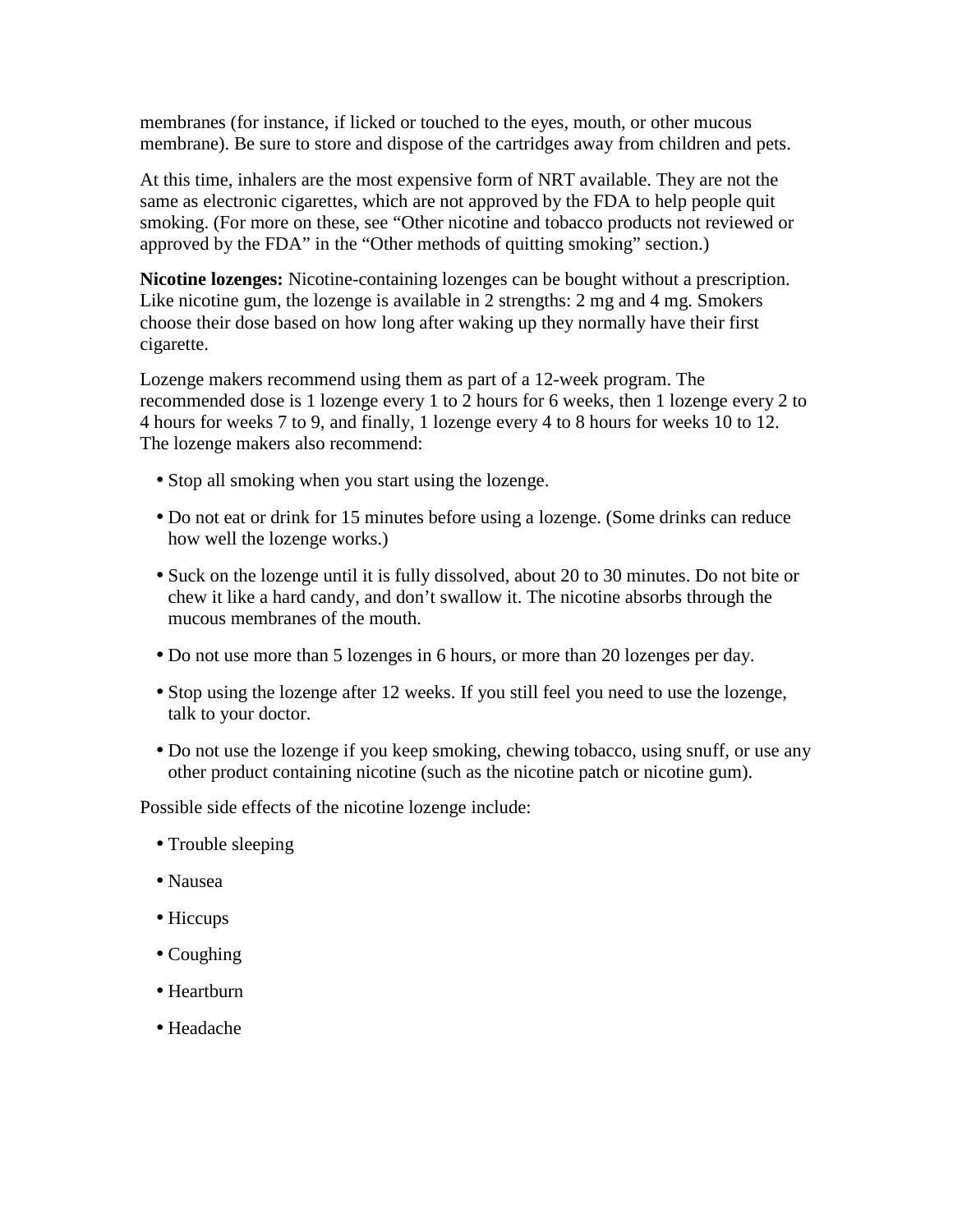• Gas

### Choosing and using nicotine replacement therapy

### **Which type of nicotine replacement may be right for you?**

There's no evidence that any one type of nicotine replacement therapy (NRT) is any better than another. When choosing the type of NRT you will use, think about which method will best fit your lifestyle and pattern of smoking. For example, do you want/need something in your mouth or something to keep your hands busy? Are you looking for once-a-day convenience?

Here are some important points to think about as you decide:

- Nicotine gums, lozenges, and inhalers are substitutes you can put into your mouth that let you control your dosage to help keep cravings under better control.
- Nicotine gums and lozenges are generally sugar-free, but if you are diabetic and have any doubts, check with the manufacturer.
- Nicotine nasal spray works very quickly when you need it.
- Nicotine inhalers allow you to mimic the use of cigarettes by puffing and holding the inhaler. It also works very quickly.
- Nicotine patches are convenient and only have to be put on once a day.
- Both inhalers and nasal sprays require a doctor's prescription.
- Some people may not be able to use patches, inhalers, or nasal sprays because of allergies or other conditions.
- Nicotine gum may stick to dentures or dental work making it hard to chew before "parking."

**Whatever type you use, take your NRT at the recommended dose, and use it only for as long as it's recommended.** If you use a different dose or stop taking it too soon, it can't be expected to work like it should. If you are a very heavy smoker or a very light smoker, you may want to talk with your doctor about whether your NRT dose should be changed to better suit your needs.

**Combining the patch and other nicotine replacement products:** Using the nicotine patch along with shorter-acting products, like the gum, lozenge, nasal spray, or inhaler, is another method of NRT. The idea is to get a steady dose of nicotine with the patch and then use one of the shorter-acting products when you have strong cravings.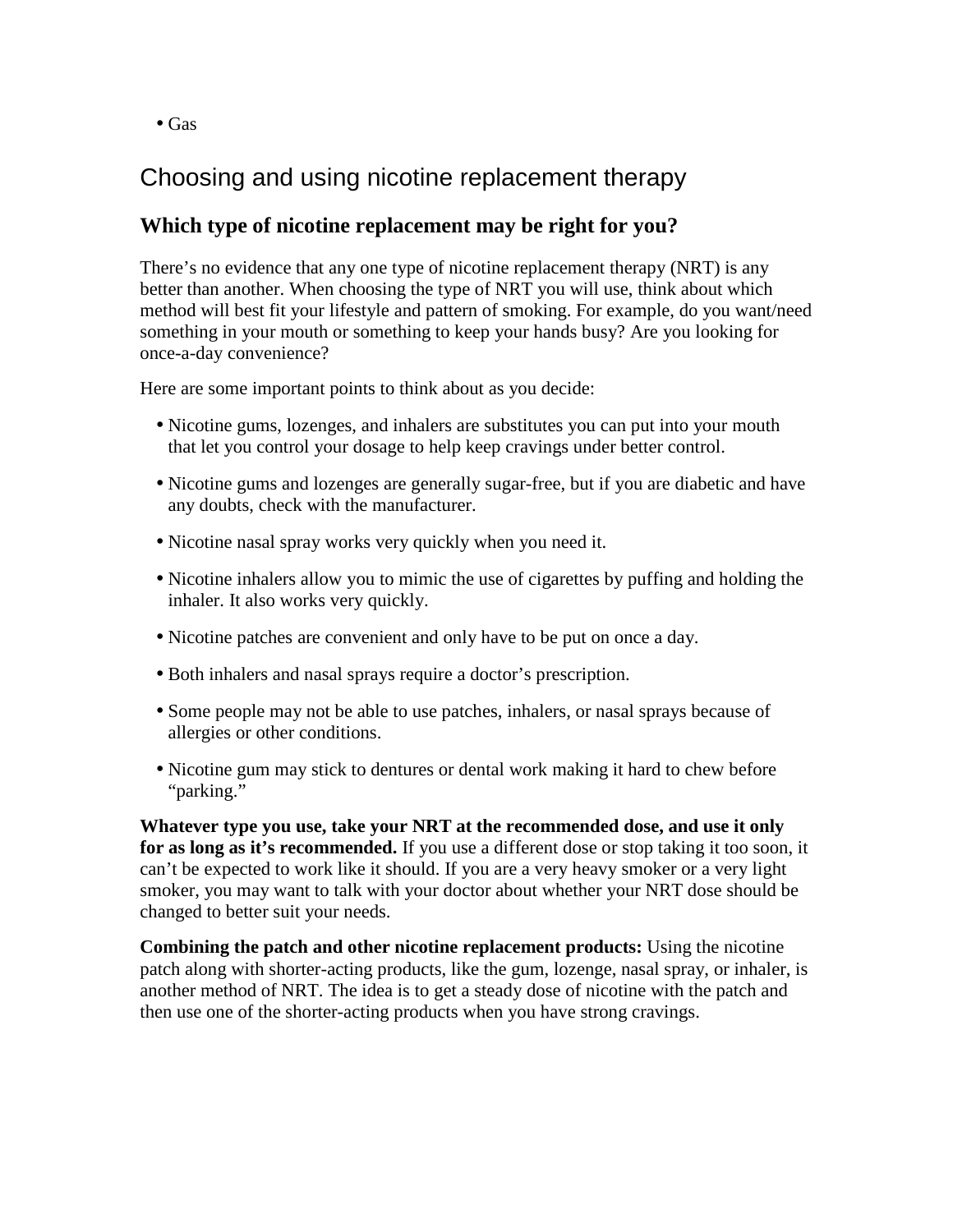The few studies that have been done on combination NRT used this way have found that it may work better than a single product and it's relatively safe. Still, more research is needed to prove this and find safe and effective doses. And the combined use of NRT products has not yet been approved by the FDA. If you're thinking about using more than one NRT product, be sure to talk it over with your doctor first.

**High-dose nicotine replacement therapy for heavy smokers:** Another NRT option is to give smokers a higher dose based on the amount of nicotine that they have been getting from cigarettes. Sometimes this method requires larger than usual doses of NRT. Highdose NRT with patches has been studied with patients getting from 35 mg to 63 mg of nicotine per day. The research suggests that patients' withdrawal symptoms go away with these higher doses and their cravings improve without harmful effects on the heart and circulation. Patients were carefully watched in these studies to make sure they were OK and were not becoming ill or having any problems. But not much is known about this option and research results using high-dose patches are mixed. High-dose NRT should be considered only with a doctor's guidance and supervision. It may worsen things if you already have heart disease or other health problems.

### **When may I begin using nicotine replacement therapy?**

You can start using NRT as soon as you throw away your last cigarette. You don't need to wait a certain length of time to put on the patch or start using the gum, lozenge, nasal spray, or inhaler. You should double-check this information with the instructions on your chosen method of nicotine replacement, but in general there is no need to wait to start using NRT.

### **Can people start nicotine replacement therapy while still smoking?**

Many smokers ask if it's OK to start NRT while they're still smoking. At this time the companies that make NRT products say that they should not be used if you're still smoking, and the FDA has not approved them to be used in this way in the United States. But some research has been done with smokers using NRT while still smoking, with the intent to cut down on cigarettes and, over time, stop completely.

In 2009, researchers looked at several studies in which active smokers were given NRT over the long term. Overall, those who got NRT were more likely to quit smoking than those who got placebo (fake NRT), but all the studies included a lot of support and supervision from the doctor and health team. Side effects were minor in these studies. The most important thing is being sure that you are not overdosing on nicotine, which can affect your heart and blood circulation. It's safest to be under a doctor's care if you wish to try smoking and using NRT while you are tapering down your cigarette use.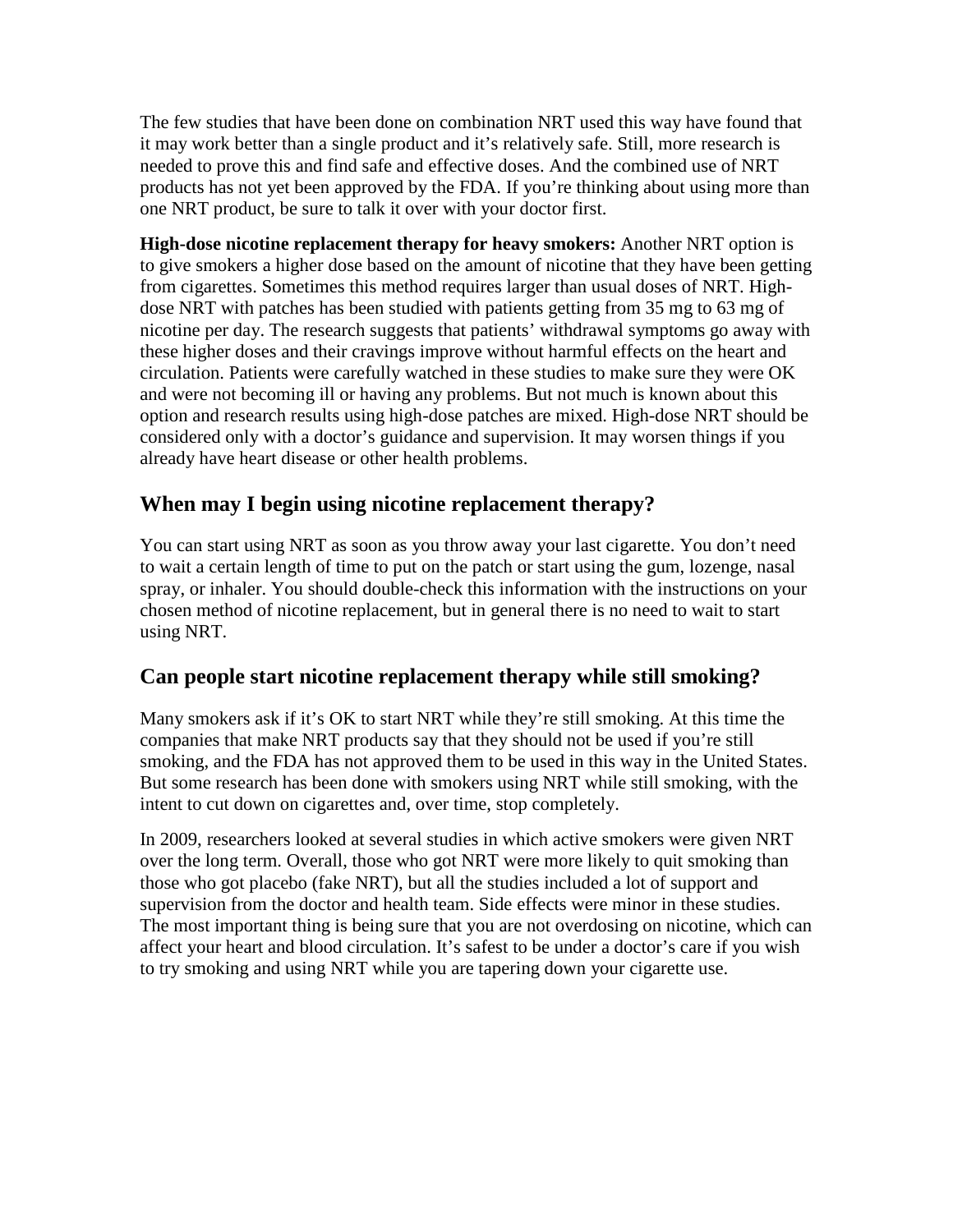### **Stopping nicotine replacement therapy**

As mentioned before, most forms of NRT are meant to be used for limited periods of time. Use should be tapered down to a low dose before NRT is stopped. Studies to date have not shown that extending NRT use longer than the recommended time greatly impacts quit success.

Research is still being done to refine the use of NRT. For example, even though the patch is usually used for 3 to 5 months, some studies have suggested that using it for 8 weeks or less works just as well. But other researchers have noted that the risk of relapse goes up when nicotine replacement is stopped, even after it's been used for 5 months. These differences have not been fully explained. More studies are needed to learn which smokers are likely to be successful using shorter or longer NRT than usual. If you feel that you need NRT for a different length of time than is recommended, it's best to discuss this with your doctor.

## Prescription drugs to help you quit smoking

Prescription drugs are also available to help smokers quit. Some can be used along with nicotine replacement therapy (NRT), and some must be started before your planned Quit Day. Talk to your doctor if you want to use medicine to help you quit smoking. You will need a prescription for any of these drugs.

### **Bupropion (Zyban)**

Bupropion (brand names are Zyban<sup>®</sup>, Wellbutrin<sup>®</sup>, or Aplenzin<sup>®</sup>) is a prescription antidepressant in an extended-release form that reduces symptoms of nicotine withdrawal. It does not contain nicotine. This drug acts on chemicals in the brain that are related to nicotine craving. Bupropion works best if it's started 1 or 2 weeks before you quit smoking. The usual dosage is one or two 150 mg tablets per day.

If you are able to quit smoking after 7 to 12 weeks of bupropion your doctor may have you keep taking it for some time afterward to help keep you from going back to smoking. Keep up with your other support systems during this time and for at least a few months after you quit.

This drug should not be taken if you have or have ever had:

- Seizures (it can cause or worsen seizures)
- Heavy alcohol use
- Cirrhosis
- Serious head injury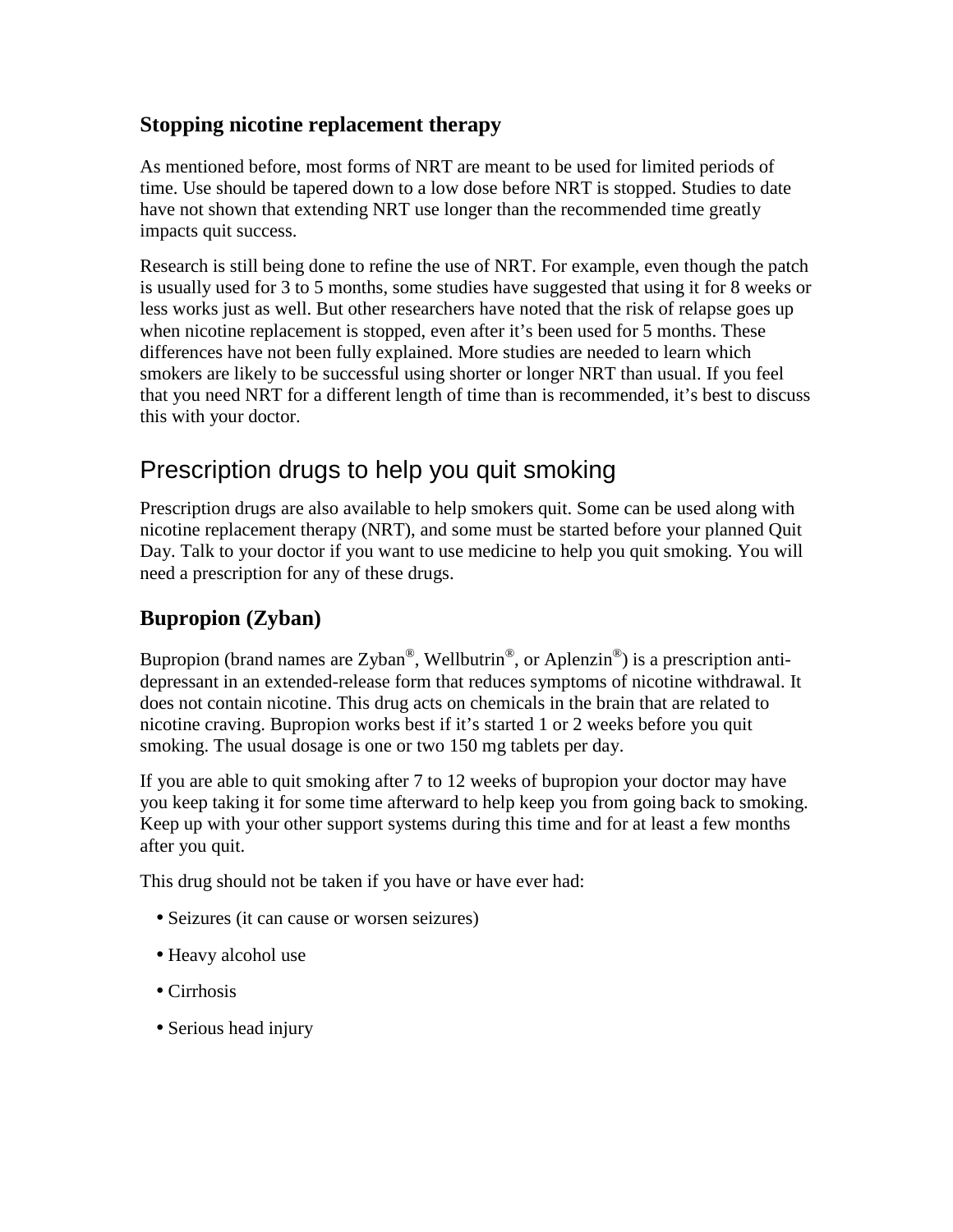- Bipolar (manic-depressive) illness
- Anorexia or bulimia (eating disorders)

You also shouldn't take it if you're taking sedatives or have recently taken a monoamine oxidase inhibitor (MAOI, an older type of antidepressant).

The most common reported side effects of bupropion include dry mouth, trouble sleeping, tiredness, agitation, irritability, indigestion, and headaches. People using bupropion should call their doctors if they feel depressed or start thinking of suicide. They should also call their doctors for changes such as feeling anxious, agitated, hostile, aggressive, overly excited and hyperactive, confused, or unable to sleep. These are rare, but can happen, often near the start of treatment or after a dose change. Bupropion shouldn't be used with certain other drugs, so tell all your doctors that you are taking it.

#### **Combining bupropion and NRT for quitting smoking**

Some doctors may recommend combination therapy for heavily addicted smokers, such as using bupropion along with a nicotine patch and/or a short-acting form of NRT (such as gum or lozenges). Combinations have been found to work better for some people than using any one part alone, but you should only use them together if your doctor is monitoring you.

### **Varenicline (Chantix)**

Varenicline (brand name Chantix $^{\circledR}$ ) is a prescription medicine developed to help people stop smoking. It works by interfering with nicotine receptors in the brain. This means it has 2 effects: it lessens the pleasure a person gets from smoking, and it reduces the symptoms of nicotine withdrawal. Varenicline should be started a week before your Quit Day.

Several studies have shown taking varenicline can more than double the chances of quitting smoking when compared to taking no medicines at all. Some studies have also found it may work better than bupropion, at least in the short term.

Varenicline comes in pill form and is taken after meals, with a full glass of water. The daily dose increases over the first 8 days it's taken. The dose starts at one 0.5 mg pill a day for the first 3 days, then the 0.5 mg pill twice a day for the next 4 days. At the start of the second week, the dose is raised to 1 mg in the morning and evening. For people who have problems with the higher dose, a lower dose may be used during the quit effort. Varenicline is given for 12 weeks, but people who quit during that time may get another 12 weeks of treatment to boost their chances of staying quit. Keep up with your other support systems during this time and for at least a few months after you quit.

Tell your doctor about any medical conditions and allergies before you start varenicline. Reported side effects have included headaches, nausea, vomiting, trouble sleeping,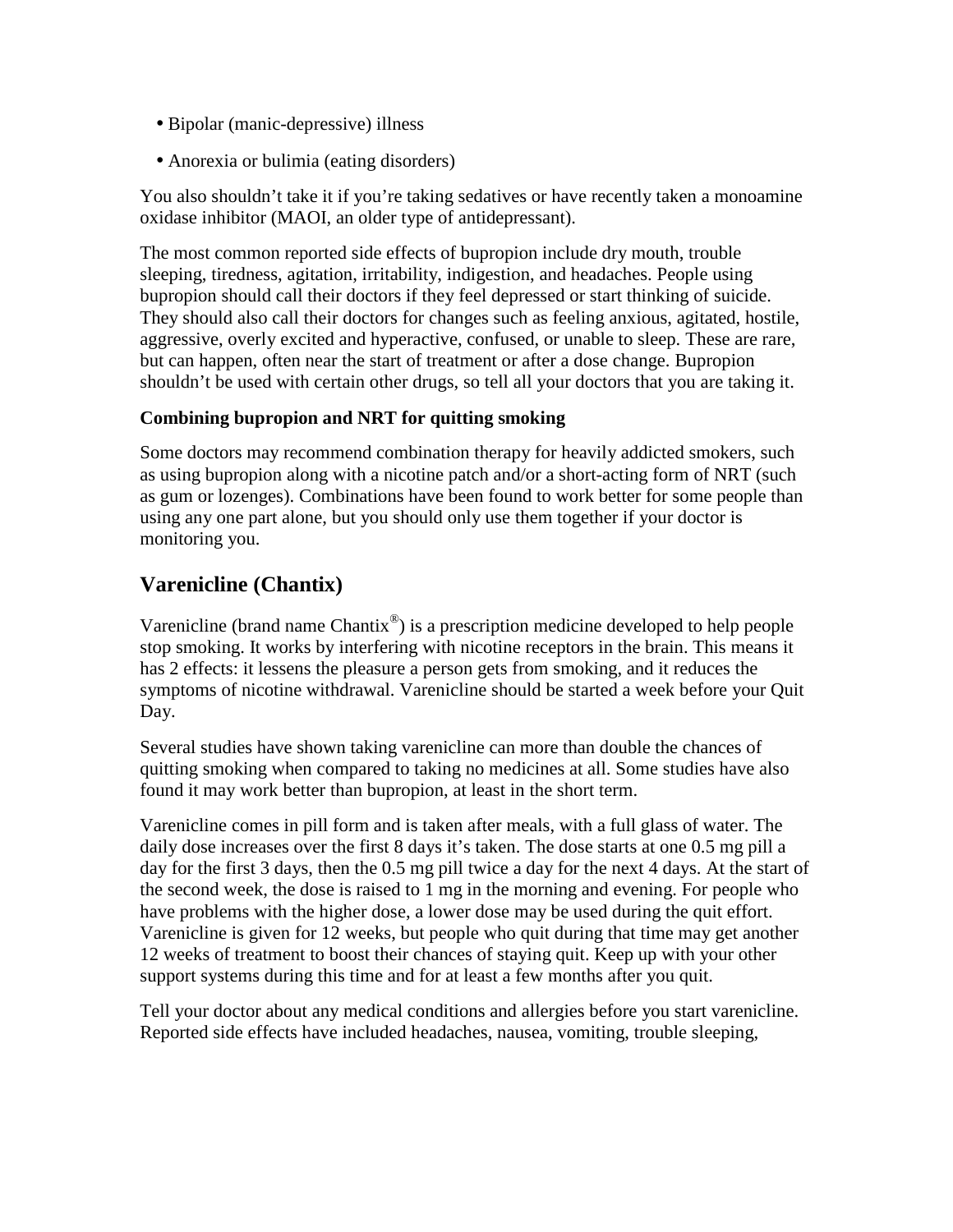unusual dreams, gas, and changes in taste. People with heart disease may have a higher risk of heart attacks while on varenicline. There have also been reports of depressed mood, thoughts of suicide, attempted suicide, anxiety, panic, aggression, confusion, and other changes in behavior or mood in people taking varenicline. People who notice these problems should contact their doctors right away. Reports of these side effects have been rare, but can be serious when they do happen. Most people don't have these emotional or behavioral problems while taking the drug.

Because of the reported side effects, some researchers have looked at people who were known to have depression before taking the drug. In those whose depression was well controlled, varenicline seemed to be safe. Studies are still underway on people with mental health or mood disorders. If you've ever had a mental health problem, discuss it with your doctor before starting this drug.

#### **Combining varenicline and NRT or bupropion for quitting smoking**

Not much research has been done to find out if varenicline is safe to use at the same time as nicotine replacement therapy (NRT). One study has suggested that using varenicline along with NRT is well-tolerated and safe, even though more people using both had side effects than those using only one. The company that makes varenicline had already noted that people who used the drug along with NRT had more side effects such as nausea and headaches. A 2013 study that compared varenicline plus a nicotine patch with varenicline plus a placebo patch showed no difference in quit rates, cravings, symptoms, or side effects.

Other researchers tested the use of varenicline along with bupropion. The group taking both drugs had more anxiety and depression than those on varenicline alone, and long term quit rates weren't significantly higher. Research on combining drugs is ongoing.

## "Off-label" prescription drugs to help smokers quit

For those who can't use any of the FDA-approved drugs for helping smokers quit, or for those who have not been able to quit using them, other drugs have shown promise in research studies. They are recommended by the Agency for Healthcare Research and Quality for this kind of use, but have not been approved by the FDA for this purpose and so are used "off-label." (See our document called *Off-label Drug Use* for more on this.) These drugs are only available with a prescription and are not recommended for pregnant smokers, teens, or people who smoke less than 10 cigarettes per day.

### **Nortriptyline**

This is an older anti-depressant drug. When used in groups of smokers, it has been found to double the chances of success in quitting smoking when compared to those taking no medicine. It's started 10 to 28 days before a person stops smoking to allow it to reach a stable level in the body.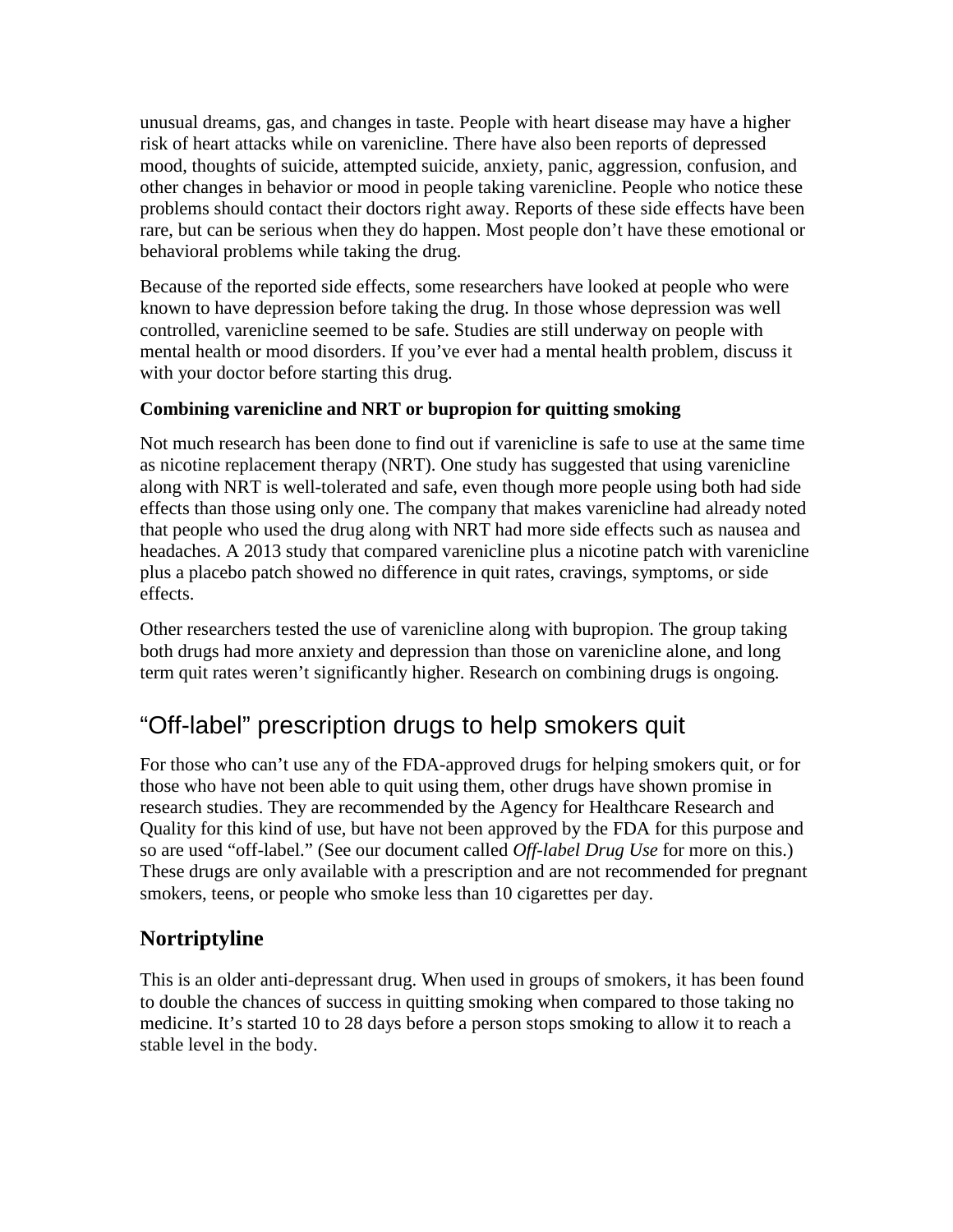Some people have side effects like a fast heart rate, blurred vision, trouble urinating, dry mouth, constipation, weight gain or loss, and low blood pressure when they stand up. The drug can affect a person's ability to drive or operate machinery, and certain drugs cannot be used along with it.

If you and your doctor decide to use this drug, be sure your doctor and pharmacist know exactly what other drugs you're taking before you start this medicine. Also be sure you know how to take it and how to taper it down when you are ready to stop. The dose of nortriptyline must be slowly lowered, since the drug cannot be stopped suddenly without the risk of serious effects. The drug must be used cautiously in people with heart disease. While you're taking it, be sure to tell any doctor you visit that you are taking the drug.

### **Clonidine**

Clonidine is another older drug. It's FDA approved to treat high blood pressure. When used for smoking cessation, it can be given as a pill twice a day or as a once-a-week skin patch. In one study of heavy smokers who had failed in previous quit attempts, the group treated with clonidine was twice as likely to succeed in quitting smoking as the control group (which was given a fake pill) at the end of 4 weeks.

If you're planning to use this drug, be sure your doctor and pharmacist know exactly what else you're taking before you start taking it. The most common side effects of clonidine are constipation, dizziness, drowsiness, dry mouth, and unusual tiredness or weakness. There are rarely more severe side effects, such as allergic reactions, a slow heart rate, and very high or very low blood pressure. Your doctor may want to watch your blood pressure while you are on this drug. The drug can affect your ability to drive or operate machinery.

Clonidine can be started up to 3 days before you quit smoking, but can also be started the day you quit. It shouldn't be stopped suddenly. The dose must be lowered over 2 to 4 days to prevent a rapid increase in blood pressure, agitation, confusion, or tremors.

## Other drugs being studied to help smokers quit

Other medicines such as naltrexone, which comes as a pill, are being studied. It's being used along with other treatments (like bupropion and NRT) to see if it can help reduce cravings. But the newest analysis of previous studies suggested it wasn't helpful.

A drug called cytisine was recently tested in Poland and found to help reduce smoking. About 8% of smokers still didn't smoke after a year, compared to about 2% of those on placebo. This drug is being studied in the United States, although most studies posted looked at rodents rather than people. Another drug being tested is sazetidine-A, but again, most published studies to date are on rodents.

Also still being tested are anti-smoking vaccines that are given as a series of shots.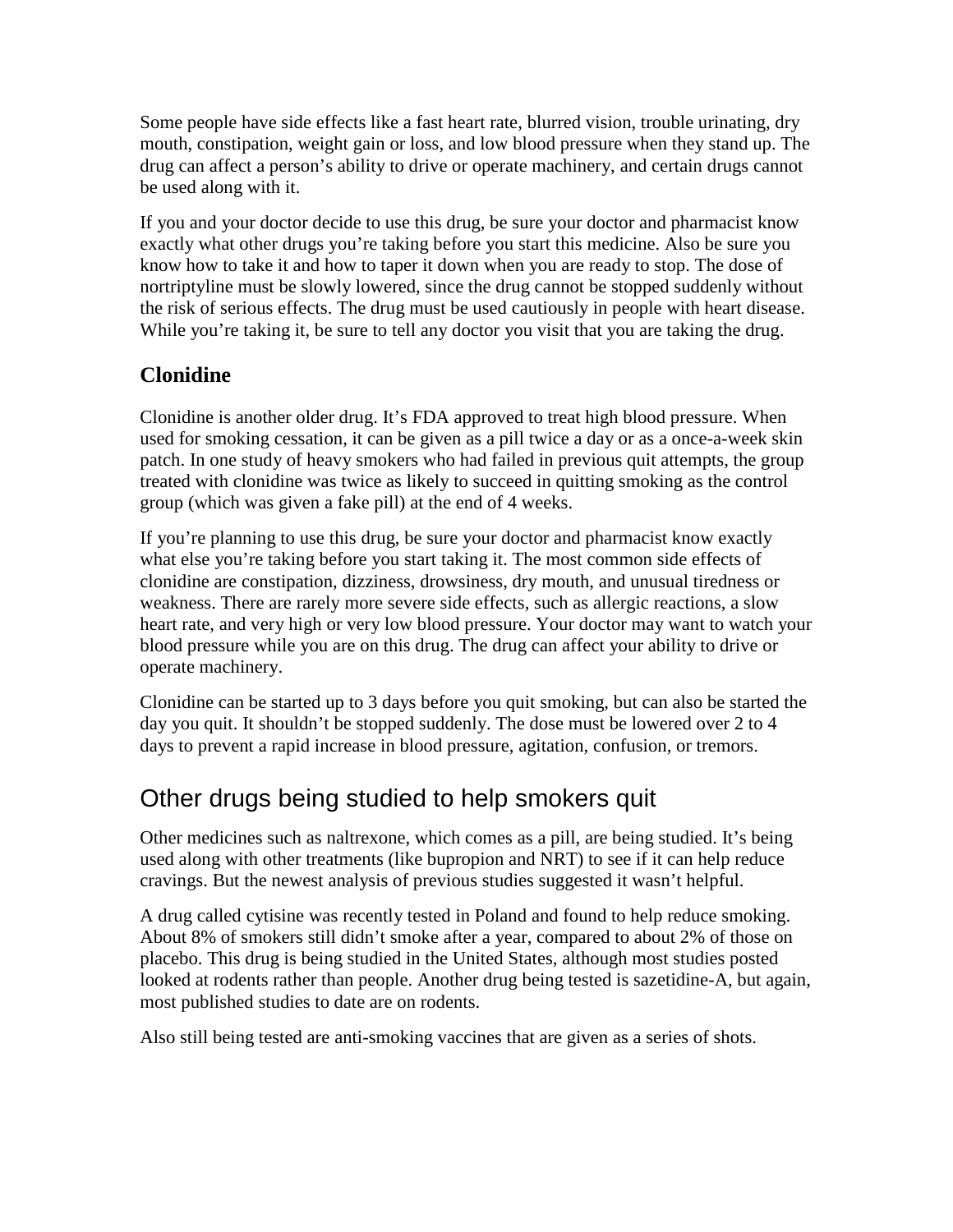Tests of these new treatments have been promising. So far they seem to be safe, but larger studies are needed to show these treatments work before the FDA can approve them for this use. Large studies of these treatments are now under way.

# **Other methods of quitting smoking**

Other tools may help some people, but there's no strong proof that they can improve your chances of quitting.

### Methods without nicotine

### **Hypnosis**

Hypnosis methods vary a great deal, which makes it hard to study as a way to stop smoking. For the most part, reviews that looked at controlled studies of hypnosis to help people quit smoking have not supported it as a quitting method that works. Still, some people have reported that it helped them quit. If you'd like to try it, ask your doctor to recommend a good licensed therapist who does hypnotherapy.

### **Acupuncture**

This method has been used to quit smoking, but there's little evidence to show that it works. Acupuncture for smoking is usually done on certain parts of the ears. (See our document *Acupuncture* for more on this.) For a list of doctors who do acupuncture, contact the American Academy of Medical Acupuncture at 323-937-5514 or visit their website at www.medicalacupuncture.org.

### **Magnet therapy**

Magnet therapy to quit smoking involves 2 small magnets that are placed at a certain location, opposite each other on either side of the ear. Magnetism holds them in place. There's no scientific evidence to date to suggest that magnet therapy is an effective method of helping smokers stop. There are many on-line companies that sell these magnets, and they report various "success" rates. But there's no clinical trial data to back up these claims.

### **Low-level laser therapy**

This technique, also called *cold laser therapy*, is related to acupuncture. In this method, cold lasers are used instead of needles for acupuncture. The treatment is supposed to relax the smoker and release endorphins (pain relief substances that are made naturally by the body) to mimic the effects of nicotine in the brain, or balance the body's energy to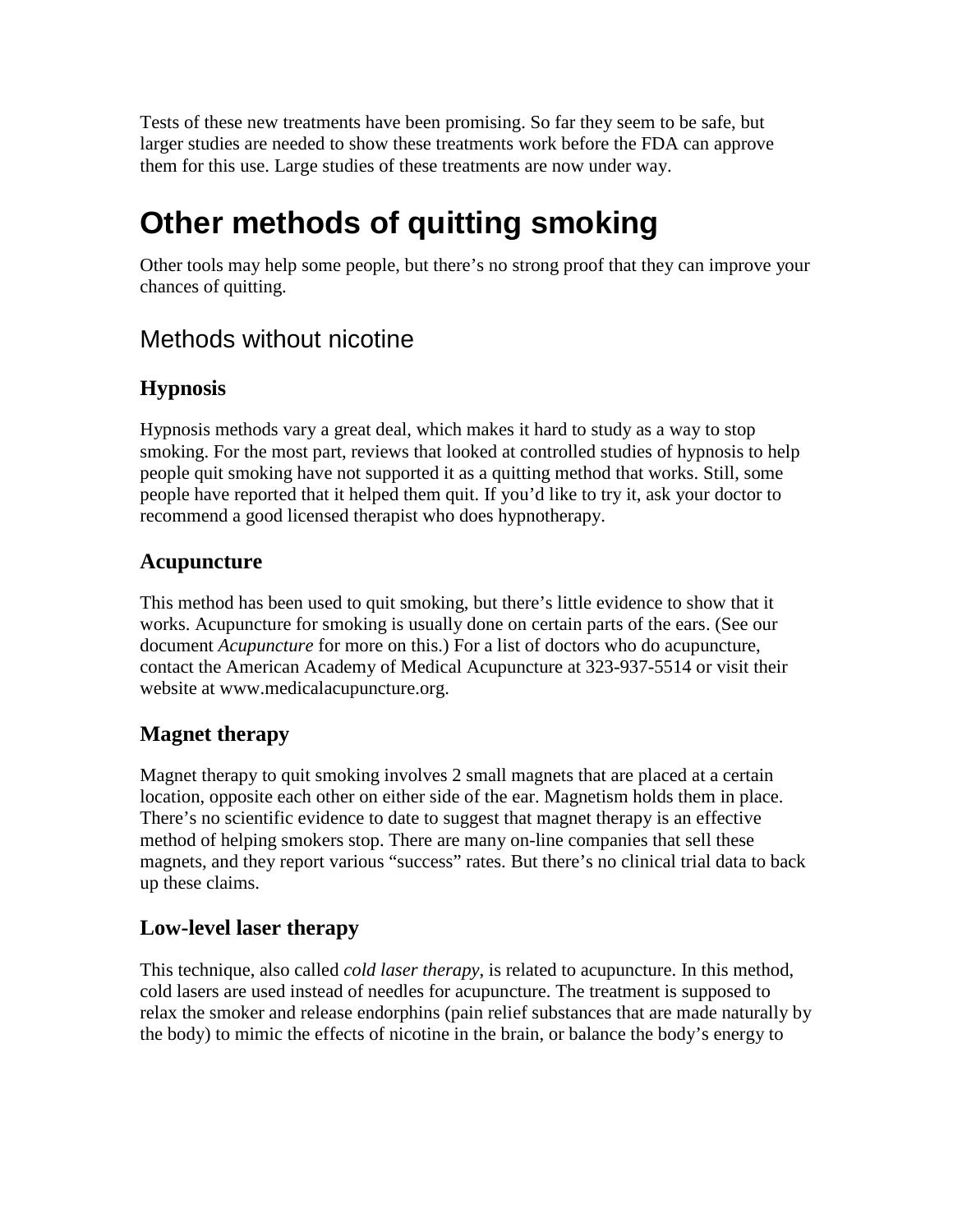relieve the addiction. Despite claims of success by some cold laser therapy providers, there's no scientific evidence that shows this helps people stop smoking. (See our document called *Cold Laser Therapy* for more.)

### **Filters**

Filters that reduce tar and nicotine in cigarettes do not work. In fact, studies have shown that smokers who use filters tend to smoke more.

### **Smoking deterrents**

Other methods have been used to help stop smoking, such as over-the-counter products that change the taste of tobacco, stop-smoking diets that curb nicotine cravings, and combinations of vitamins. At this time there's little scientific evidence that any of these work.

### **Herbs and supplements**

There's little scientific evidence to support the use of homeopathic aids and herbal supplements as stop-smoking methods. Because they are marketed as dietary supplements (not drugs), they don't need FDA approval to be sold. This means that the manufacturers don't have to prove they work, or even that they're safe.

Be sure to look closely at the label of any product that claims it can help you stop smoking. No dietary supplement has been proven to help people quit smoking. Most of these supplements are combinations of herbs, but not nicotine. They have no proven track record of helping people to stop smoking.

### **Mind-body practices**

Some studies have looked at cessation programs using yoga, mindfulness, and meditation to aid in quitting smoking. Results were not clearly in favor of these methods, but some showed lower craving and less smoking; studies are still going on. Cognitive processing methods (cognitive-behavioral approaches) are also being studied.

Researchers looking at 15 studies of exercise found that short bouts of light to moderate exercise helped reduce cravings, but most studies were too small to show reliable effects on quitting. One study suggested that people who actively took part in structured exercise programs were more likely to quit but study volunteers sometimes avoided the actual exercise, making it hard to test the effectiveness of exercise in quitting. More research using larger studies is needed.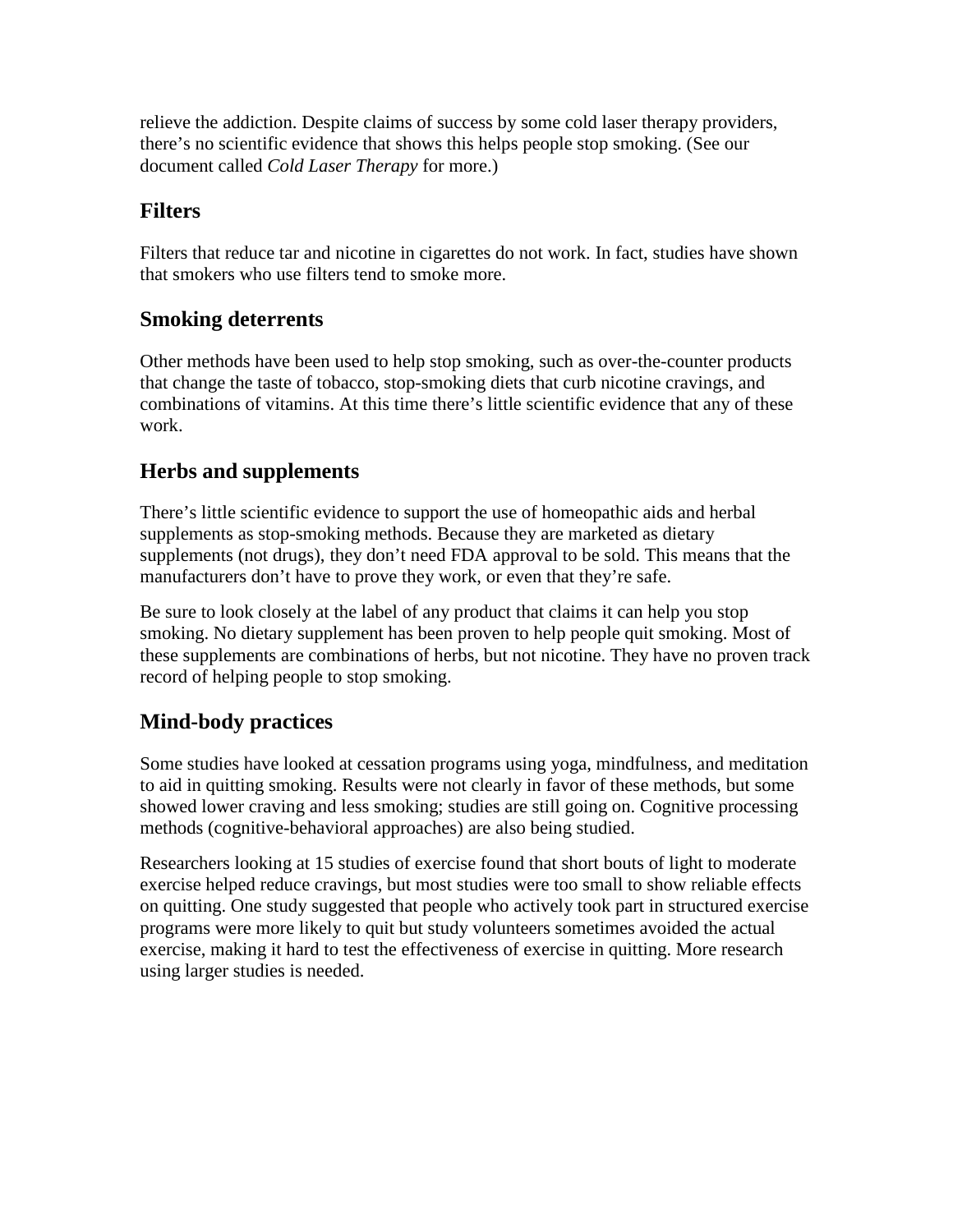### Nicotine and tobacco products not reviewed or approved by the FDA

### **Electronic cigarettes**

In 2004, a Chinese company started making a refillable "cigarette" with a battery and an electronic chip in it. It's designed to look like a cigarette, right down to the glowing tip. When the smoker puffs on it, the system delivers a mist of liquid, flavorings, and nicotine that looks something like smoke. The smoker inhales it like cigarette smoke, and the nicotine is absorbed into the lungs.

The electronic cigarette, or e-cigarette, is sold with cartridges of nicotine and flavorings. Several brands and varieties of the e-cigarette are now sold in the United States. The ecigarette is usually sold as a way for a smoker to get nicotine in places where smoking is not allowed, but some have sold it as a way to quit smoking. The cartridges are sold as having different doses of nicotine, from high doses to no nicotine at all.

Some research is now looking at whether e-cigarettes might help people quit smoking. One early study from New Zealand found that e-cigarettes were about as effective as nicotine patches in helping people quit after 6 months. This was only a single study, and the researchers noted that more studies are needed to determine the possible benefits and risks of e-cigarettes in helping people quit. E-cigarettes are not approved by the FDA to help people quit smoking.

There are questions about how safe it is to inhale some substances in the e-cigarette vapor into the lungs. The ingredients in e-cigarettes are not labeled, so the user doesn't know what's in them. The amounts of nicotine and other substances a person gets from each cartridge are also unclear. The manufacturers say that the ingredients are safe, but it's not clear if they are safe to inhale – many substances that are safe to eat can harm delicate tissues inside the lungs.

E-cigarettes are not supposed to be sold for therapeutic purposes (such as quitting smoking) and are not yet regulated by the FDA as of early 2014. Still, information from the FDA suggests that e-cigarettes are not always safe. A 2009 analysis of 18 samples of cartridges from 2 leading e-cigarette brands found cancer-causing substances in half the samples. There were other impurities noted as well. For example, diethylene glycol, a toxic ingredient found in antifreeze, was found in one sample.

Information from the same testing suggests that there may be manufacturing problems with some brands of e-cigarettes. Nicotine levels from each puff varied a great deal, even between cartridges labeled as having the same nicotine amounts. Testing also found small amounts of nicotine in most of the cartridges labeled nicotine-free.

Because the American Cancer Society doesn't yet know whether e-cigarettes are safe and effective, we cannot recommend them to help people quit smoking. There are proven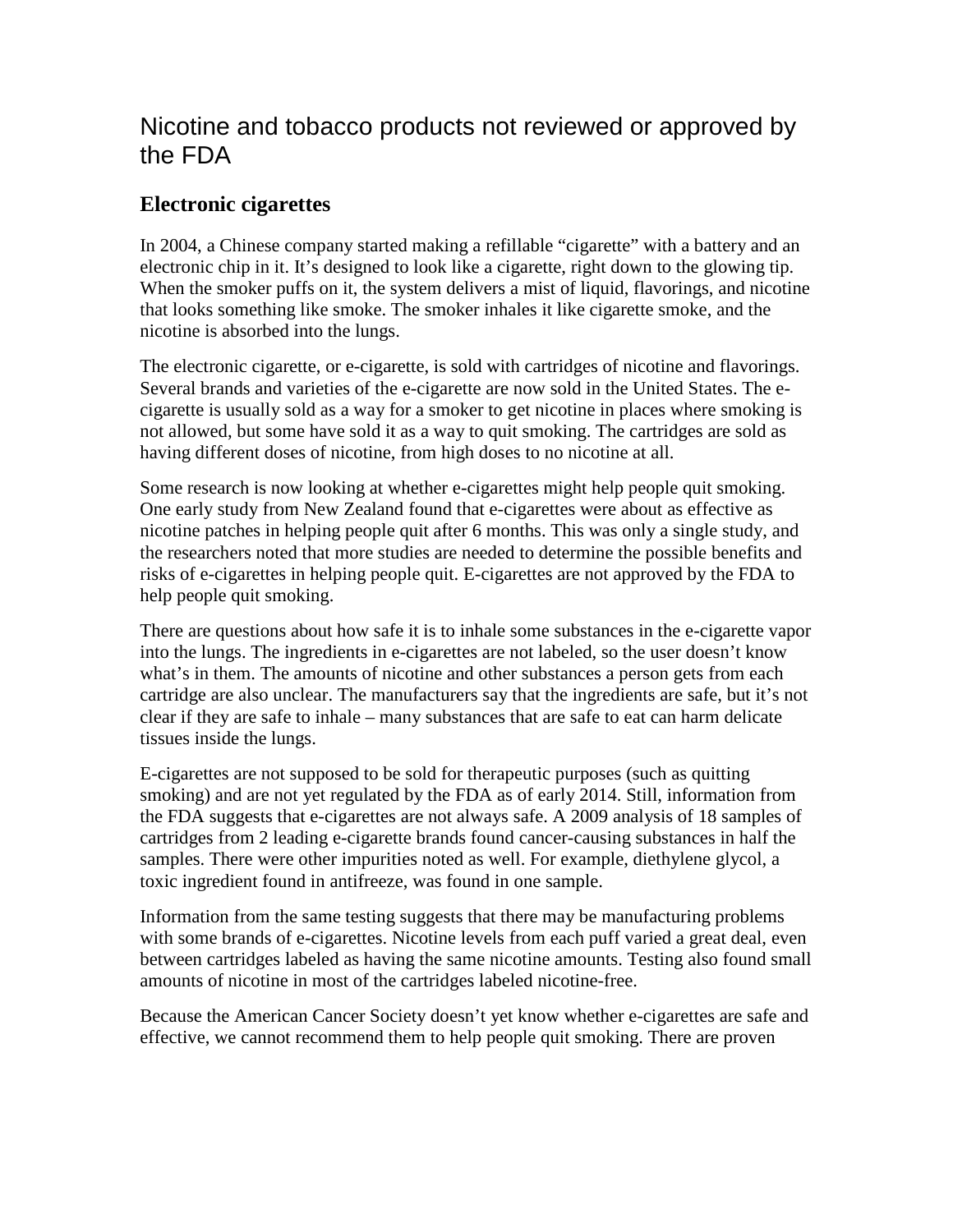methods available to help people quit, including pure forms of inhalable nicotine as well as nasal sprays, gums, and patches.

Until electronic cigarettes are scientifically proven to be safe and effective, ACS will support the regulation of e-cigarettes and laws that treat them like all other tobacco products.

At this time it doesn't look like e-cigarettes work any better than other forms of nicotine to help people quit smoking. Their safety has not yet been proven, and their labels don't say what's in them. More information is needed.

Like other forms of nicotine, e-cigarettes and nicotine cartridges can be toxic to children or pets. They can also pose a choking hazard.

### **Tobacco lozenges and pouches**

Lozenges that contain tobacco and small pouches of tobacco that you hold in your mouth are being sold as other ways for smokers to get nicotine in places where smoking is not allowed. The FDA has ruled that these are types of oral tobacco products much like snuff and chew, and are not smoking cessation aids. There's no evidence that these products can help a person quit smoking. Unlike scientifically proven treatments with known effects, such as nicotine replacement products, anti-depressants, nicotine receptor blockers, or behavioral therapy, these tobacco products have never been tested to see if they can help people quit tobacco.

We know that oral tobacco products such as snuff and chewing tobacco contain human carcinogens. These products cause mouth cancer and gum disease. They also destroy the bone sockets around teeth and can cause teeth to fall out. There are studies showing potential harmful effects on the heart and circulation, as well as increased risks of other cancers. They also cause bad breath and stain the teeth. They are not safe alternatives to cigarettes, nor do they help people quit tobacco.

To learn more about these products, see *Smokeless Tobacco*.

### **Nicotine lollipops and lip balms**

In the past, some pharmacies made a product called a *nicotine lollipop*. These lollipops often contained a product called *nicotine salicylate*, which is not approved by the FDA for pharmacy use. The FDA warned pharmacies to stop selling nicotine lollipops and lip balm on the Internet, calling the products "illegal." The FDA also said "the candy-like products present a risk of accidental use by children."

Other smoking cessation products like these that do not use nicotine salicylate may be legal if they are prescribed by a doctor. Because doses vary, you will need to talk with your doctor about how to use them. But they still pose a risk for children and pets if they are not well-labeled, carefully stored, and disposed of safely.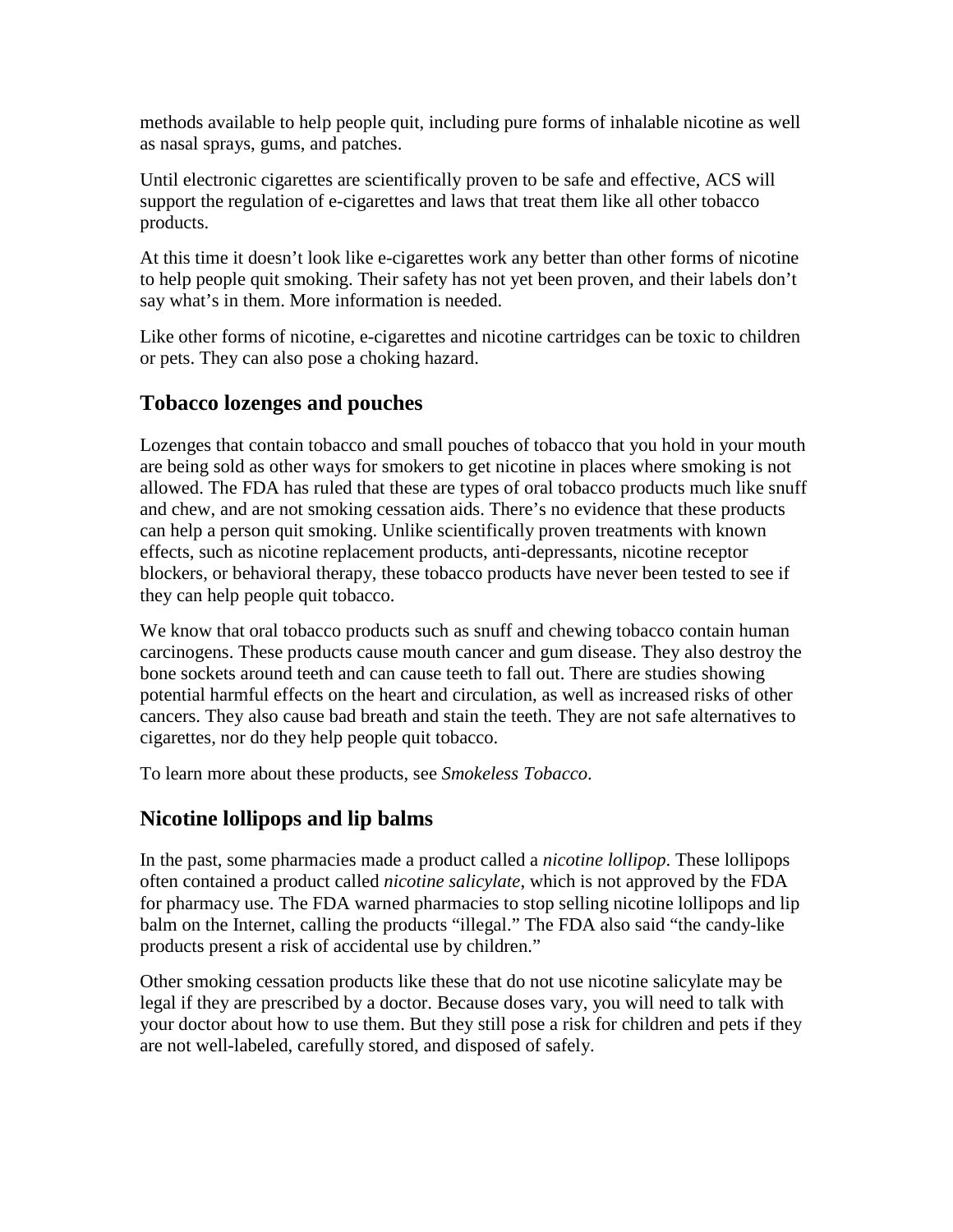# **A word about success rates for quitting smoking**

Before you start using nicotine replacement or sign up for a stop smoking program, you may wonder about success rates. Success rates are hard to figure out for many reasons. First, not all programs define success in the same way. Does success mean that a person is not smoking at the end of the program? After 3 months? 6 months? 1 year? Does smoking fewer cigarettes (rather than stopping completely) count as success? If a program you're considering claims a certain success rate, ask for more details on how success is defined and what kind of follow-up is done to confirm the rate.

The truth is that quit smoking programs, like other programs that treat addictions, often have fairly low success rates. But that doesn't mean they're not worthwhile or that you should be discouraged. Your own success in quitting and staying that way is what really counts, and you have some control over that. Even if you don't succeed the first few times, keep trying. You can learn from your mistakes so that you'll be ready for those pitfalls next time.

## Success rates in general

Only about 4% to 7% of people are able to quit smoking on any given attempt without medicines or other help.

Studies in medical journals have reported that about 25% of smokers who use medicines can stay smoke-free for over 6 months. Counseling and other types of emotional support can boost success rates higher than medicines alone. There's also early evidence that combining certain medicines may work better than using a single drug. (See the section called "Prescription drugs to help you quit smoking.")

Behavioral and supportive therapies may increase success rates even further. They also help the person stay smoke-free. Check the package insert of any product you are using to see if the manufacturer provides free telephone-based counseling.

# **Steps for long-term success**

Smokers often say, "Don't tell me why to quit, tell me how." There's no one right way to quit, but there are some requirements for quitting with success. These 4 factors are key:

- Making the decision to quit
- Setting a Quit Day and making a plan
- Dealing with withdrawal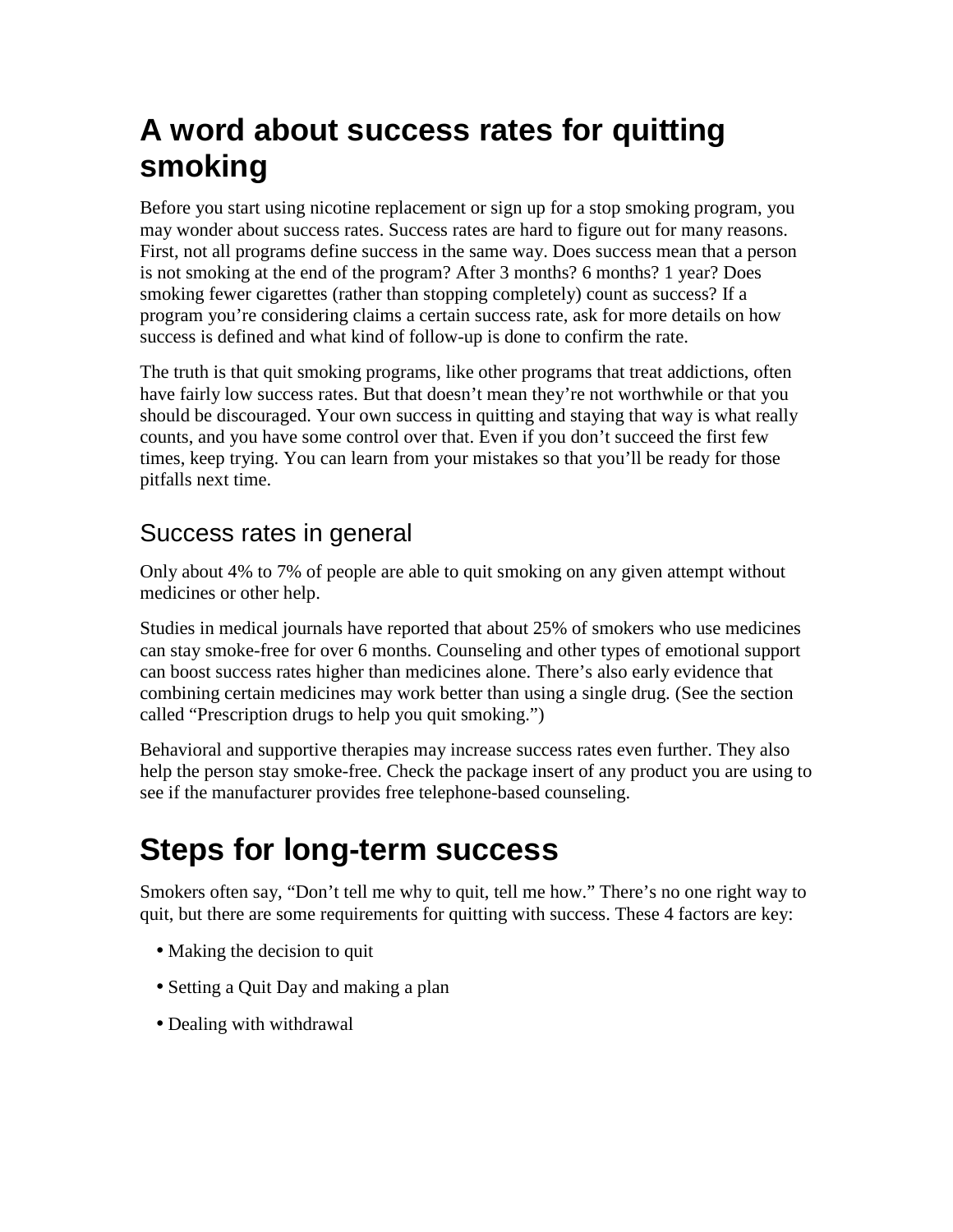• Staying tobacco-free (maintenance)

### Making the decision to quit smoking

The decision to quit smoking is one that only you can make. Others may want you to quit, but the real commitment must come from you.

Think about why you want to quit.

- Are you worried that you could get a smoking-related disease?
- Do you really believe that the benefits of quitting outweigh the benefits of continuing to smoke?
- Do you know someone who has had health problems because of smoking?
- Are you ready to make a serious try at quitting?

If you're thinking about quitting, setting a date and deciding on a plan will help move you to the next step.

### Setting a quit smoking date and making a plan

### **What's important about picking a Quit Day?**

Once you've decided to quit, you're ready to pick a quit date. This is a very important step. Pick a day within the next month as your Quit Day. Picking a date too far away can allow you time to rationalize and change your mind. But you want to give yourself enough time to prepare and come up with a plan. You might choose a date with a special meaning like a birthday or anniversary, or the date of the Great American Smokeout (the third Thursday in November each year). Or you might want to just pick a random date. Circle the date on your calendar. Make a strong, personal commitment to quit on that day.

Remember that if you're planning to use a prescription drug, you will need to talk with your doctor about getting it in time for your Quit Day. If you plan to use bupropion (Zyban) or varenicline (Chantix), you must start taking the drug at least a full week, or maybe even 2 weeks, before your Quit Day. Talk with your doctor about exactly when to start, and how to use the medicine. Also find out what side effects to watch for and report. If you are using a prescription drug, put a note on your calendar to remind you when to start taking it.

### **Prepare for your Quit Day**

There's no one right way to quit. Most smokers prefer to quit cold turkey – they stop completely, all at once, with no medicines or nicotine replacement. They smoke until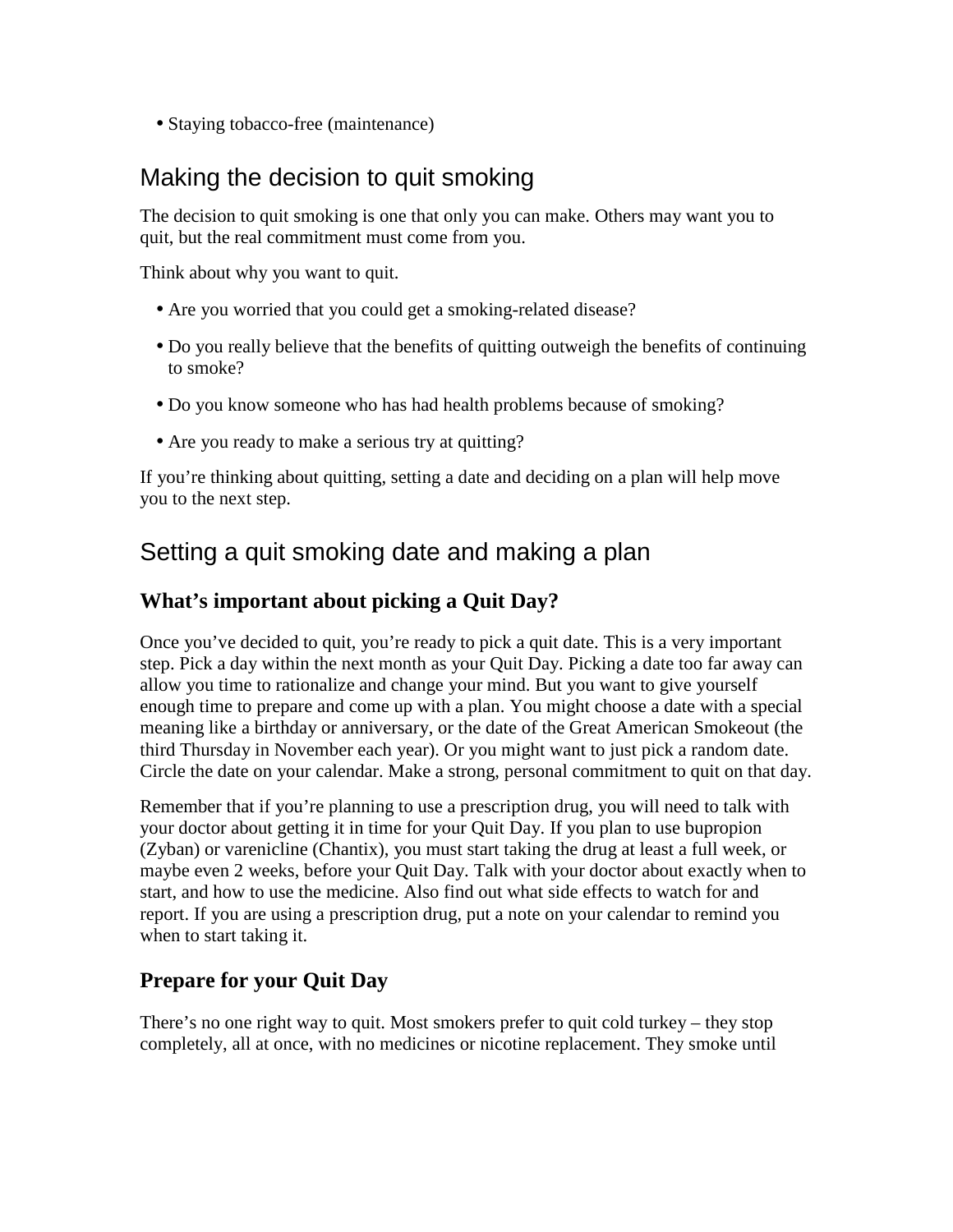their Quit Day and then quit. Some may smoke fewer cigarettes for a few weeks before their Quit Day. Another way is to cut down on the number of cigarettes you smoke a little bit each day. This way, you slowly reduce the amount of nicotine in your body. You might cut out cigarettes smoked with a cup of coffee, or you might decide to smoke only at certain times of the day. It makes sense to cut down before your quit date in order to reduce withdrawal symptoms, but this can be hard to do.

Quitting smoking is a lot like losing weight: it takes a strong commitment over a long time. Smokers may wish there was a magic bullet – a pill or something that would make quitting painless and easy – but there's no such thing. Nicotine replacement can help reduce withdrawal symptoms, but it works best when used as part of a stop-smoking plan that addresses both the physical and psychological components of quitting smoking.

Here are some steps to help you get ready for your Quit Day:

- Pick the date and mark it on your calendar.
- Tell friends and family about your Quit Day.
- Get rid of all the cigarettes and ashtrays in your home, car, and at work.
- Stock up on oral substitutes sugarless gum, carrot sticks, hard candy, cinnamon sticks, coffee stirrers, straws, and/or toothpicks.
- Decide on a plan. Will you use NRT or other medicines? Will you attend a stopsmoking class? If so, sign up now.
- Practice saying, "No thank you, I don't smoke."
- Set up a support system. This could be a group program or a friend or family member who has successfully quit and is willing to help you. Ask family and friends who still smoke not to smoke around you, and not to leave cigarettes out where you can see them.
- If you are using bupropion or varenicline, take your dose each day leading up to your Quit Day.
- Think about your past attempts to quit. Try to figure out what worked and what didn't.

Successful quitting is a matter of planning and commitment, not luck. Decide now on your own plan. Some options include using nicotine replacement or other medicines, joining a stop-smoking class, going to Nicotine Anonymous meetings, using self-help materials such as books and pamphlets, or some combination of these methods. For the best chance at success, your plan should include at least 2 of these options.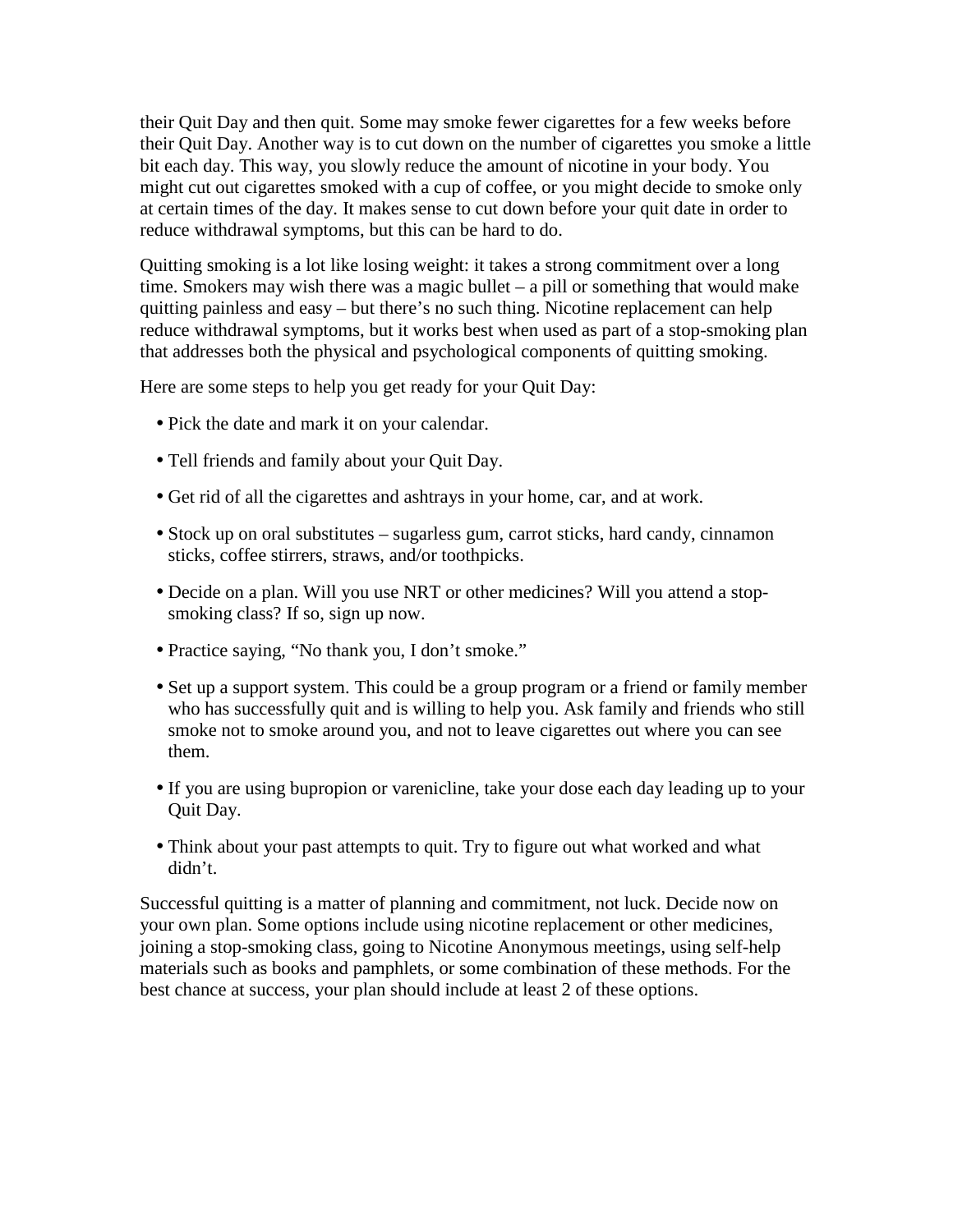### **Your Quit Day**

On your Quit Day:

- Do not smoke. This means not at all not even one puff!
- Keep active try walking, short bursts of exercise, or other activities and hobbies.
- Drink lots of water and juices.
- Start using nicotine replacement if that's your choice.
- Attend a stop-smoking class or follow your self-help plan.
- Avoid situations where the urge to smoke is strong.
- Avoid people who are smoking.
- Drink less alcohol or avoid it completely.
- Think about how you can change your routine. Use a different route to go to work. Drink tea instead of coffee. Eat breakfast in a different place or eat different foods.

Read on to find out more about the kinds of thoughts and temptations that come up when you try to quit, as well as ideas for ways to deal with or avoid them.

## Dealing with smoking withdrawal

Withdrawal from nicotine has 2 parts – the physical and the mental. The physical symptoms are annoying but not life-threatening. Still, if you're not prepared for them, they can tempt you to go back to smoking. Nicotine replacement and other medicines can help reduce many of these symptoms. Most smokers find that the mental part of quitting is the bigger challenge.

If you've been smoking for any length of time, smoking has become linked with a lot of the things you do – waking up in the morning, eating, reading, watching TV, and drinking coffee, for example. It will take time to "un-link" smoking from these activities. This is why, even if you're using nicotine replacement therapy, you may still have strong urges to smoke.

### **Rationalizations are sneaky**

One way to overcome urges or cravings is to notice and identify *rationalizations* as they come up. A rationalization is a mistaken thought that seems to make sense at the time, but the thought isn't based on reality. If you choose to believe in such a thought even for a short time, it can serve as a way to justify smoking. If you've tried to quit before, you'll probably recognize many of these common rationalizations: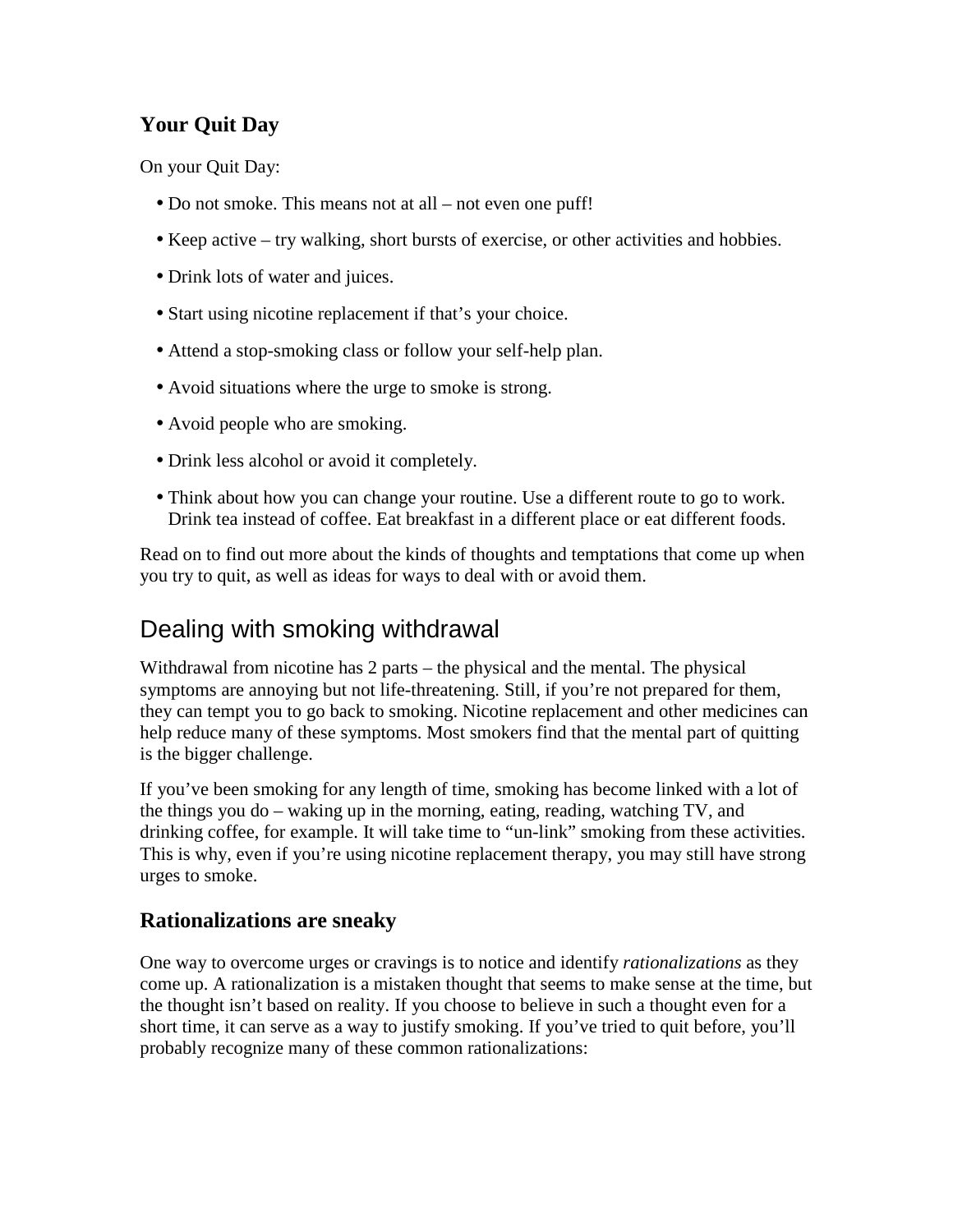- "I'll just have one to get through this rough spot."
- "Today is not a good day. I'll quit tomorrow."
- "It's my only vice."
- "How bad is smoking, really? Uncle Harry smoked all his life and he lived to be over 90."
- "Air pollution is probably just as bad."
- "You've got to die of something."
- "Life is no fun without smoking."

You probably can add more to the list. As you go through the first few days without smoking, write down any rationalizations as they come up and recognize them for what they are: messages that can trick you into going back to smoking. Look out for them, because they always show up when you're trying to quit. After you write down the thought, let it go and move on. Be ready with a distraction, a plan of action, and other ways to re-direct your thoughts.

#### **Use these ideas to help you stay committed to quitting**

**Avoid temptation.** Stay away from people and places that tempt you to smoke. Later on you'll be able to handle these with more confidence.

**Change your habits.** Switch to juices or water instead of alcohol or coffee. Choose foods that don't make you want to smoke. Take a different route to work. Take a brisk walk instead of a smoke break.

**Choose other things for your mouth:** Use substitutes you can put in your mouth such as sugarless gum or hard candy, raw vegetables such as carrot sticks, or sunflower seeds. Some people chew on a coffee stirrer or a straw.

**Get active with your hands:** Do something to reduce your stress. Exercise or do something that keeps your hands busy, such as needlework or woodworking, which can help distract you from the urge to smoke. Take a hot bath, go for a walk, or read a book.

**Breathe deeply:** When you were smoking, you breathed deeply as you inhaled the smoke. When the urge strikes now, breathe deeply and picture your lungs filling with fresh, clean air. Remind yourself of your reasons for quitting and the benefits you'll gain as an ex-smoker.

**Delay:** If you feel that you're about to light up, hold off. Tell yourself you must wait at least 10 minutes. Often this simple trick will allow you to move beyond the strong urge to smoke.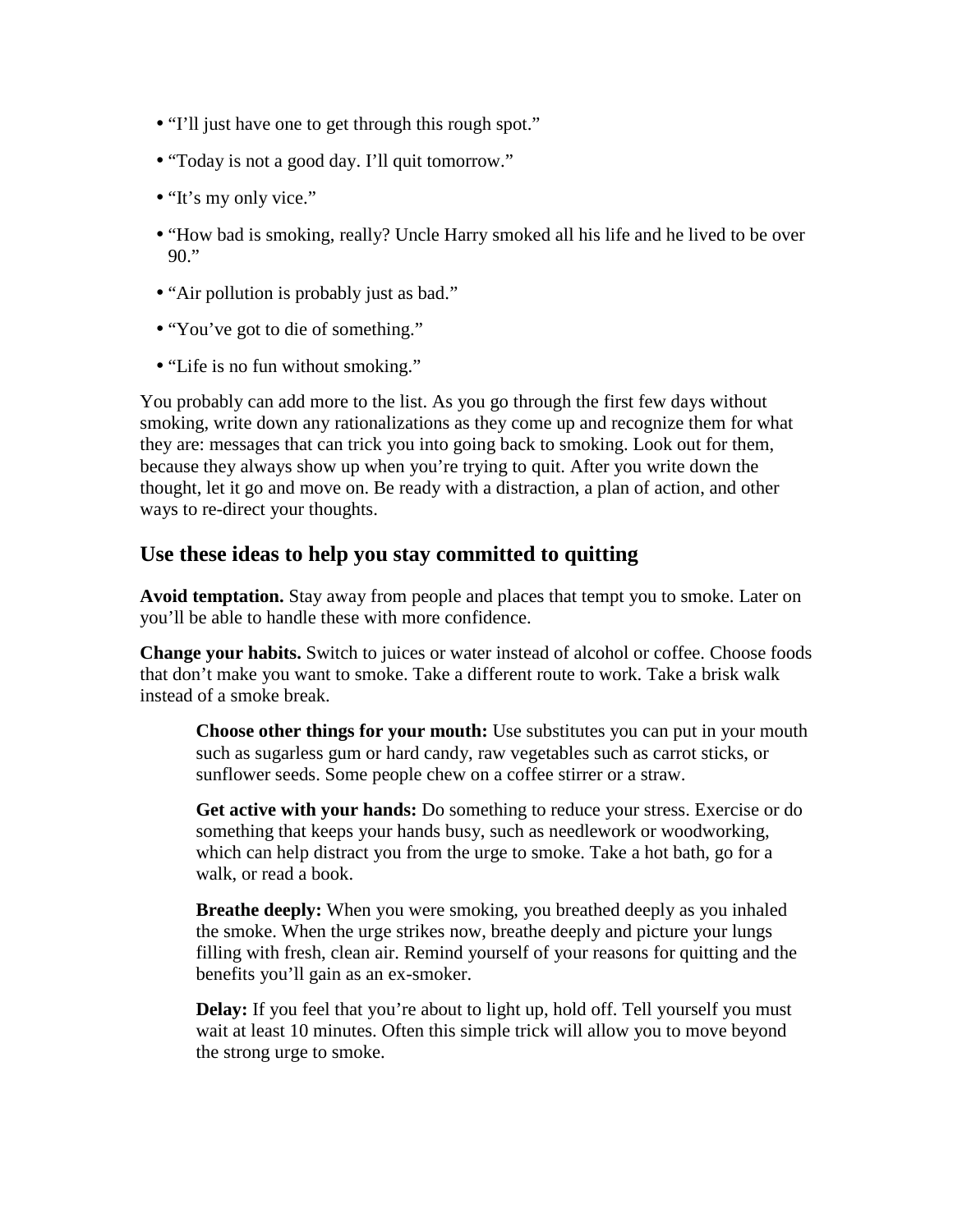**Reward yourself.** What you're doing isn't easy, and you deserve a reward. Put the money you would have spent on tobacco in a jar every day and then buy yourself a weekly treat. Buy a book or some new music, go out to eat, start a new hobby, or join a gym. Or save the money for a major purchase.

You can also reward yourself in ways that don't cost money: visit a park or go to the library. Check local news listings for museums, community centers, and colleges that have free classes, exhibits, films, and other things to do.

## Staying smoke-free

Remember the Mark Twain quote? Maybe you, too, have quit many times before. If so, you know that staying quit is the final, longest, and most important stage of the process. You can use the same methods as you did to help you through withdrawal. Think ahead to those times when you may be tempted to smoke, and plan on how you'll use other ways to cope with those situations.

More dangerous, perhaps, are the unexpected strong desires to smoke that can sometimes happen months or even years after you've quit. Rationalizations can show up then, too. To get through these without relapse, try these:

- Remember your reasons for quitting and think of all the benefits to your health, your finances, and your family.
- Remind yourself that there is no such thing as just one cigarette or even just one puff.
- Ride out the desire to smoke. It will go away, but don't fool yourself into thinking you can have just one.
- Avoid alcohol. Drinking lowers your chance of success.
- If you're worried about weight gain, put some energy into planning a healthy diet and finding ways to exercise and stay active.

### **Recovering from slips**

What if you do smoke? Here's the difference between a slip and a relapse: a slip is a onetime mistake that's quickly corrected. A relapse is going back to smoking. You can use the slip as an excuse to go back to smoking, or you can look at what went wrong and renew your commitment to staying away from smoking for good.

Even if you do relapse, try not to get too discouraged. Very few people are able to quit for good on the first try. In fact, it takes most people several tries before they quit for good. What's important is figuring out what helped you when you tried to quit and what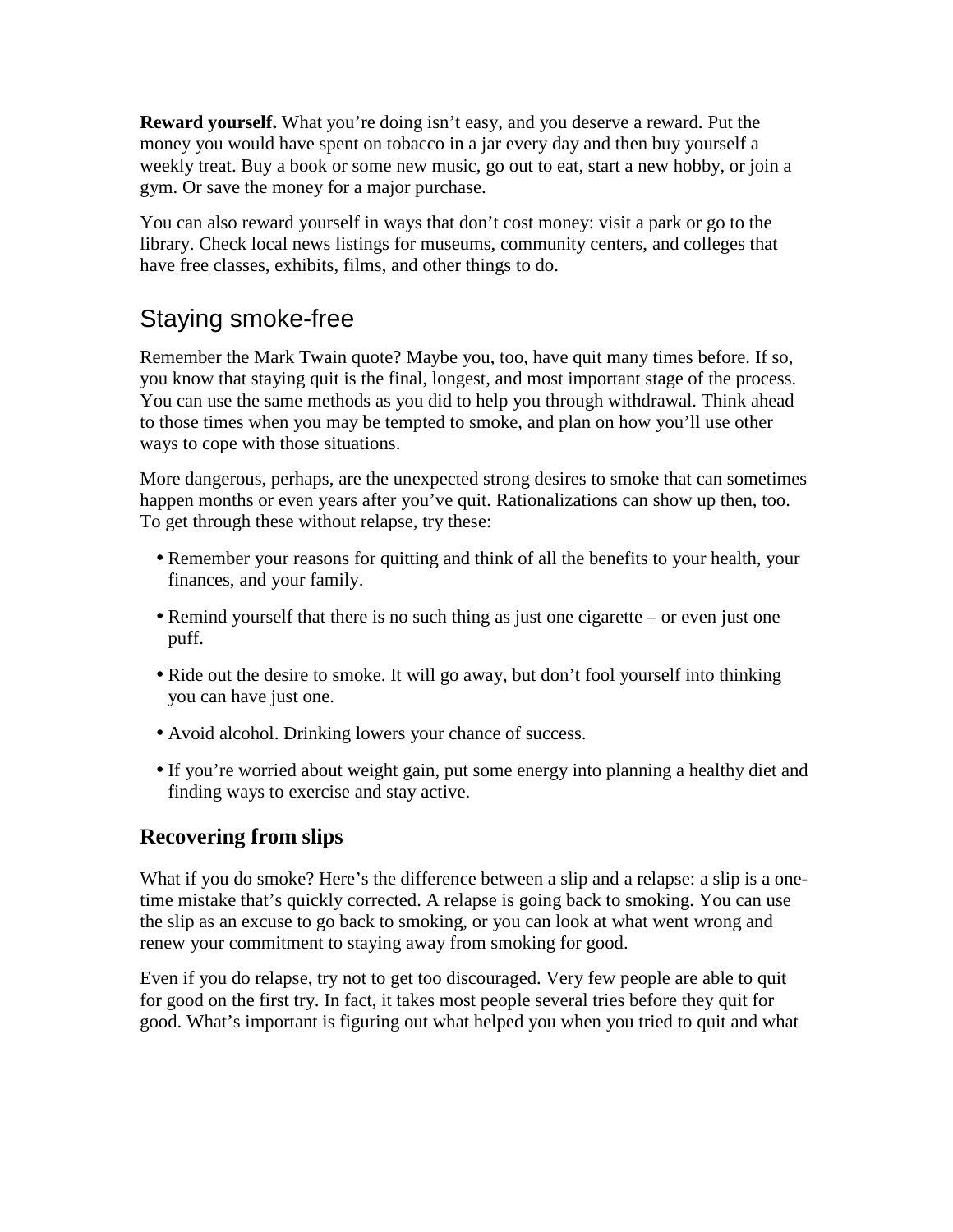worked against you. You can then use this information to make a stronger attempt at quitting the next time.

# **Special concerns after quitting smoking**

## Weight gain

Many smokers do gain weight when they quit. But even when steps aren't taken to try to prevent this, the average gain in most studies is less than 10 pounds. There's some evidence that smokers will gain weight after they quit even if they don't eat more. Some studies suggest that nicotine replacement therapy or bupropion may help delay weight gain, but they don't prevent it. Increasing your exercise level is not only a way to lower your cravings for cigarettes in the short-term, it can also lessen weight gain over the long term.

For some people, a concern about weight gain can lead to a decision not to quit. But the weight gain that follows quitting smoking is usually small. It's much more dangerous to keep smoking than it is to gain a small amount of weight.

You are more likely to quit smoking successfully if you deal with the smoking first, and then later take steps to lose weight. While you're quitting, try to focus on ways to help you stay healthy, rather than on your weight. Stressing about your weight may make it harder to quit. Eat plenty of fruits and vegetables and limit fat. Be sure to drink plenty of water, and get enough sleep and regular physical activity.

### **Try walking**

Walking is a great way to be physically active and increase your chances of not smoking. Walking can help you by:

- Reducing stress
- Burning calories and toning muscles
- Giving you something to do instead of thinking about smoking

A pair of comfortable shoes is all most people need for walking, and most people can do it pretty much anytime. You can use these ideas as starting points and come up with more of your own:

- Walk around a shopping mall
- Get off the bus one stop before you usually do
- Find a buddy to walk with during lunch time at work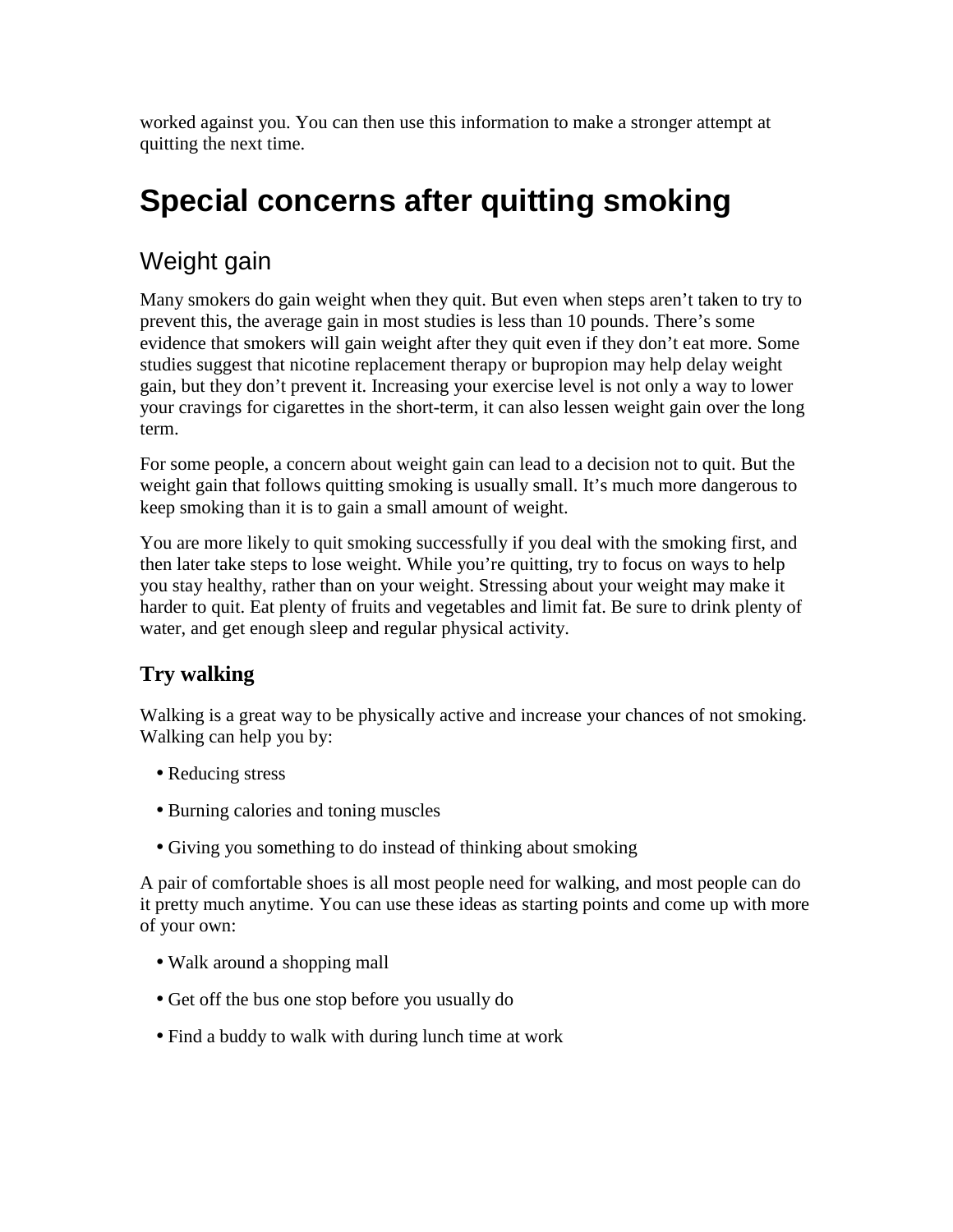- Take the stairs instead of the elevator
- Walk with a friend, family member, or neighbor after dinner
- Push your baby in a stroller
- Take a dog (yours or a maybe neighbor's) out for a walk

Set a goal of at least 2½ hours of moderate intensity physical activity spread throughout each week. But if you don't already exercise regularly, check with your doctor before you start. If you'd like to learn more, please see our *American Cancer Society Guidelines on Nutrition and Physical Activity for Cancer Prevention*.

### Stress management

Smokers often mention stress as one of the reasons for going back to smoking. Stress is part of life for smokers and non-smokers alike. The difference is that smokers have come to use nicotine to help cope with stress and unpleasant emotions. When quitting, you have to learn new ways of handling stress. Nicotine replacement can help for a while, but over the long term you will need other methods.

As mentioned before, physical activity is a good stress-reducer. It can also help with the short-term sense of depression or loss that some smokers have when they quit. There are also stress-management classes and self-help books. Check your community newspaper, library, or bookstore.

Spiritual practices involve being part of something greater than yourself. For some, that includes things like religious practices, prayer, or church work. For others, it may involve meditation, music, being outside in nature, creative work, or volunteering to help others. Spirituality can give you a sense of purpose and help you remember why you want to stay smoke-free.

The spiritual practices of admitting that you cannot control your addiction and believing that a higher power can give you strength have been used with much success to deal with other addictions. These practices, along with the fellowship of others on a similar path, are a key part of 12-step recovery programs. These same principles can be applied to quitting smoking.

Think about how you can deal with stress and not smoke. Look at the resources around you and plan on how you will handle the stressors that will come your way.

## Taking care of yourself

It's important for your health care provider to know if you use any type of tobacco now or have in the past, so that you will get the preventive health care you need. It's well known that using tobacco puts you at risk for certain health-related illnesses, so part of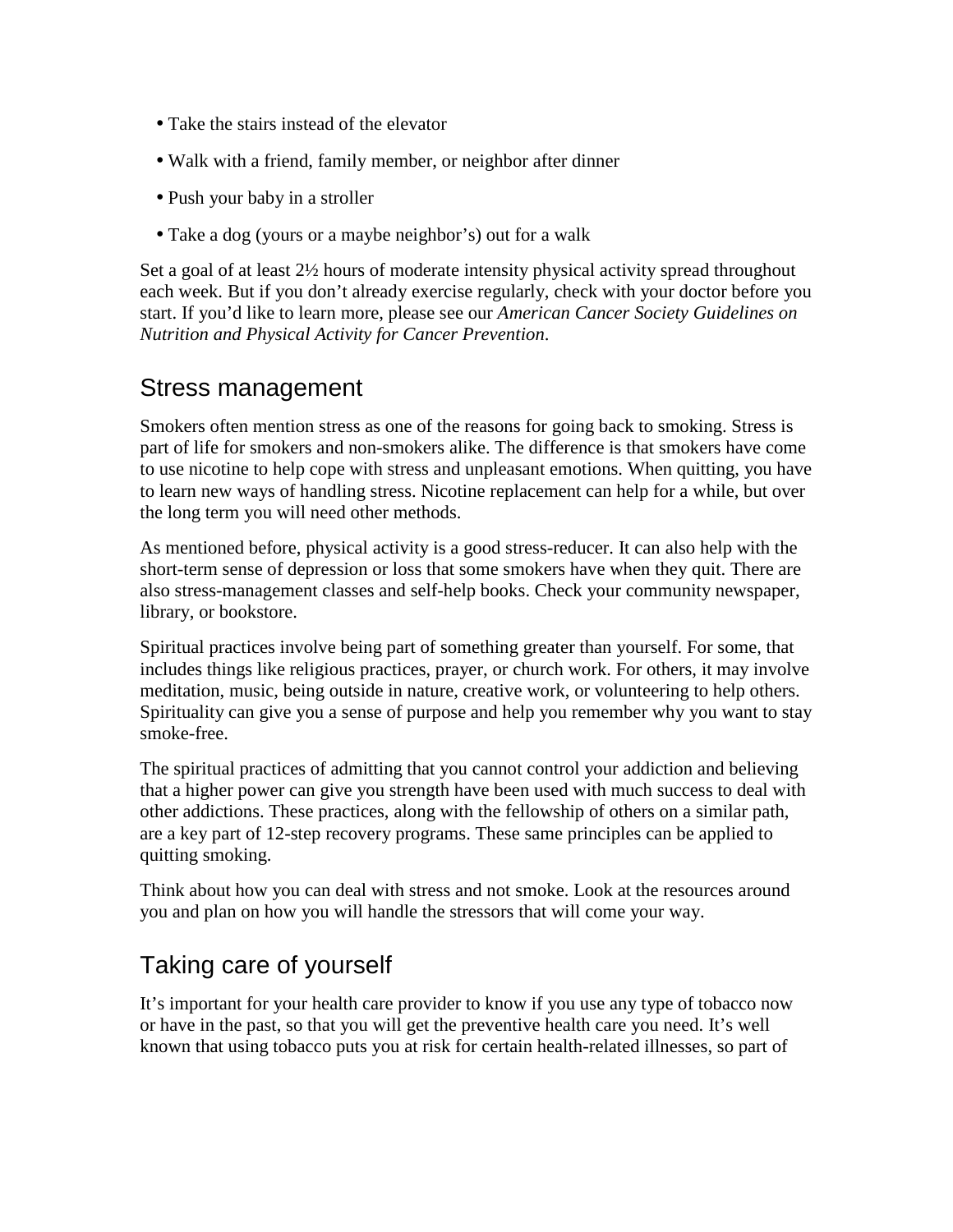your health care should focus on related screening and preventive measures to help you stay as healthy as possible. For example, you will want to regularly check inside your mouth for any changes. Have your doctor or dentist look at your mouth, tongue, or throat if you have any changes or problems. The American Cancer Society recommends that medical check-ups should include looking in the mouth. This way, tobacco users may be able to learn about changes such as leukoplakia (white patches on the mouth tissues) early, and prevent oral cancer or find it at a stage that's easier to treat.

You should also be aware of any of the following changes:

- Change in cough
- A new cough
- Coughing up blood
- Hoarseness
- Trouble breathing
- Wheezing
- Headaches
- Chest pain
- Loss of appetite
- Weight loss
- General tiredness
- Frequent lung or bronchial infections

Any of these could be signs of lung cancer or a number of other lung conditions and should be reported to a doctor right away.

Heavy smokers are at higher risk for lung cancer. But lung cancer often doesn't cause symptoms until it's advanced (has spread). The American Cancer Society has guidelines on the use of low dose computed tomography (CT) to screen for lung cancer in certain people at high risk. These people are heavy smokers and formerly heavy smokers between the ages of 55 and 74 years old who are in fairly good health.

If you meet these requirements, talk with your doctor about your lung cancer risk and the potential benefits and risks of lung cancer screening. After discussing what is and is not known about the value of early lung cancer detection, you and your doctor can decide whether to go ahead with testing. If you do decide in favor of testing, then be sure to have it done at a center that has experience in all aspects of testing people at high risk. For more information on this, please see *Lung Cancer Prevention and Early Detection*.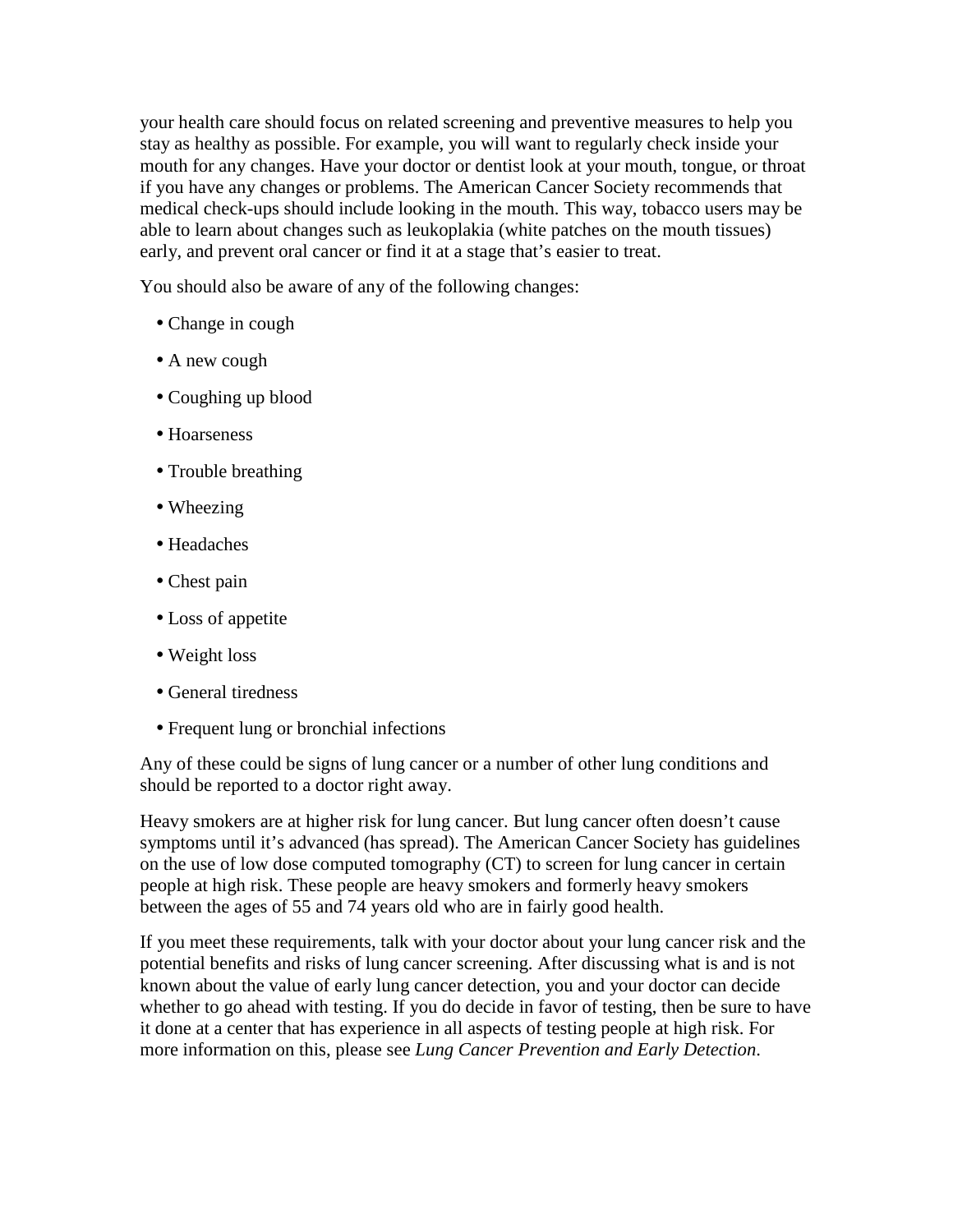Remember that tobacco users have a higher risk for other cancers, too. You can learn about the types of cancer you may be at risk for by reading our document that discusses the way you use tobacco. (See the "To learn more" section to find this information.) Other risk factors for these cancers may be more important than your use of tobacco, but you should know about the extra risks that might apply to you.

If you have any health concerns that may be related to your tobacco use, please see a health care provider as soon as possible. Taking care of yourself and getting treatment for problems early on will give you the best chance for successful treatment. The best way, though, to take care of yourself and decrease your risk for life-threatening health problems is to quit using tobacco.

# **To learn more**

It's hard to stop smoking. But you can quit! Since 2002, there have been more former smokers in the US than there are current smokers – you can become one of this growing number!

Many organizations offer information, counseling, and other services to help you quit, as well as information on where to go for help. Other good resources to ask for help include your doctor, dentist, local hospital, or employer.

## More information from your American Cancer Society

Here's more information you might find helpful. You also can order free copies of our documents from our toll-free number, **1-800-227-2345**, or read most of them on our website, www.cancer.org.

### **More on how to quit**

Increase Your Chances of Quitting Smoking

Quitting Smoking: Help for Cravings and Tough Situations (also in Spanish)

Guide to Quitting Smokeless Tobacco

### **Smoking and using tobacco**

Questions About Smoking, Tobacco, and Health (also in Spanish)

Smokeless Tobacco

Cigarette Smoking (also in Spanish)

Cigar Smoking (also in Spanish)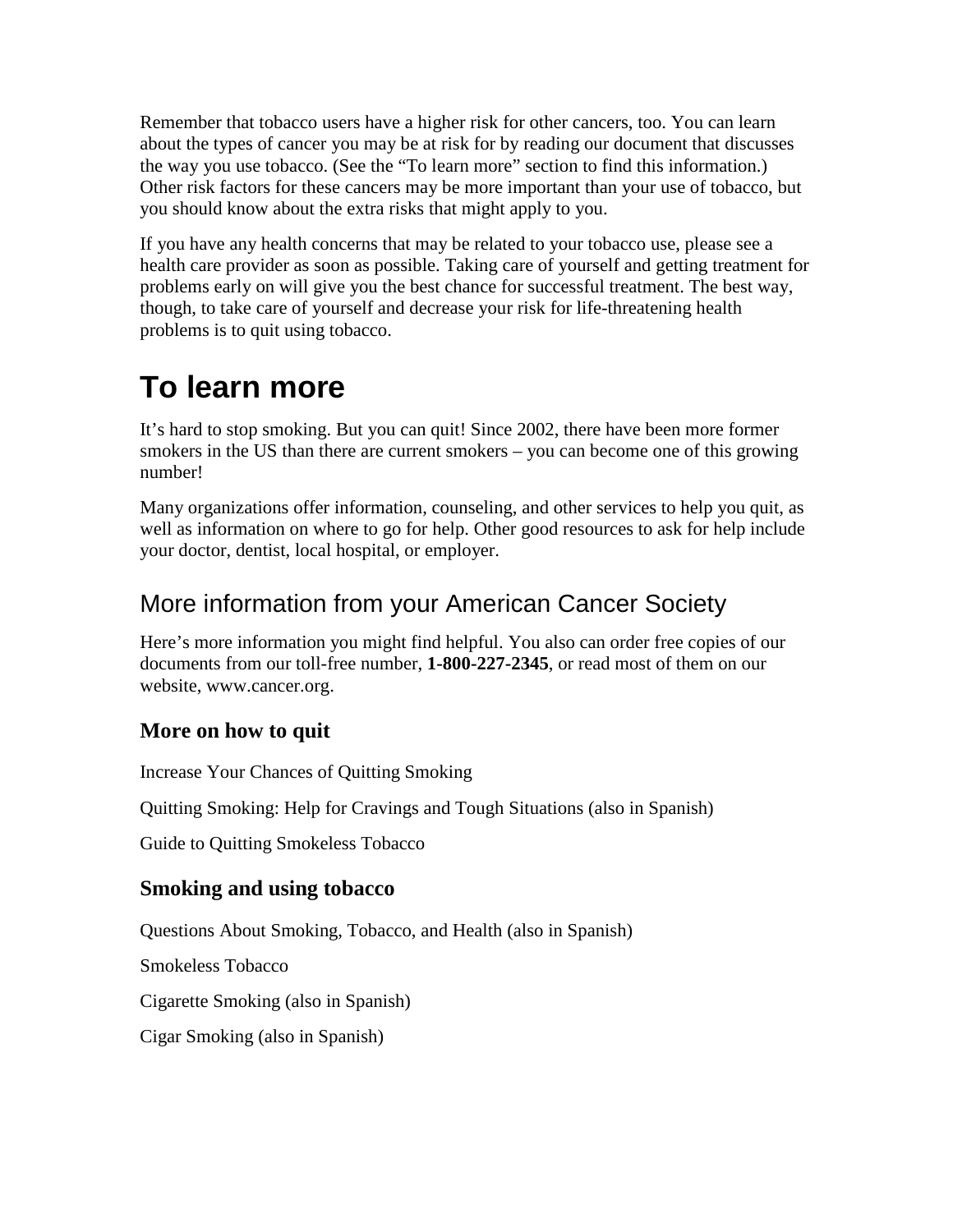Child and Teen Tobacco Use Women and Smoking (also in Spanish) Smoking in the Workplace: A Model Policy Tobacco and the LGBT Community

### **Death and harm from smoking**

Smoking and Cancer Mortality Summary Table

Tobacco-Related Cancers Fact Sheet

### **If someone you know is quitting**

Helping a Smoker Quit: Do's and Don'ts

### **Cancer screening**

Lung Cancer Prevention and Early Detection

American Cancer Society Guidelines for the Early Detection of Cancer (also in Spanish)

### National organizations and websites\*

If you want to quit smoking and need help, contact one of the following organizations. Along with the American Cancer Society, other sources of information and support include:

#### **Centers for Disease Control and Prevention Office on Smoking and Health**

Free quit support line: 1-800-784-8669 (1-800-QUIT-NOW) TTY: 1-800-332-8615 Website: www.cdc.gov/tobacco

> The quit support line offers information on smoking and health as well as help with quitting. Languages and range of services vary by your state of residence

#### **Nicotine Anonymous (NicA)**

Toll-free number: 1-877-879-6422 (1-877-TRY-NICA) Website: www.nicotine-anonymous.org

> For free information on their 12-step program, meeting schedules and locations, print materials, or information on how to start a group in your area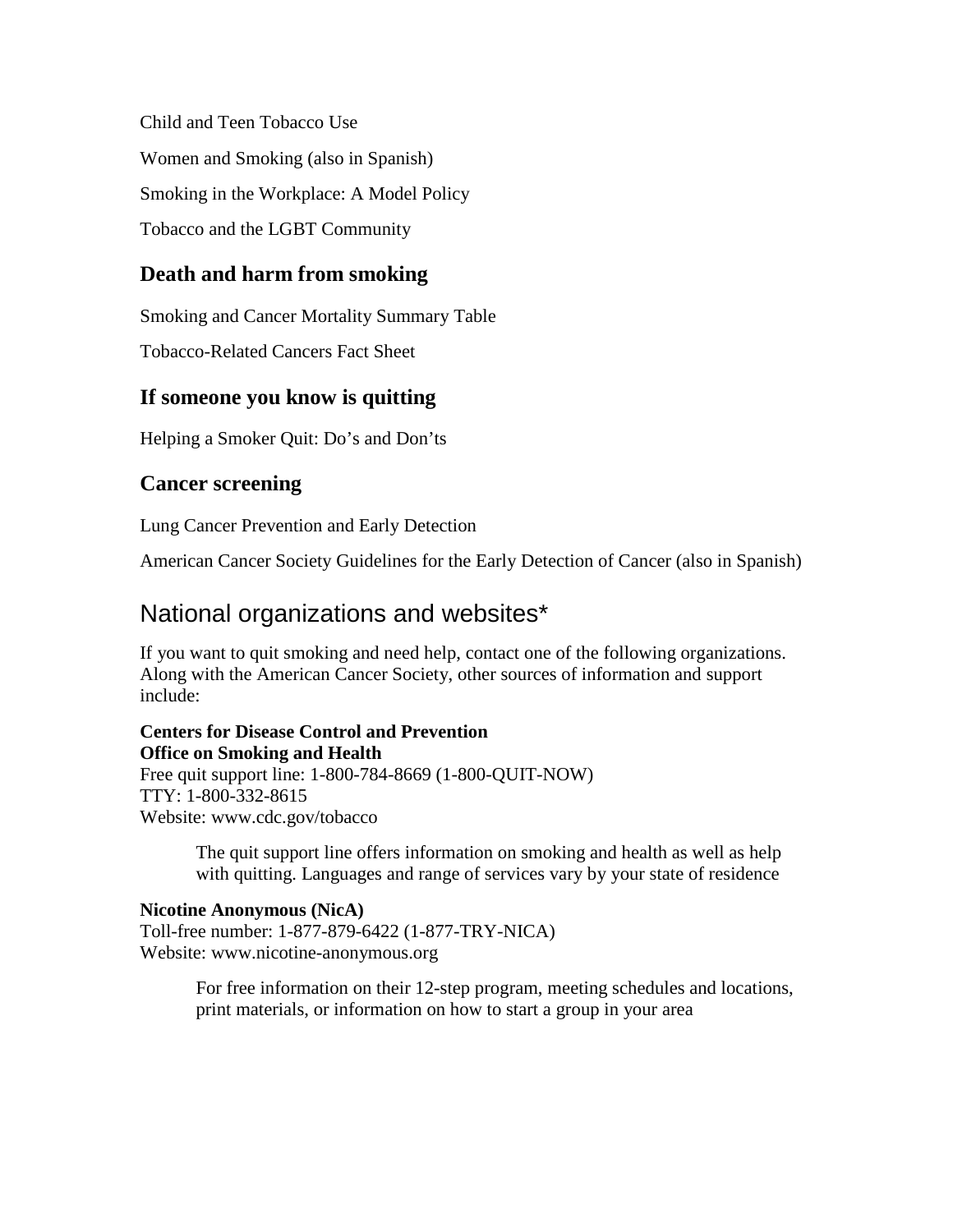#### **QuitNet**

Website: www.quitnet.com

Offers free, cutting-edge services to people trying to quit tobacco**National Cancer Institute** 

#### Free tobacco line: 1-877-448-7848 (1-877-44U-QUIT) (also in Spanish) Direct tobacco website: www.smokefree.gov

Quitting information, quit-smoking guide, and counseling are offered, as well as referral to state telephone-based quit programs (if needed for special services)

#### **American Heart Association**

Toll-free number: 1-800-242-8721 (1-800-AHA-USA-1) Website: www.americanheart.org

> Quitting tips and advice can be found at www.everydaychoices.org or by calling 1-866-399-6789

#### **Environmental Protection Agency (EPA)**

Telephone: 202-272-0167 Website: www.epa.gov

> Has advice on how to protect children from secondhand smoke, a Smoke-free Homes Pledge, and other tobacco-related materials on the direct website, www.epa.gov/smokefree, or at 1-866-766-5337 (1-866-SMOKE-FREE)

#### **American Lung Association**

Toll-free number: 1-800-548-8252 Website: www.lungusa.org

> Printed quit materials are available, some in Spanish. Also offers a low cost quitsmoking program "Freedom from Smoking Online" at www.ffsonline.org; a free version is available, too

*\*Inclusion on this list does not imply endorsement by the American Cancer Society.* 

No matter who you are, we can help. Contact us anytime, day or night, for information and support. Call us at **1-800-227-2345** or visit www.cancer.org.

## **References**

Abbot NC, Stead LF, White AR, et al. Hypnotherapy for smoking cessation. *Cochrane Database Syst Rev*. 2000;(2):CD001008.

American Cancer Society. *Cancer Facts & Figures 2014*. Atlanta, Ga. 2014.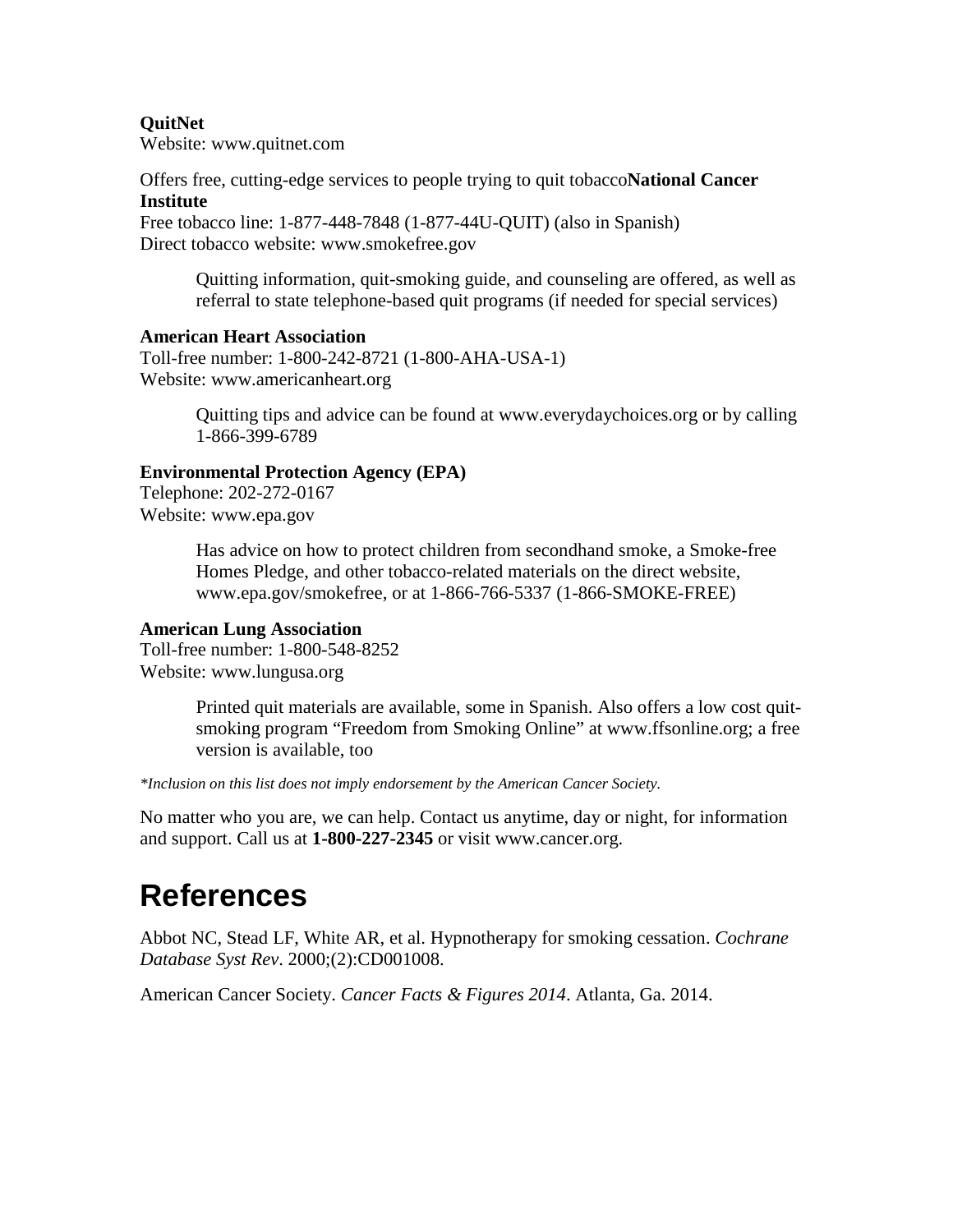American Lung Association. *Trends in Tobacco Use*. 2011. Accessed at www.lungusa.org/finding-cures/our-research/trend-reports/Tobacco-Trend-Report.pdf on January 30, 2014.

American Nonsmokers' Rights Foundation. Smokefree and Tobacco-Free U.S. and Tribal Colleges and Universities. January 2, 2014. Accessed at www.nosmoke.org/pdf/smokefreecollegesuniversities.pdf on January 30, 2014.

American Psychiatric Association. *Diagnostic and Statistical Manual of Mental Disorders, 5th ed.* 2013, Arlington, Va: American Psychiatric Association.

Anthenelli RM, Morris C, Ramey TS, et al. Effects of Varenicline on Smoking Cessation in Adults With Stably Treated Current or Past Major Depression: A Randomized Trial. *Annals of Internal Medicine* 2013;159(6): 390-400.

Bacher I, Houle S, Xu X, et al. Monoamine oxidase A binding in the prefrontal and anterior cingulate cortices during acute withdrawal from heavy cigarette smoking. *Arch Gen Psychiatry*. 2011;68(8):817-826.

Barnes J, Dong CY, McRobbie H, et al. Hypnotherapy for smoking cessation. *Cochrane Database Syst Rev.* 2010;(10):CD001008.

Berman M, Crane R, Seiber E, Munur M. Estimating the cost of a smoking employee. *Tob Control*. 2013 Jun 3.

Bruin JE, Gerstein HC, Holloway AC. Long-term consequences of fetal and neonatal nicotine exposure: a critical review. *Toxicol Sci.* 2010;116(2):364-374.

Bullen C, Howe C, Laugesen M, et al. Electronic cigarettes for smoking cessation: A randomised controlled trial. *Lancet*. 2013;382(9905):1629-1637.

Buist AS, McBurnie MA, Vollmer WM , et al, on behalf of the BOLD Collaborative Research Group. International variation in the prevalence of COPD (The BOLD Study): a population-based prevalence study. *Lancet*. 2007;370:741-750.

Carim-Todd L, Mitchell SH, Oken BS. Mind-body practices: an alternative, drug-free treatment for smoking cessation? A systematic review of the literature. *Drug Alcohol Depend.* 2013;132(3):399-410.

Carpenter MJ, Jardin BF, Burris JL, et al. Clinical Strategies to Enhance the Efficacy of Nicotine Replacement Therapy for Smoking Cessation: A Review of the Literature. *Drugs*. 2013;73:407-426.

CDC National Center For Chronic Disease Prevention and Health Promotion. *Quit to Live: How and Why to Quit Smoking Today*. Accessed at www.cdc.gov/tobacco/news/QuitSmoking.htm on September 12, 2006. Content no longer available.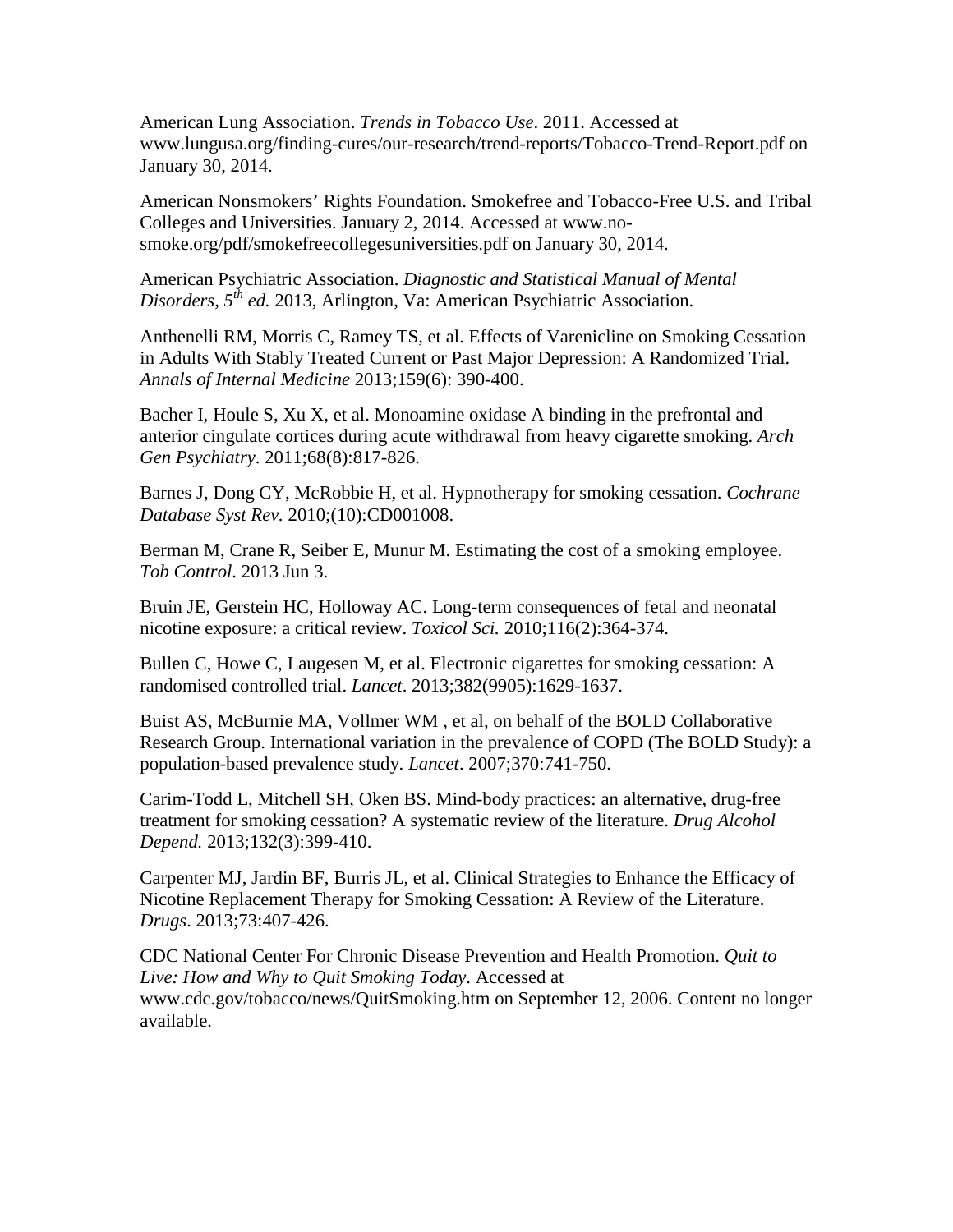Centers for Disease Control and Prevention (CDC). Annual smoking-attributable mortality, years of potential life lost, and economic costs --- United States, 2000–2004*. MMWR*. 2008;57:1226-1228. Accessed at

www.cdc.gov/mmwr/preview/mmwrhtml/mm5745a3.htm on January 30, 2014.

Centers for Disease Control and Prevention (CDC). Cigarette Smoking Among Adults and Trends in Smoking Cessation --- United States, 2008. *MMWR*. 2009;58(44):1227- 1232. Accessed at www.cdc.gov/mmwr/preview/mmwrhtml/mm5844a2.htm on January 30, 2014.

Centers for Disease Control and Prevention (CDC). Current cigarette smoking among adults – United States, 2005–2012. *MMWR.* 2014;63(02):29-34.

Centers for Disease Control and Prevention (CDC). Quitting Smoking Among Adults --- United States, 2001 -- 2010. *MMWR*. 2011;60(44);1513-1519. Accessed at www.cdc.gov/mmwr/preview/mmwrhtml/mm6044a2.htm?s\_cid= mm6044a2.htm\_w on January 30, 2014.

Centers for Disease Control and Prevention (CDC). Smoking Cessation Fact Sheet. Accessed at

www.cdc.gov/tobacco/data\_statistics/fact\_sheets/cessation/quitting/index.htm on January 30, 2014.

Clarke LA, Cassidy CW, Catalano G, Catalano MC, Carroll KM. Psychosis induced by smoking cessation clinic administered anticholinergic overload. *Ann Clin Psychiatry.* 2004;16(3):171-175.

Coleman T, Chamberlain C, Cooper S, Leonardi-Bee J. Efficacy and safety of nicotine replacement therapy for smoking cessation in pregnancy: systematic review and metaanalysis. *Addiction*. 2011;106(1):52-61.

Coleman T, Chamberlain C, Davey MA, Cooper SE, Leonardi-Bee J. Pharmacological interventions for promoting smoking cessation during pregnancy. *Cochrane Database Syst Rev*. 2012;9:CD010078.

Ebbert JO, Burke MV, Hays JT, Hurt RD. Combination treatment with varenicline and nicotine replacement therapy. *Nicotine Tob Res*. 2009;1:572-576.

Ebbert JO, Hatsukami DK, Croghan IT, et al. Combination varenicline and bupropion SR for tobacco-dependence treatment in cigarette smokers: a randomized trial. *JAMA.* 2014;311(2):155-163.

Ebbert JO, Hays JT, Hurt RD. Combination pharmacotherapy for stopping smoking: what advantages does it offer? *Drugs*. 2010;70(6):643-650.

Fagerstrom KO, Hughes JR. Nicotine concentrations with concurrent use of cigarettes and nicotine replacement: a review. *Nicotine Tob Res*. 2002;4 Suppl 2:573-579.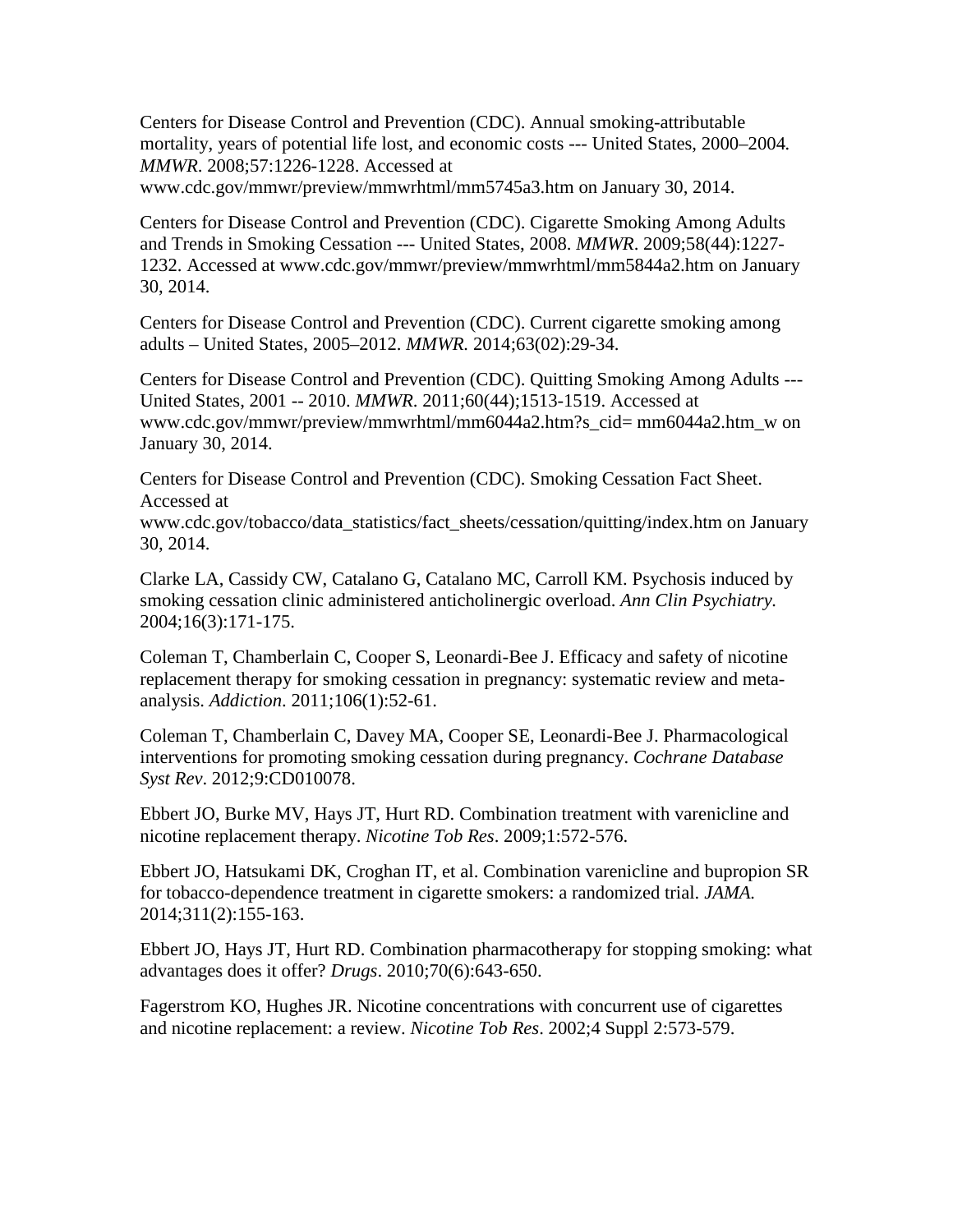Farley AC, Hajek P, Lycett D, Aveyard P. Interventions for preventing weight gain after smoking cessation. *Cochrane Database Syst Rev*. 2012;1:CD006219.

Fiore MC, Jaen CR, Baker TB, et al. Treating Tobacco Use and Dependence: 2008 Update. Clinical Practice Guideline. Rockville, MD: US Department of Health and Human Services, Public Health Service; 2008. Accessed at www.surgeongeneral.gov/tobacco/treating\_tobacco\_use08.pdf on January 30, 2014.

Gaither KH, Brunner Huber LR. Thompson ME, Huet-Hudson YM. Does the Use of Nicotine Replacement Therapy During Pregnancy Affect Pregnancy Outcomes? *Matern Child Health J*. 2009;13:497-504.

Hajek P, Myers Smith K, Dhanji A, McRobbie H. Is a combination of varenicline and nicotine patch more effective in helping smokers quit than varenicline alone? A randomised controlled trial. *BMC Medicine*. 2013;11:140. Accessed at www.biomedcentral.com/1741-7015/11/140 on January 30, 2014.

Herraiz T, Chaparro C. Human monoamine oxidase is inhibited by tobacco smoke: betacarboline alkaloids act as potent and reversible inhibitors. *Biochem Biophys Res Commun.* 2005;326(2):378-386.

Henningfield JE, Fant RV, Buchhalter AR, Stitzer ML. Pharmacotherapy for nicotine dependence. *CA Cancer J Clin*. 2005;55:281-299.

Hughes JR. Effects of abstinence from tobacco: valid symptoms and time course. *Nicotine Tob Res*. 2007;9:315-327.

Hughes JR, Stead LF, Lancaster T. Antidepressants for smoking cessation. *Cochrane Database Syst Rev*. 2007;(1):CD000031.

Joad JP. Smoking and pediatric respiratory health. *Clin Chest Med*. 2000;21:37-46,viiviii.

Joseph AM, Fu SS. Safety issues in pharmacotherapy for smoking in patients with cardiovascular disease. *Prog Cardiovasc Dis*. 2003;45:429-441.

Joseph AM, Fu SS. Smoking cessation for patients with cardiovascular disease: What is the best approach? *Am J Cardiovasc Drugs*. 2003;3:339-349.

Keller PA, Beyer EJ, Baker TB, et al. Tobacco Cessation Quitline Spending in 2005 and 2006: What State-Level Factors Matter? *Int. J. Environ. Res. Public Health*. 2009;6:259- 266.

Oncken C, Gonzales D, Nides M, et al. Efficacy and safety of the novel selective nicotinic acetylcholine receptor partial agonist, varenicline, for smoking cessation. *Arch Intern Med*. 2006;166:71-77.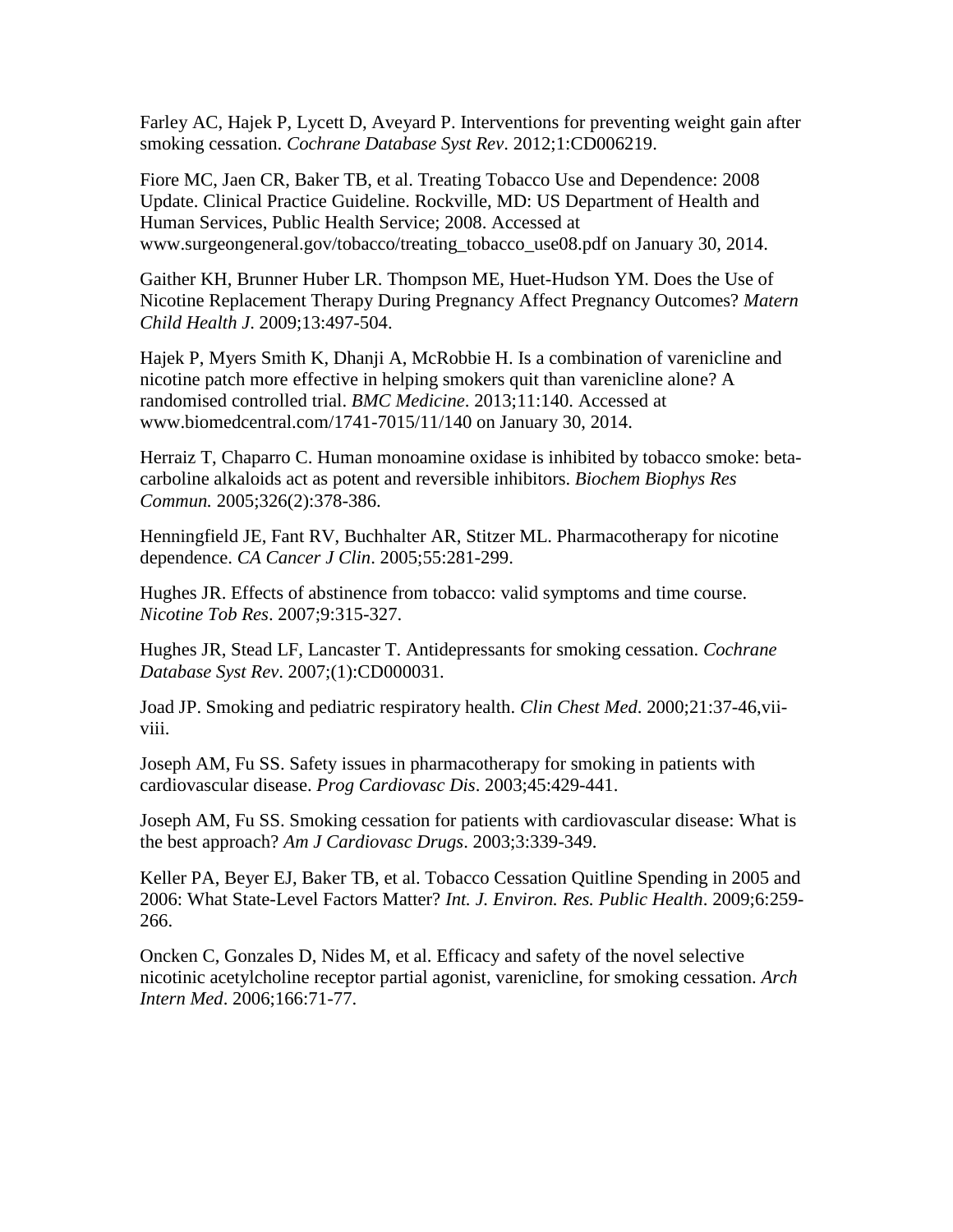Mahmud, A, Feely, J. Effect of Smoking on Arterial Stiffness and Pulse Pressure Amplication. *Hypertension*. 2003;441:183.

Manufacturer's product information. January 2012. Accessed at http://us.gsk.com/products/assets/us\_zyban.pdf on February 6, 2014.

Manufacturer's product information. December 2012. Accessed at http://labeling.pfizer.com/ShowLabeling.aspx?id=557 on February 6, 2014

Medioni J, Berlin I, Mallet A. Increased risk of relapse after stopping nicotine replacement therapies: A mathematical modeling approach. *Addiction*. 2005;100:247- 254.

Mills EJ, Wu P, Lockhart I, Wilson K, Ebbert JO. Adverse events associated with nicotine replacement therapy (NRT) for smoking cessation. A systematic review and meta-analysis of one hundred and twenty studies involving 177,390 individuals. *Tob Induc Dis.* 2010;8:8.

Moore RA, Aubin HJ. Do placebo response rates from cessation trials inform on strength of addictions? *Int J Environ Res Public Health*. 2012;9(1):192-211.

Moore D, Aveyard P, Connock M, et al. Effectiveness and safety of nicotine replacement therapy assisted reduction to stop smoking: systematic review and meta-analysis. *BMJ.*  2009;338:b1024.

National Institutes for Health, National Institutes of Drug Addiction. Are There Other Chemicals That May Contribute to Tobacco Addiction? Accessed at www.drugabuse.gov/publications/research-reports/tobacco-addiction/are-there-otherchemicals-may-contribute-to-tobacco-addiction on January 28, 2014.

Nides, M. Oncken C, Gonzales D, et al. Smoking cessation with varenicline, a selective. alpha4beta2 nicotinic receptor partial agonist: results from a 7-week, randomized, placebo-and bupropion-controlled trial with 1-year follow-up. *Arch Intern Med*. 2006;166:1561-1568.

Roberts V, Maddison R, Simpson C, et al. The acute effects of exercise on cigarette cravings, withdrawal symptoms, affect, and smoking behaviour: systematic review update and meta-analysis. *Psychopharmacology* (Berl). 2012;222(1):1-15.

Schroeder SA. What to do with a patient who smokes. Grand Rounds at the University of California, San Francisco. *JAMA*. 2005;294:482-487.

Shiffman S, Ferguson SG, Gwaltney CJ, et al. Reduction of abstinence-induced withdrawal and craving using high-dose nicotine replacement therapy. *Psychopharmacology*. 2006;184:637-644.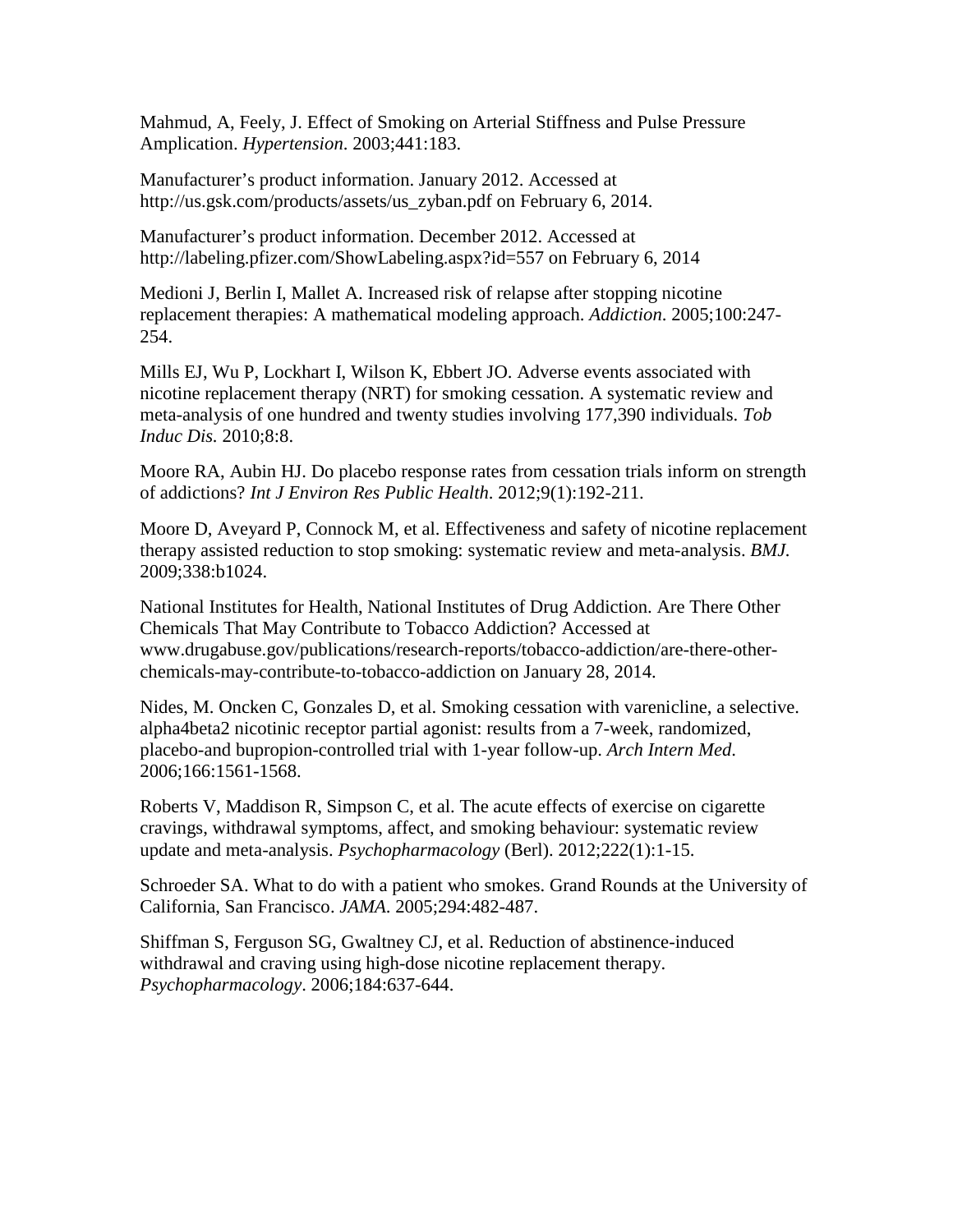Shiffman S, Hughes JR, Di Marino ME, Sweeney CT. Patterns of over-the-counter nicotine gum use: persistent use and concurrent smoking. *Addiction*. 2003;98(12):1747- 1753.

Shiffman S, Scharf DM, Shadel WG, et al. Analyzing milestones in smoking cessation: Illustration in a nicotine patch trial in adult smokers. *J Consult Clin Psychol*. 2006;74:276-285.

Shiri R, Häkkinen J, Koskimäki J, et al. Smoking causes erectile dysfunction through vascular disease. *Urology*. 2006;68:1318-1322.

Stead LF, Perera R, Bullen C, et al. Nicotine replacement therapy for smoking cessation. *Cochrane Database Syst Rev*. 2008;(1):CD000146.

Underner M, Paquereau J, Meurice JC. Cigarette smoking and sleep disturbances. *Rev Mal Respir*. 2006;23 Suppl 3:67-77.

US Department of Health and Human Services. *A Report of the Surgeon General: How Tobacco Smoke Causes Disease…what it means to you.* 2010. Accessed at www.cdc.gov/tobacco/data\_statistics/sgr/2010/consumer\_booklet/pdfs/consumer.pdf on February 6, 2014.

US Department of Health and Human Services. *The Health Consequences of Involuntary Exposure to Tobacco Smoke: A Report of the Surgeon General*. 2006. Accessed at www.surgeongeneral.gov/library/secondhandsmoke/report/ on February 6, 2014.

US Department of Health & Human Services. *The Health Benefits of Smoking Cessation: A Report of the Surgeon General.* 1990. Accessed at http://profiles.nlm.nih.gov/NN/B/B/C/T/ on February 6, 2014.

US Department of Health & Human Services. *The Health Consequences of Smoking: A Report of the Surgeon General*. 2004. Accessed at www.surgeongeneral.gov/library/smokingconsequences/ on February 6, 2014.

US Department of Health & Human Services. *The Health Consequences of Smoking: Nicotine Addiction: A Report of the Surgeon General*. 1988. Accessed at http://profiles.nlm.nih.gov/NN/B/B/Z/D/ on February 6, 2014.

US Department of Health & Human Services*. Reducing the Health Consequences of Smoking: 25 Years of Progress. A Report of the Surgeon General: 1989 Executive Summary.* 1989. Accessed at http://profiles.nlm.nih.gov/NN/B/B/X/S/ on February 6, 2014.

US Department of Health and Human Services*. Reducing Tobacco Use: A Report of the Surgeon General*. 2000. Accessed at www.cdc.gov/tobacco/data\_statistics/sgr/2000/complete\_report/index.htm on February 6, 2014.